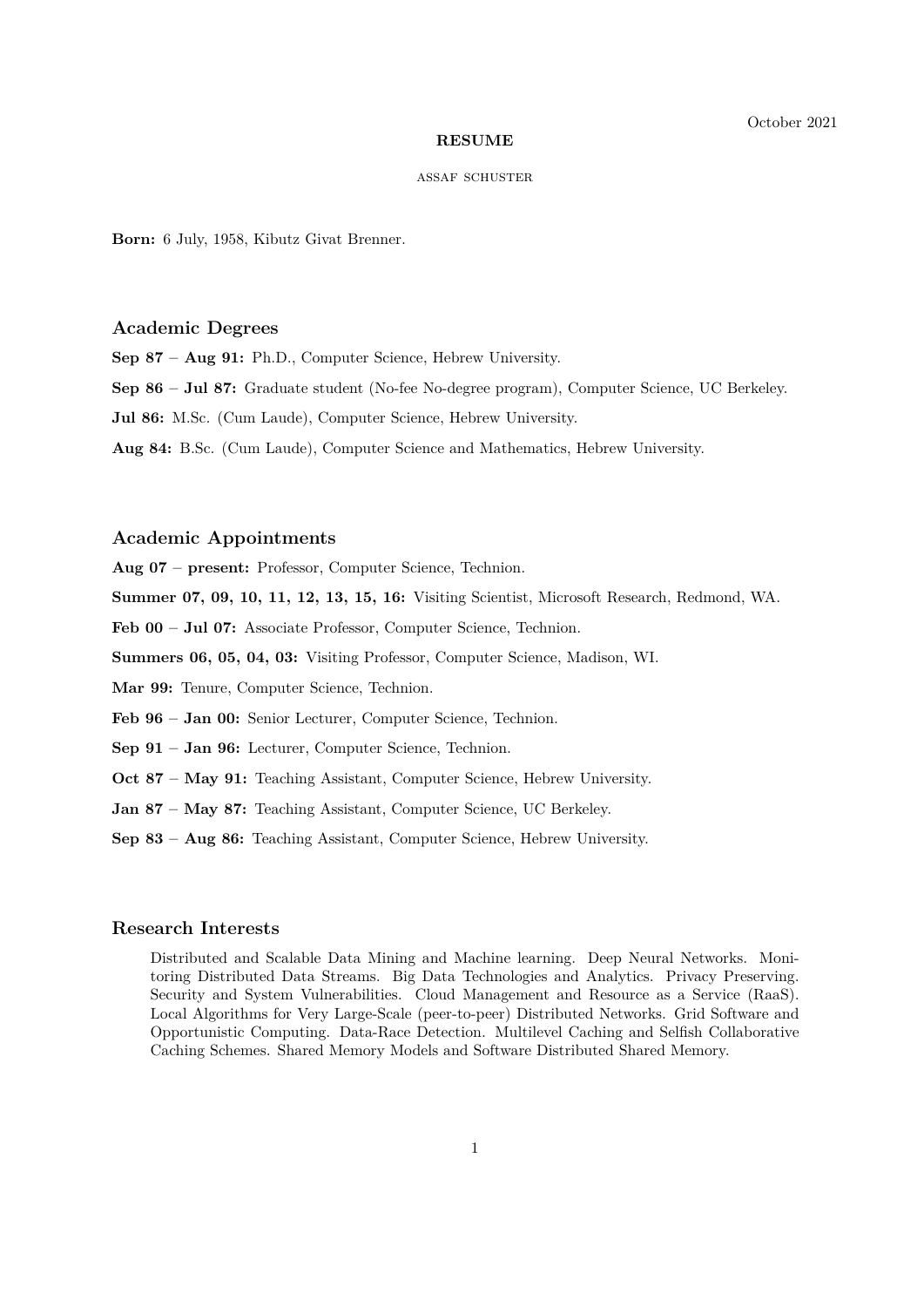## **Teaching Experience**

**Computer Architecture** – graduate level.

**Parallel and Distributed Computation** – graduate level.

**Parallel Architectures** – graduate level.

**Parallel Algorithms** – graduate level.

**Operating Systems** – graduate level.

**Data Structures** – undergraduate level.

**Assembly Language** – undergraduate level.

**Automatic Deduction** – undergraduate level.

**Pascal, C** – undergraduate level.

## **Public Professional Activities**

**2021 – 2022** DOE-BSF Explorative Committee.

**2020 – 2021** Senior advisor for Binational Science Foundation (BSF).

**March 2019 – present** Head Technion AI Center (MLIS - Machine Learning and Intelligent Systems).

**2018** Member of the IEEE Fellows Evaluation Committee.

- **2015 present** Member of the Steering Committee, Ben Gurion University Center for Cyber Security.
- **2015 2018** Member of the Scientific Committee, Technion Center for Cyber Security.
- **2014 2018** European Commission H2020-ICT Committee.
- **2014 2018** Member of the National Committee for Cyber Security R&D.
- **2010 2014:** Established and headed the Technion Computer Engineering Center, aka TCE (EE+CS) http://tce.technion.ac.il
- **1996 2012:** Established and served as head of the Computer Systems Laboratory (CSL). Essentially all the systems research in the CS department at the Technion is carried in the scope of CSL, where eight faculty members and dozens of graduate students are involved. Over the years, by using resources collected through various grants, industry connections, and by employing grid-based resource allocation technology, CSL grew to be a major center for scalable systems research.
- **2008 present:** Member of the executive board of the Association for Knowledge Discovery in Distributed and Ubiquitous (KDD&U) Environments.
- **2005 2008:** Leading the Ubiquitous Technology workgroup of the KD-Ubiq coordinated action (A European Commission project: *KD-ubiq - a blueprint for ubiquitous knowledge discovery systems*).
- **2004 2008:** Associate Editor, IEEE Transactions on Computers (IEEE TC).
- **2000 2009:** Subject Area Editor, Journal of Parallel and Distributed Computing (JPDC).
- **2000 present:** Member of the following IEEE Computer Society's Technical Committees: Computer Architecture (TCCA), Computer Communication (TCCC), Fault-Tolerant Computing (TCFT), and Parallel Processing (TCPP).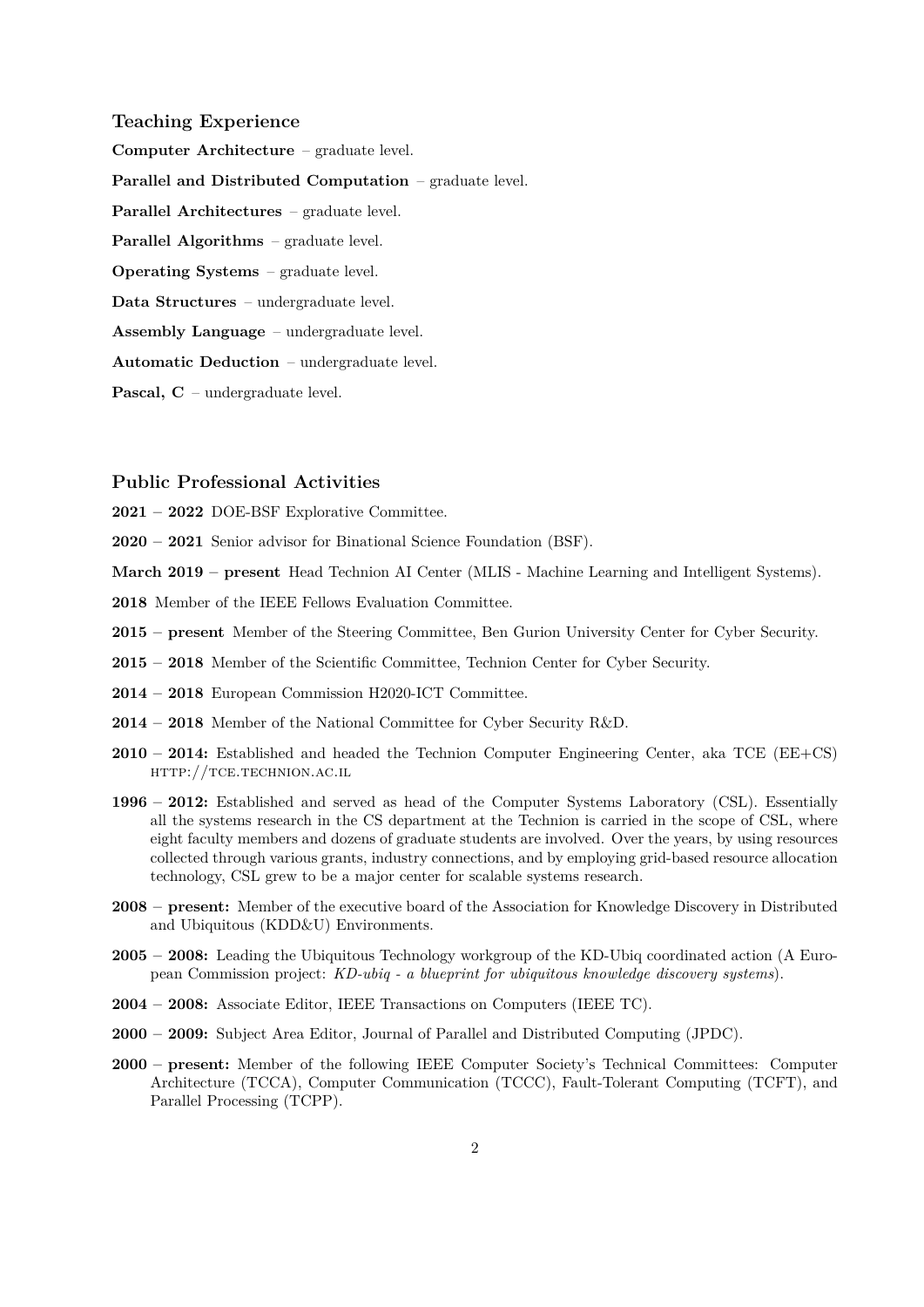- **2001 present:** Member of the Advisory Committee of the IEEE Technical Committee on Parallel Processing (TCPP).
- **2004 2008:** Member of the Steering Committee of the Israeli Academic Grid (IAG).
- **1999 2000 and 2005 2009:** Member of the Technion committee for Information Technology.
- **2005 2008:** Member of MALAG review committee for Hebrew University program in Computer Engineering.

#### **Public Professional Activities – Workshops and Conferences**

- PC Chair Industry Track, Conference on Information and Knowledge Management (CIKM), Turin, Italy, 2018.
- Vice Program Chair for Applications area, Intl. Parallel and Distributed Processing Symp. (IPDPS), April 2013, Boston.
- Member of the TCPP Outstanding Service Award Committee, 2007.
- Organizer and Co-Chair (together with Ran Wolff) Workshop on Data Mining and the Grid: 1st DM-Grid (in conjunction with ICDM), Brighton UK, November 2004.
- Vice Program Chair for Algorithms area, Intl. Conf. on High Performance Computing, 7th HiPC, December 2000, Bangalore.
- Member of the steering committee for the Intl. Conf. on High Performance Computing (HIPC), 1998–2005.
- Co-Chair for the Reconfigurable Architectures Workshop, 3rd WAR, April 1996, Hawaii.
- Vice Chair for Jerusalem Symposium on Parallel and Distributed Systems, 1st JPDPS, November 2001, Jerusalem.
- Meeting Chair, 12th Israeli National Systems & Engineering Seminar, December 1997, Tel-Aviv.
- Co-Chair, Workshop on Distributed, High-Performance and Grid Computing in Computational Biology, 1st GCCB, September 2006, Eilat. Werner Dubitzky, Assaf Schuster, Peter M. A. Sloot, Michael Schroeder, Mathilde Romberg: *"Distributed, High-Performance and Grid Computing in Computational Biology"*. International Workshop, GCCB 2006, Eilat, Israel, January 21, 2007. Proceeding Springer 2007.
- Guest Editor, *Parallel Processing Letters*. Special Issue on Dynamically Reconfigurable Architectures. Vol. 5, No. 1, March 1995.

Member of the Program Committee for the following workshops and conferences:

**Conference on Management of Data** SIGMOD, July 2020, Amsterdam.

# **World Wide Web Conference**

26th WWW, April 2017, Perth, Australia.

### **ACM Conference on Distributed and Event-Based Systems:**

10th ACM DEBS, June 2016, Irvine. 11th ACM DEBS, June 2017, Barcelona. 12th ACM DEBS, June 2018, Hamilton, New Zealand.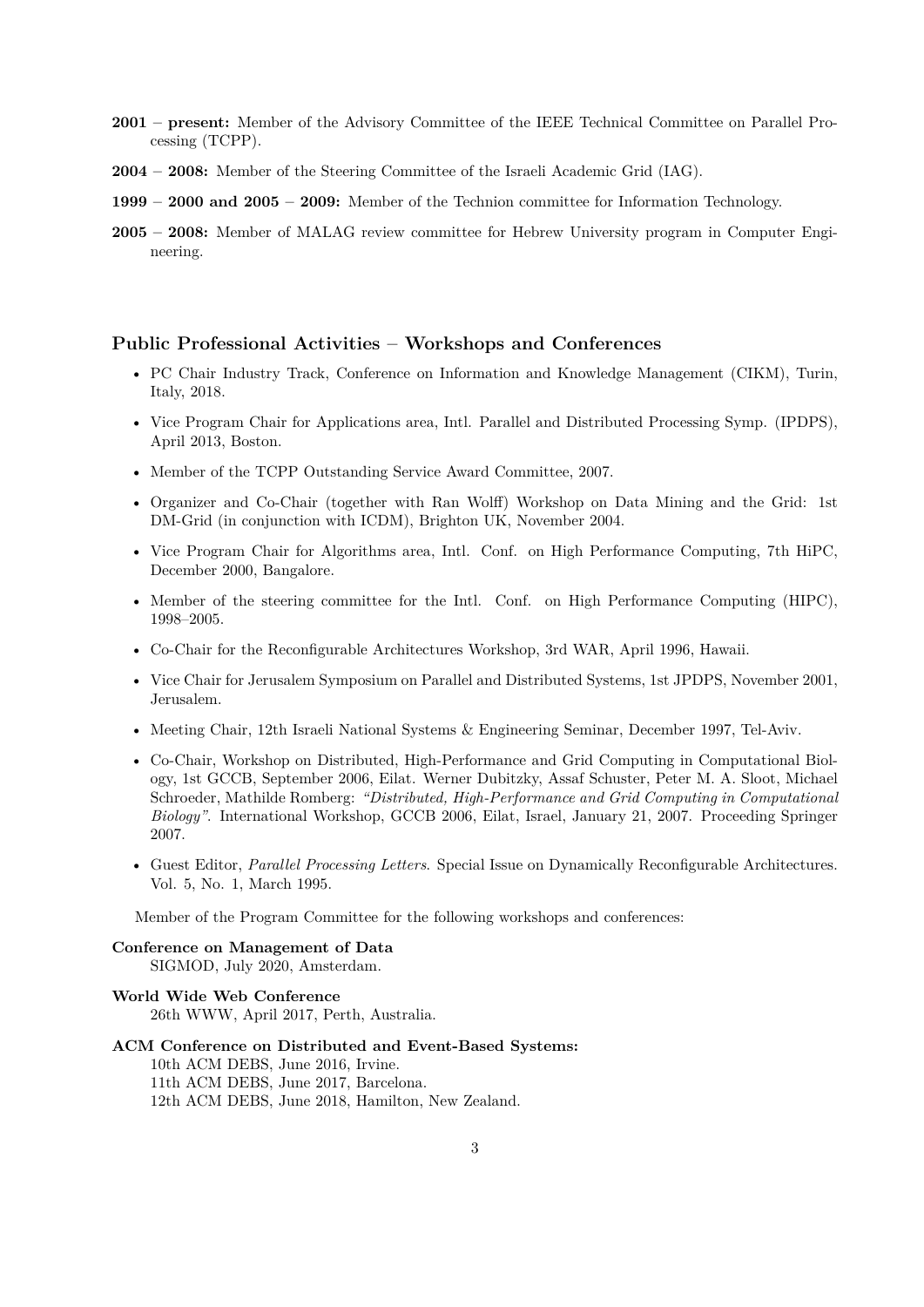**Conference on Knowledge Discovery and Data Mining:** 22nd ACM KDD, August 2016, San Francisco. 23rd ACM KDD, August 2017, Halifax. 25rd ACM KDD, August 2019, Anchorage. 26th ACM KDD, August 2020, San Diego. 27th ACM KDD, August 2021, Singapore. **International Conference on Data Engineering:** 18th ICDE, May 2016, Helsinki, Finland. 20th ICDE, April 2018, Paris. **Extending Database Technology:** 18th EDBT/ICDT, March 2015, Brussels. 19th EDBT/ICDT, March 2016, Bordeaux. **IEEE Conference on Big Data:** 1st BigData, October 2013, San Francisco. 5th BigData, December 2017, Boston. **Intl. Workshop on Parallel and Distributed Methods in verification:** 6th PDMC, July 2007, Berlin. **IEEE Intl. Symp. on Data Mining and Information Retrieval:** 21st DMIR, June 2007, Niagara Falls. **ACM Symposium on Parallelism in Algorithms and Architectures:** 20st SPAA, June 2008, Munich. **European Systems Conference:** 2nd EuroSys, March 2007, Lisbon. 7th EuroSys, April 2012, Bern 14th EuroSys, March 2019, Dresden. **Workshop on Parallel Data Mining:** PDM, Berlin, September 2006. **High Performance Computing Conference:** 1st HPCC, Sorrento (Naples), Italy, September 2005. 2nd HPCC, Munich, September 2006. 3rd HPCC, Houston, September 2007. **IEEE International Conference on Data Mining:**

5th ICDM, Houston, Texas, November 2005. 6th ICDM, Hong Kong, December 2006. 7th ICDM, Omaha NE, October 2007. 8th ICDM Piza, December 2008.

## **SIAM International Conference on Data Mining:** 5th SDM, Newport Beach, CA, April 2005. 8th SDM, Atlanta, Georgia, April 2008.

**Workshop on High-Performance and Distributed Data Mining:** 8th HPDM (in conjunction with SDM), April 2005.

# **Workshop on Data Mining and the Grid:**

1st DM-Grid, November 2004.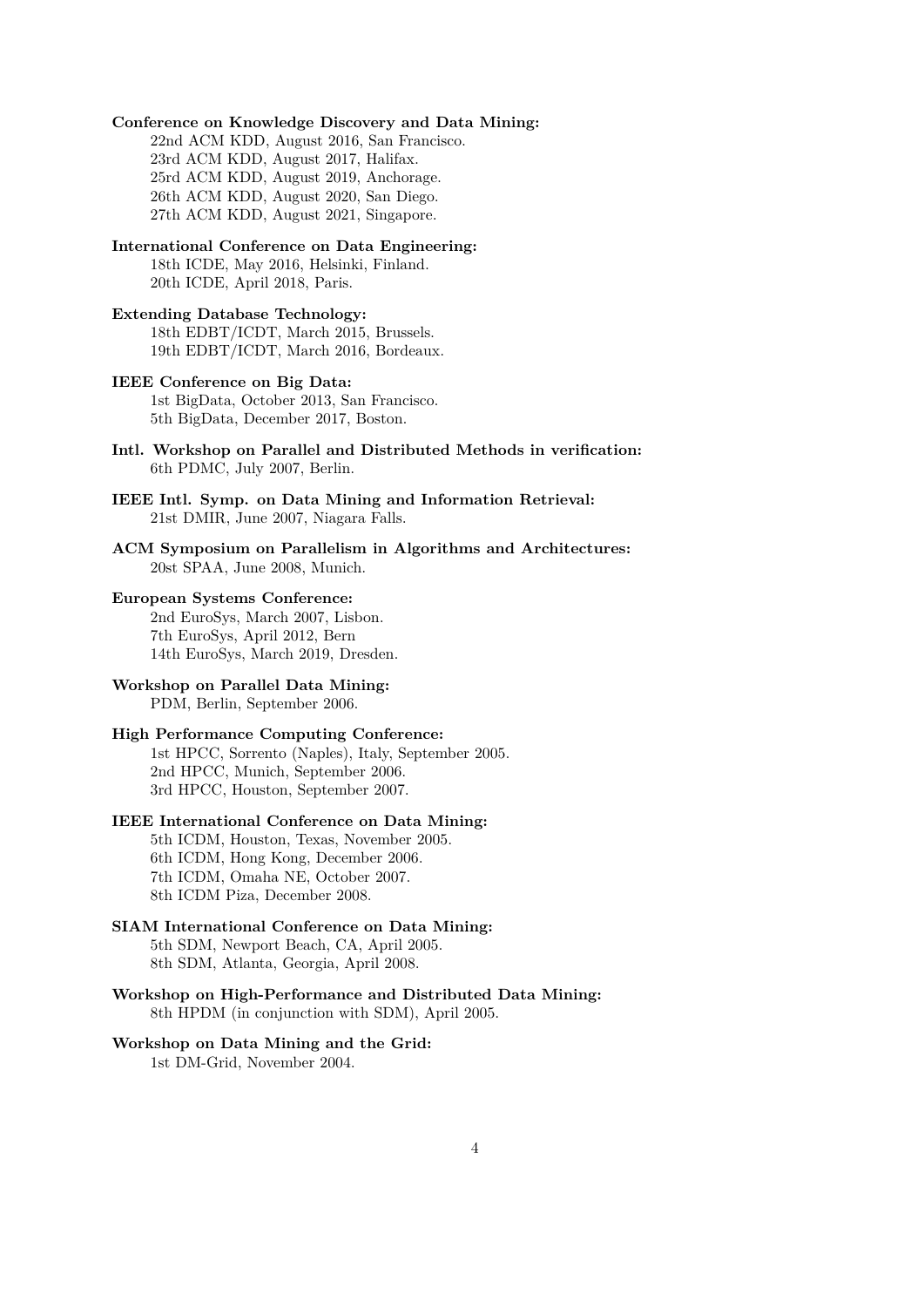- Workshop on Operating Systems, Programming Environments and Management Tools for High-Perform 1st COSET, June 2004, St Malo. 2nd COSET, June 2005, Cambridge.
- **Workshop on Architectural Support for Security and Anti-Virus:** 1st WASSA, October 2004, Boston.
- **Symposium on High-Performance Distributed Computing:** 13th HPDC, June 2004, Honolulu.
- **Workshop on the Grid and Web Intelligence:** 1st GRaWI, June 2004, Cracow.
- **ACM International Conference on Supercomputing:** 18th ICS, July 2004, St. Malo. 22nd ICS, June 2008, Iland of Kos, Greece.
- **Workshop on Parallel and Distributed Systems Testing and Debugging:**

1st PADTAD, April 2003, Nice. 2nd PADTAD, April 2004, Santa Fe. 3rd PADTAD, November 2005, Haifa. 4th PADTAD, July 2006, Portland.

- **Annual International Systems and Storage Conference:** 1st SYSTOR, October 2007, Haifa. 4th SYSTOR, May 2010, Haifa.
- **IBM Haifa Research Labs Verification Conference:** 1st Verification Conference, November 2005, Haifa. 2nd Verification Conference, November 2006, Haifa.
- **Workshop on Languages, Compilers, and Run-Time Systems for Scalable Computers:** 6th LCR, March 2002, Washington DC.
- **Workshop on Java for High-Performance Computing:** 2nd Workshop, May 2000, Santa Fe.
- **Workshop on Software Distributed Shared Memory:** 2nd WSDSM, May 2000, Santa Fe.
- **Intl. Symposium on Distributed Computing:** 14th DISC, September 2000, Toledo.
- **Intl. Parallel Processing Symposium:** 7th IPPS, April 1993, Los Angeles. 9th IPPS, April 1995, Santa Barbara. 10th IPPS, April 1996, Hawaii. 11th IPPS, April 1997, Geneva. 13th IPPS/SPDP, April 1999, San Juan.
- **Intl. Conf. on Parallel Processing:** 27th ICPP. August 1998, Minneapolis. 31st ICPP, August 2002, Vancouver . 36th ICPP, September 2007, XiAn, China.
- **Intl. Conf. on Computing and Information:** 8th ICCI, June 1996, Waterloo. 9th ICCI, 1998, Winnipeg.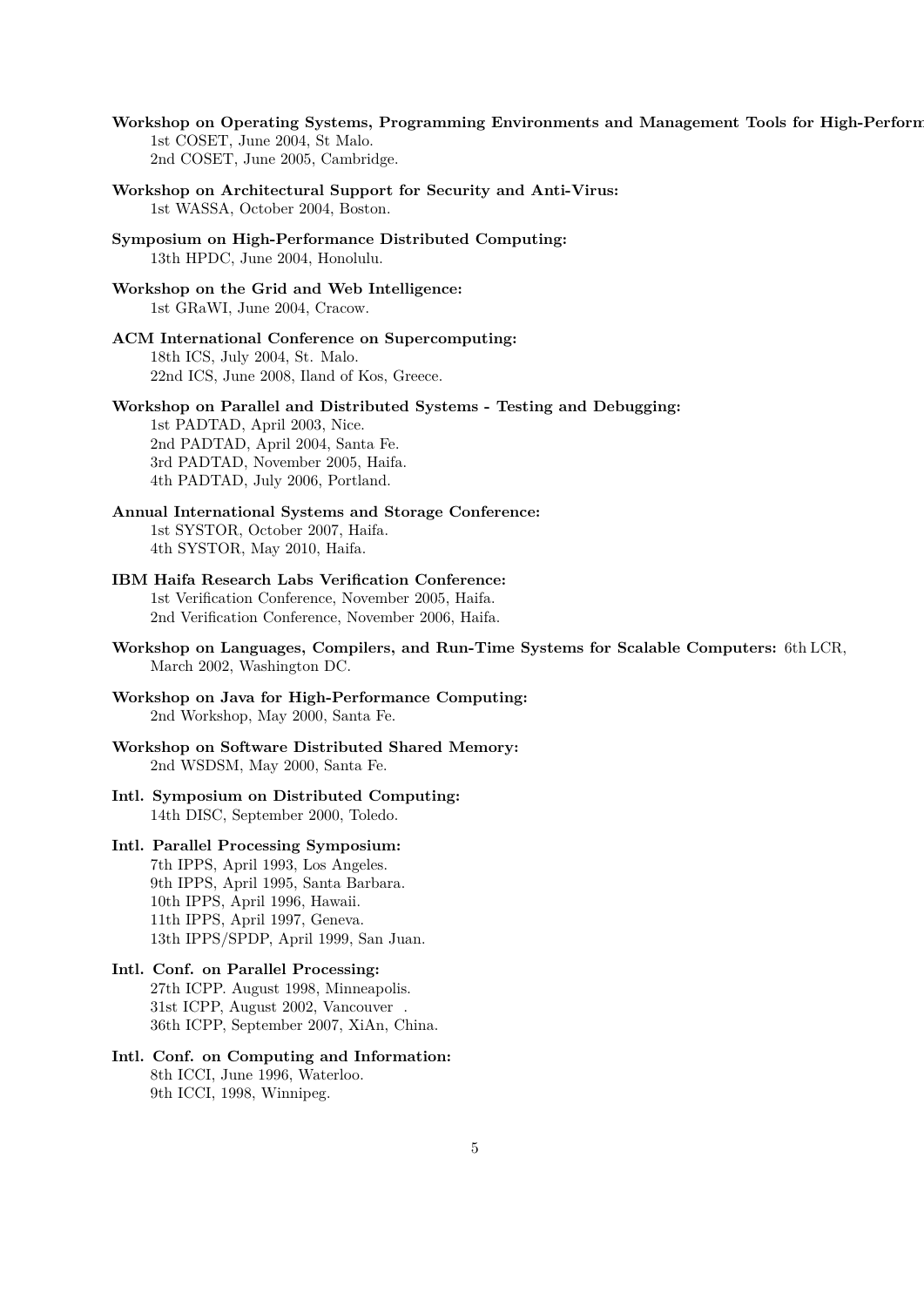- **Intl. Conf. on Parallel and Distributed Computing Systems (ISCA):** 10th PDCS, September 1997, New Orleans. 17th PDCS, September 2004, San Francisco.
- **Intl. Conf. on High Performance Computing:** 4th HiPC, December 1997, Bangalore, 5th HiPC, December 1998, Madras, 6th HiPC, December 2001, Hyderabad.
- **Reconfigurable Architectures Workshop:** 2nd WAR, April 1995, Santa Barbara. 3rd WAR, April 1996, Hawaii.
- **Intl. Symp. on Automotive Technology and Automation:** 29th ISATA, June 1996, Florence.
- **Workshop on Optical Interconnections for High Speed Communications:** 1st WOC, April 1997, Geneva.

# **Intl. Conf. on Parallel and Distributed Computing and Systems:** 9th PDCS, October 1997, Washington D.C. 10th PDCS, October 1998, Las Vegas. 11th PDCS, October 1999, Boston.

# **Intl. Conf. on Parallel and Distributed Computing and Networks:** 22nd PDCN, February 2004, Innsbruck, Austria. 23rd PDCN, February 2005, Innsbruck, Austria. 24rd PDCN, February 2006, Innsbruck, Austria. 25rd PDCN, February 2007, Innsbruck, Austria.

## **Myrinet User Group Conference:** 1st meeting, September 2000, Lyon.

**Workshop on Biologically Inspired Solutions to Parallel Processing Problems:** 1st BioSP3, April 1998, Orlando.

2nd BioSP3, April 1999, San Juan. 3rd BioSP3, April 2000, Cancun, 4rth BioSP3, April 2001, San Francisco.

# **Workshop on Distributed Shared Memory:**

1st DSM, May 2001, Brisbane. 2nd DSM, May 2002, Berlin. 3rd DSM, May 2003, Tokyo. 4th DSM, May 2004, Chicago. 5th DSM, May 2005, Cardiff. 6th DSM, May 2006, Singapore.

- **Workshop on Distributed Data Mining in Life Science:** 1st DDMLS, September 2005, Konstanz.
- **International Symposium on Parallel Architectures, Algorithms, and Networks:** 7th I-SPAN, December 2005, Las-Vegas.

### **International Conference Applied Computing:** 3rd AC, February 2006, San-Sebastian.

# **Algorithmic Techniques for Data Mining:**

2nd ATDM, June 2006, Beer sheva.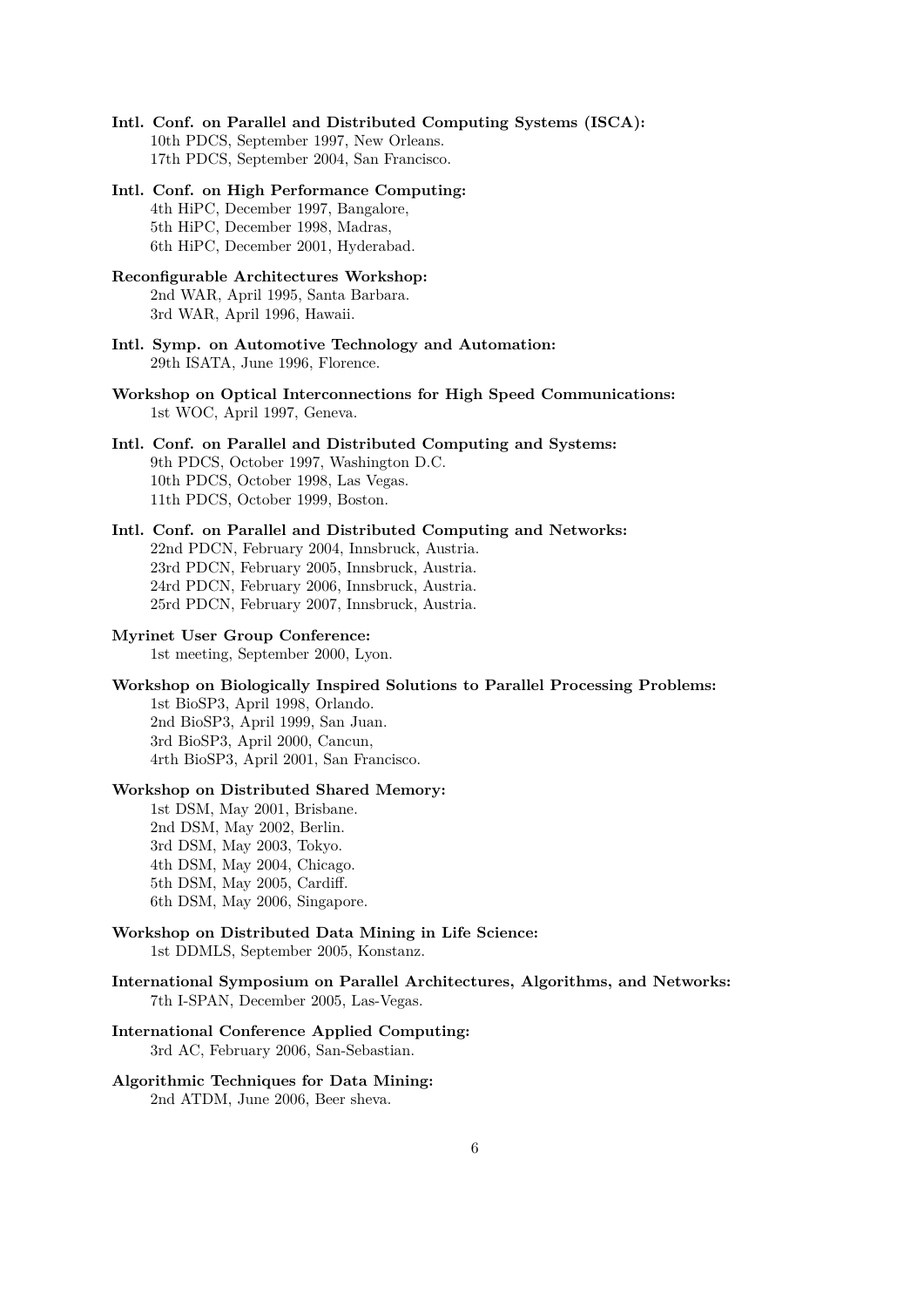**Distributed, High-Performance and Grid Computing in Computational Biology:** 1st GCCB, September 2006, Eilat.

**IEEE Symposium Series on Computational Intelligence:** 1st SSCI, April 2007, Hawaii.

## **Entrepreneurship**

**March 2016 – November 2018:** Co-Founder and CTO, Cy-oT (Cyber of Things). Sold to FOUNDERS Group.

**2012** Co-Founder CLEARSKY (ML for Cyber Security). Sold to VERINT.

## **Professional Experience**

**Jan 2021 – current** Red Hat, Consultant.

- **Jan 2021 current** CodeNotary, Scientific Board.
- **Feb 2019 April 2020** Consultant, SigmaDots, Essence Security Group.
- **Dec 2018 present** Consultant, Elta and IAI.
- **Oct 2013 Sep 2016:** Advisory Board, ExShake.
- **Feb 2007 Oct 2012:** Consultant, PineApp, Haifa.
- **Jan 2012 Aug 2013:** Consultant, Microsoft, Haifa.
- **Aug 2011 Jan 2013:** Consultant, Verint, Herzlia.
- **Sep 2000 Sep 2012:** Advisory Board, GigaSpaces, Herzlia.
- **Sep 2001 Sep 2005:** Advisory Board, Qlusters, Tel-Aviv.
- **Mar 2006 Jun 2006:** Consultant, Qumranet, Netania.
- **Apr 2004 Dec 2005:** Advisory board, Netillion, Palo Alto.
- **Oct 2003 Mar 2006:** Consultant, Lenslet, Herzlia.
- **Jul 2001 Dec 2003:** Consultant, HP Research Labs, Technion.
- **Jun 2002 Jul 2002:** Consultant, Mercury, Yahood.
- **Aug 2000 Jun 2001:** Parallel Program Manager, BellMind, Haifa.
- **May 1998 Jul 2000:** Consultant, IBM Haifa Research Lab, Haifa.
- **Jul 1984 Feb 1986:** System Programmer, Fritz Haber Institute, Hebrew University.
- **Jun 1980 Sep 1981:** Software Engineer, "*Gavish*" Software team, Kibutz Givat-Brenner.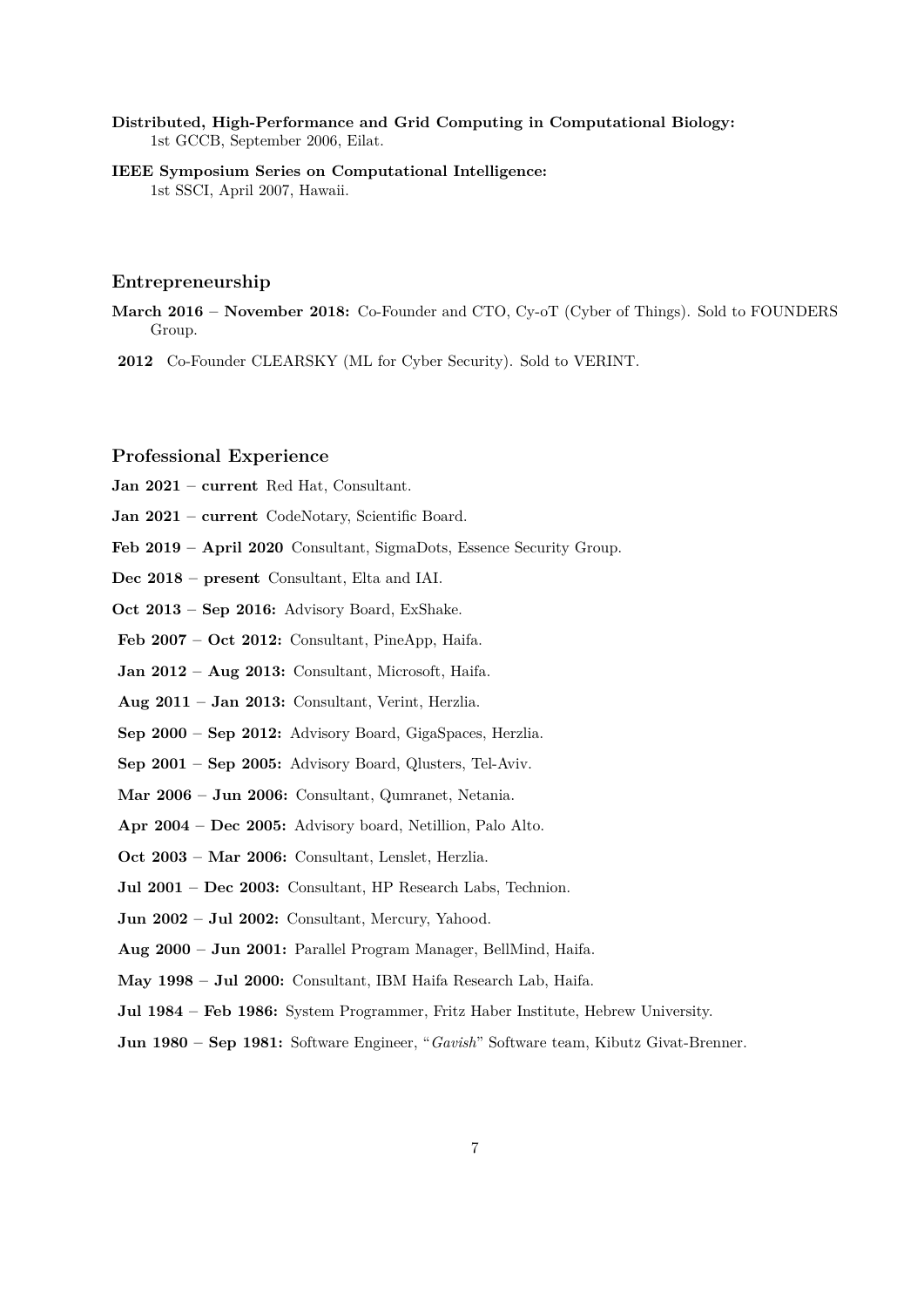## **Honors**

- **2020:** 13th International ACM conference on Systems and Storage (SYSTOR). Best Paper Award. *"Memory Elasticity Benchmark."*
- **2020:** Guid2Research: Ranked 45 in Israel and 2392 in the world among top scientists in the field of Computer Science and Electronics, based on H-index Google Scholar.
- **2019:** Faculty Research and Engagement Program ("FREP") Award, Yahoo Research, Verizon.
- **2019:** 16th International Conference on the Economics of Grids, Clouds, Systems and Services (GECON). Best Student Paper Award. *"Efficient Multi-Resource, Multi-Unit VCG Auction."* Liran Funaro, Orna Agmon Ben-Yehuda, Assaf Schuster.
- **2019:** Hershel Rich Technion Innovation Award. *"Lazy Complex Event Processing"*.
- **2019:** AMiner Most influential Scholar Award *"in recognition of outstanding and vibrant contributions in the field of computational Economics 2007–2017"*.
- **2017:** IEEE Fellow. *"For Contributions to Cloud Computing"*.
- **2016:** *"Taking the Blame Game out of Data Centers Operations with NetPoirot."* Presented at SIGCOMM 2016. Chosen as highlight paper of the 9th ACM International Systems and Storage Conference (SYSTOR). Behnaz Arzani, Selim Ciraci, Boon Thau Loo, Assaf Schuster, Geoff Outhred.
- **2016:** The Henry Taub Prize for Academic Excellence.
- **2015:** ACM Fellow. *"For Contributions to Cloud Computing"*.
- **2015:** Phd thesis of Nadav Amit *"Alleviating Virtualization Bottlenecks"*. Honorable Mention for the Denis M. Ritchie SIGOPS Thesis Award.
- **2015:** Google Security Vulnerability Award (for the discovery of more than hundred bugs and six security vulnerabilities in Linux/KVM). *"Virtual CPU Validation."* Nadav Amit, Dan Tsafrir, Assaf Schuster, Ahmad Ayoub, Eran Shlomo. The 25th ACM Symposium on Operating Systems Principles (SOSP).
- **2015:** Best Research Paper Award. *"Lazy Evaluation Methods for Detecting Complex Events"*. Ilya Kolchinsky, Tsachi Sharfman, and Assaf Schuster. The 9th ACM International Conference on Distributed Event-Based Systems (DEBS).
- **2015:** *"Write Once, Get 50% Free: Saving SSD Erase Costs Using WOM."* Presented at FAST 2015. Chosen as highlight paper of the 8th ACM International Systems and Storage Conference (SYSTOR). Gala Yadgar, Eitan Yaakobi, Assaf Schuster.
- **2014:** Phd thesis of Nadav Amit *"Alleviating Virtualization Bottlenecks"* won 2014 SPEC Distinguished Dissertation Award.
- **2014:** HiPEAC Paper Award. *"VSwapper: a memory swapper for virtualized environments."* Presented at ASPLOS 2014. Also chosen as highlight paper of the 7th ACM International Systems and Storage Conference (SYSTOR). Nadav Amit, Assaf Schuster, and Dan Tsafrir.
- **2014:** Joseph and Sadie Danciger Chair in Engineering.
- **2013:** Phd thesis of Orna Agmon Ben-Yehuda *"Efficient, Non-Cooperative Sharing of Computing Resources"* Thesis won Excellence Award by the Amnon Pazi Fund for 2013.
- **2013:** IBM Research's 2012 Pat Goldberg Memorial Best Paper Award in Computer Science, Electrical Engineering and Math. *"ELI: Bare-metal Performance for IO Virtualization"* presented at ASPLOS 2012. Abel Gordon, Nadav Amit, Nadav HarEl, Muli Ben-Yehuda, Alex Landau, Assaf Schuster, and Dan Tsafrir.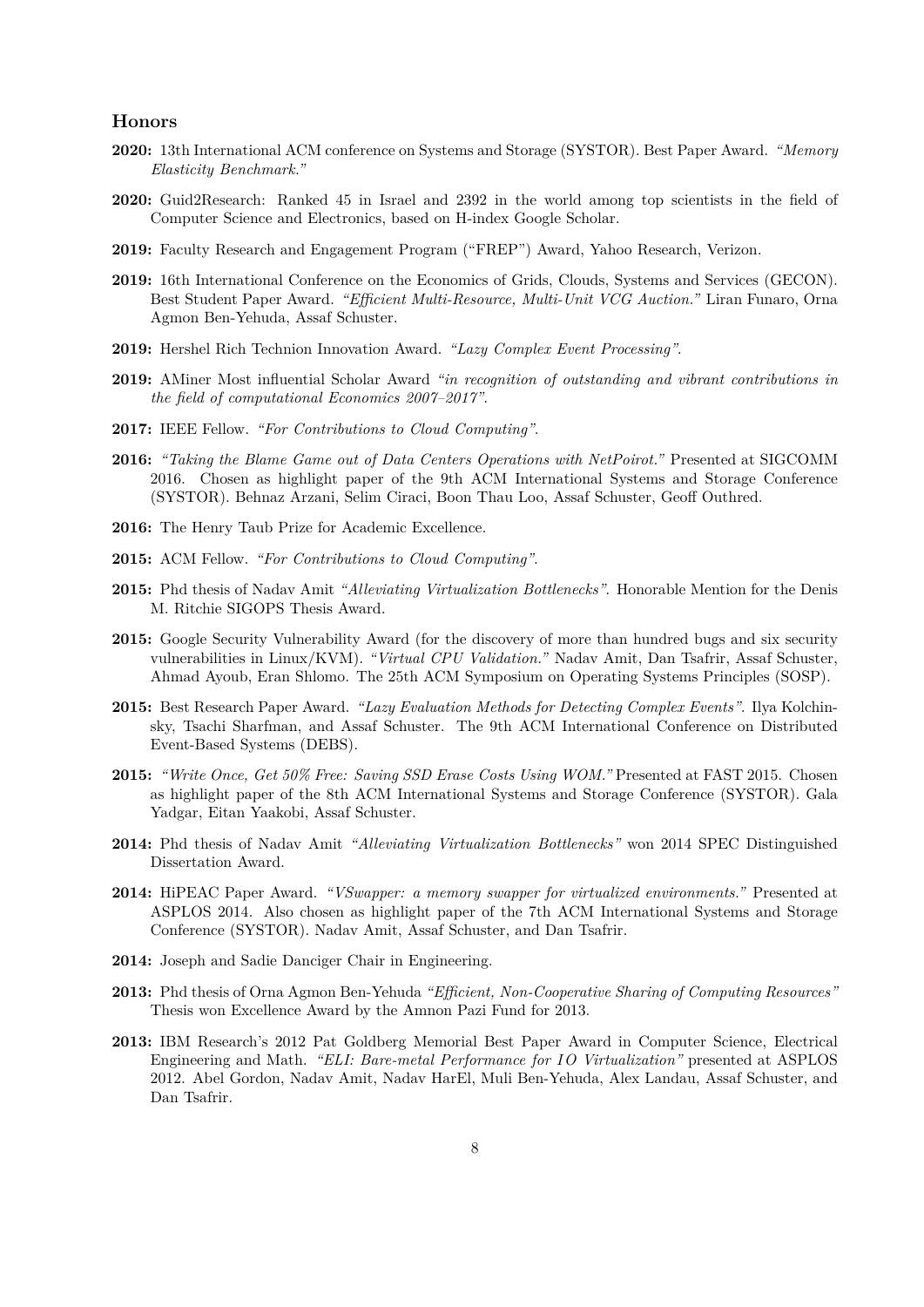- **2012:** HiPEAC Paper Award. *"ELI: Bare-metal Performance for IO Virtualization"* presented at ASPLOS 2012. Abel Gordon, Nadav Amit, Nadav HarEl, Muli Ben-Yehuda, Alex Landau, Assaf Schuster, and Dan Tsafrir.
- **2010:** Second Prize Winner, IEEE International Scalable Computing Challenge (SCALE 2010). IEEE Computer Society Technical Committee on Scalable Computing. *"A System for Efficient Execution of Bags of Tasks in Multiple Grids and Clouds".* Mark Silberstein, Artyom Sharov, Dan Geiger, and Assaf Schuster.
- **2009:** George Michael Memorial HPC Award Honorable Mention (in conjunction with SC'09). *"A System for Efficient Execution of Bags of Tasks in Multiple Grids and Clouds".* Mark Silberstein, Artyom Sharov, Dan Geiger, and Assaf Schuster.
- **2008:** Technion Best Graduate Student Paper Award. *A Geometric Approach to Monitoring Threshold Functions Over Distributed Data Streams.* Danny Keren, Tsachi Scharfman, and Assaf Schuster. ACM Transactions on Database Systems (TODS).
- **2006:** PKDD Best Student Paper Award.
- **2006:** SIGMOD Best Paper Award Honorable Mention.
- **2005:** ATVA Best Paper Award.
- **2005:** Kaplan Prize for the best commercial plan.
- **2004:** Hershel Rich Innovation Award.
- **2001:** IBM Research's 2000 Pat Goldberg Memorial Best Paper Award in Computer Science, Electrical Engineering and Math. Y. Aridor, T. Eilam, M. Factor, A. Schuster and A. Teperman. "*A High Performance Cluster JVM Presenting a Pure Single System Image*". JavaGrande Conference, pp. 168-177, June 2000, San Francisco.
- **2001:** IPDPS Best Paper Award. N. Niv and A. Schuster. "*Transparent Adaptation of Sharing Granularity in MultiView-Based DSM Systems*". Intl. Conf. on Parallel and Distributed Processing Symposium, San Francisco, April 2001.
- **1999:** Ray and Miriam Klein Research Award.
- **1996:** Gutwirth Award.
- **1988:** Wolf Foundation Scholarship.
- **1986/7:** Hebrew University U. of California exchange program.
- **1985:** I.B.M. Scholarship.
- **1983:** Hebrew University Dean's honors list.

# **Graduate Students**

# **Completed Theses - PhD**

- **(SP-1)** October 1999. Ayal Itzkovitz. *"Distributed Shared Memory Bridging the Granularity Gap"*.
- **(SP-2)** December 2003. Tamir Heyman (O. Grumberg main advisor). *"Distributed Algorithms for Symbolic Model Checking"*.
- **(SP-3)** October 2004. Ran Wolff. *"Data Mining in Large Scale Distributed Systems"*.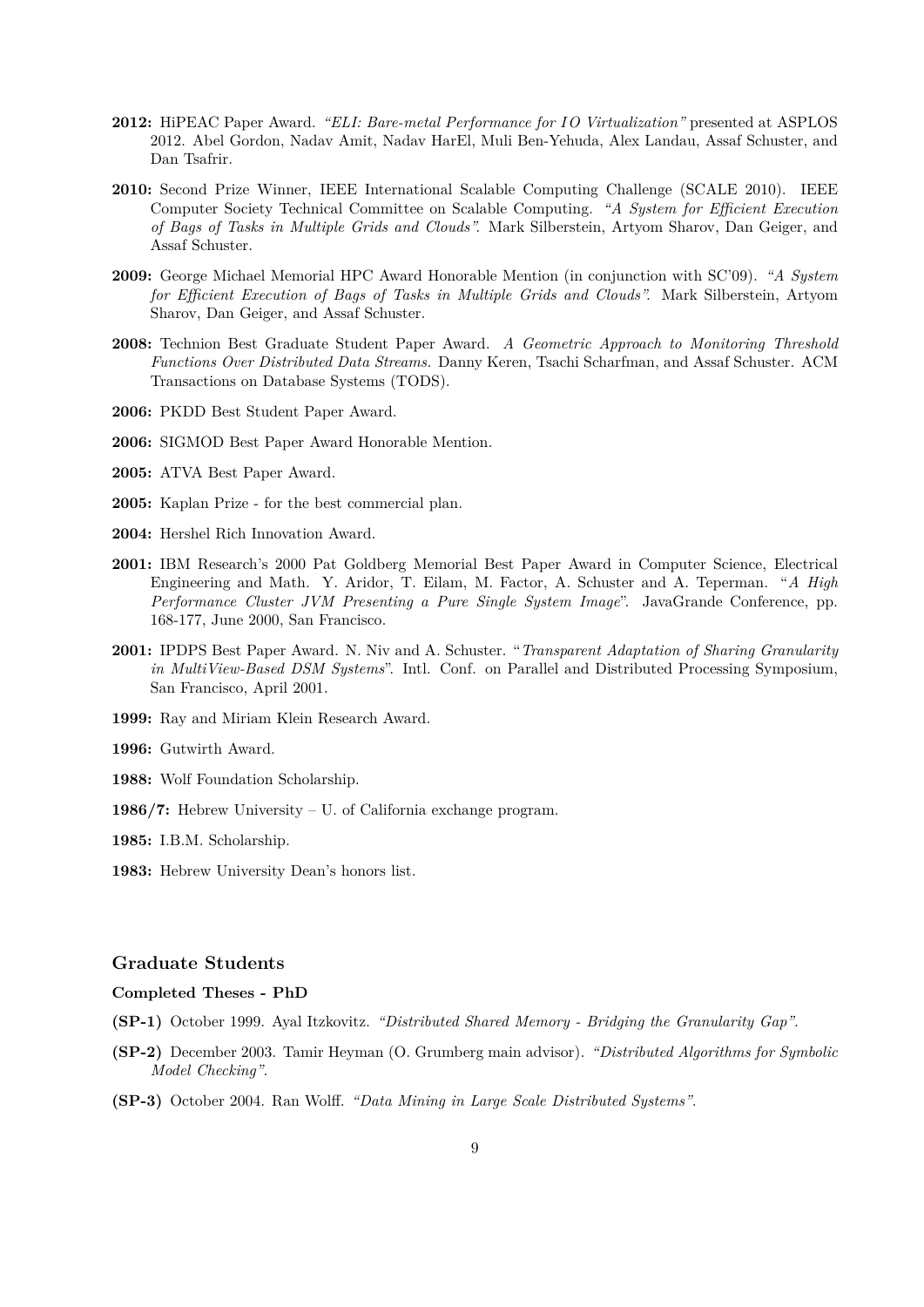- **(SP-4)** September 2006. **Recommended for Distinction by the School for Graduate Students**. Liran Liss (Tzachi Birk main advisor). *"Realizing the Performance of Contemporary Parallel and Distributed Systems: Theoretical and Systems Perspectives."*.
- **(SP-5)** August 2007. Alex Gontmakher. *"An Architecture and Programming Model for Extremely Fine-Grain Parallelism"*.
- **(SP-6)** November 2008. Tsachi Sharfman. (Daniel Keren additional advisor). *"Geometric Monitoring of Data Streams"*.
- **(SP-7)** February 2009. Konstantin Shagin (Michael Factor additional advisor). *"High-Performance Fault-Tolerant Wide-Area Computing with Java"*.
- **(SP-8)** October 2009. Valentin Kravtchov. *"Service-based Resource Brokering for Grid-based Applications"*.
- **(SP-9)** March 2010. Avi Yadgar. (Orna Grumberg main advisor). *"New Approaches to Model Checking and to 3-Valued Abstraction and Refinement."*
- **(SP-10)** June 2010. Mark Silberstein. (Dan Geiger main advisor). *"A Distributed System for Genetic Linkage Analysis."* **(His research won Honorable Mention for HPC Award in SC09)**
- **(SP-11)** November 2010. Arik Friedman. (Ran Wolff additional advisor). *"Privacy Preserving Data Mining"*.
- **(SP-12)** June 2012. Gala Yadgar (Golan) (Michael Factor additional advisor). *"Multilevel Cache Management Based on Application Hints"*.
- **(SP-13)** May 2012. Guy Sagi. (Daniel Keren additional advisor). *"Geometric Distributed Data Mining."*
- **(SP-14)** June 2013. Orna Agmon Ben-Yehuda. *"Efficient, Non-Cooperative Sharing of Computing Resources."* **Excellence Award by the Amnon Pazi Fund for 2013.**
- **(SP-15)** July 2014. Nadav Amit. *"Alleviating Virtualization Bottlenecks."* **2014 SPEC Distinguished Dissertation Award. 2015 Honorable Mention for the Denis M. Ritchie SIGOPS Thesis Award.**
- **(SP-16)** December 2015. Uri Verner. *"Processing Real-time Data Streamson GPU-based System."*
- **(SP-17)** July 2017. Mickey (Moshe) Gabel. *"Distributed Monitoring with the Geometric Method."*
- **(SP-18)** January 2018. Arnon Lazerson. *"Scalable Monitoring with the Geometric Methos".*
- **(SP-19)** May 2019. Ilya Kolchinsky. *"Lazy Complex Event Processing"*.
- **(SP-20)** November 2019. Liran Funaro. *"Game theory-based Cloud Resource Allocation"*.

#### **Theses in Progress - PhD**

- **(SP-21)** Expected 2022. Vadim Gliner. *"Monitoring heart arrhythmias".*
- **(SP-22)** Expected 2022. Ido Hakimi. *"Distributed training of deep neural networks".*
- **(SP-23)** Expected 2022. Hadar Sivan. *"Sensitivity Analysis for Distributed Machine Learning."*.
- **(SP-24)** Expected 2023. Yonatan Elul. *"Learning with Deep Networks for Medical Applications."*.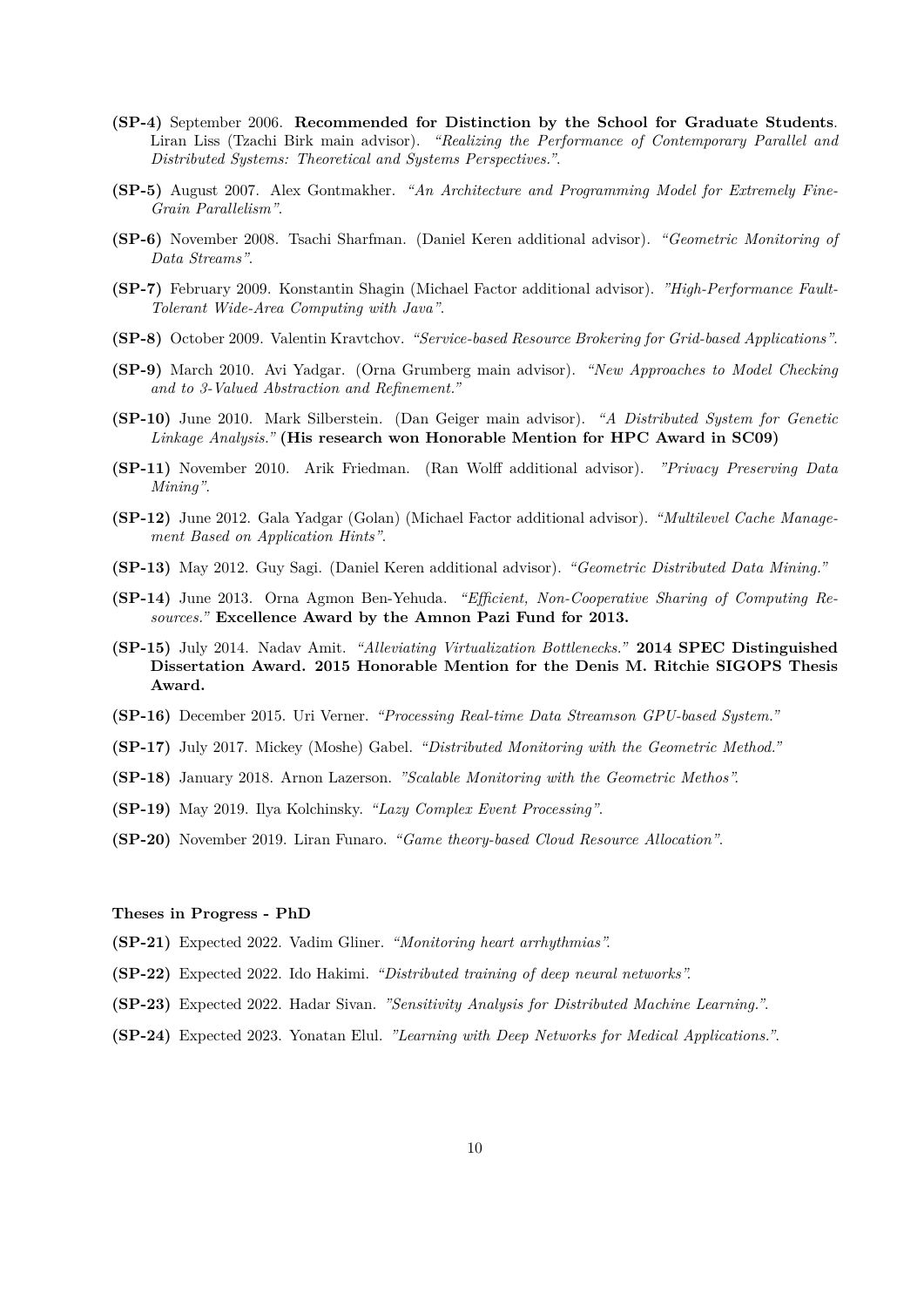#### **Completed Theses - MSc**

- **(SM-1)** 1994. Shai Halevi. Thesis title: *"On Greedy Hot-Potato Routing"*.
- **(SM-2)** 1995. Galit Shemesh. *"Bounds on parallel computation by reconfigurable networks"*.
- **(SM-3)** 1995. Ishai Ben-Aroya. *"Algorithms and Bounds for Deflection Routing"*.
- **(SM-4)** 1996. Maxim Goldin. *"Weak Consistency Distributed Shared Memory System Design"*.
- **(SM-5)** 1996. Alex Dubrovsky. *"Load-Balancing in Distributed Shared Memory Systems"*.
- **(SM-6)** 1997. Gadi Pesach. *"Transparent Access to Pointer Parameters and Global Variables in Remote Procedures"*.
- **(SM-7)** 1997. Amit Reisman (Craig Gotsman main advisor). *"Parallel Adaptive Ray Tracing on IBM's SP/2"*.
- **(SM-8)** 1998. Sasha Basonov. *"Parallel DSM Implementation of Binary Decision Diagrams"*.
- **(SM-9)** 1998. Lea Wolfovitch. *"Load Sharing and Locality in Distributed Shared Memory Systems"*.
- **(SM-10)** 1999. Dmitry Kogan. *"Garbage Collection in Multithreaded Distributed Shared Memory Systems"*.
- **(SM-11)** 2000. Nitzann Niv. *"Dynamic Adaptation of Sharing Granularity in Distributed Shared Memory Systems"*.
- **(SM-12)** 2001. Oren Zeev Ben-Mordechai. *"On-The-Fly Data-Race Detection in Distributed Shared Memory Systems"*.
- **(SM-13)** 2002. Vladislav Kalinovsky (Roy Friedman additional advisor). *"The Symphony Project Managing Virtual Servers"*.
- **(SM-14)** 2002. Vadim Gleizer. *"Optimizing Sharing Patterns and Locality via Thread Migration"*.
- **(SM-15)** 2002. Emil Cohn-Dan. *"A Transparent Software Distributed Shared Memory System"*.
- **(SM-16)** 2002. Sergey Polyakov. *"Testability and Non-Operational Characterization of Java Memory Model"*.
- **(SM-17)** 2003. Eli Poznianski. *"Efficient On-the-Fly Data Race Detection in Multithreaded C++ Programs"*.
- **(SM-18)** Vadim Iosevitch. *"Software Distribted Shared Memory: to Relax or not to Relax?"*.
- **(SM-19)** January 2003. Dan Trock. *"Sampling-Based Distributed Mining of Association Rules"*.
- **(SM-20)** Avi Yadgar (Orna Grumberg main advisor). *"A Memory-Efficient All-SAT Solver."*.
- **(SM-21)** May 2004. Yoram Talmor. *"Higher Performance DSMs by Peaking Network Utilization"*.
- **(SM-22)** July 2004. Amir Baror. *"Hierarchical Decision Tree Induction for Highly Dimensional Data in Large-Scale Distributed Systems"*.
- **(SM-23)** August 2004. Baruch (Bobi) Gilburd. *"A Privacy Model and Privacy-Preserving Algorithms for Data Mining in Large-Scale Distributed Systems"*.
- **(SM-24)** January 2005. Ohad Shacham. (Tel Aviv Univ., Mooly Sagiv main advisor). *"Scaling Model Checking of Dataraces Using Dynamic Information."*
- **(SM-25)** April 2005. Nili Ifergan (Informal advisor. Orna Grumberg main advisor). *"Asynchronous Scalable Distributed Symbolic Model Checking"*.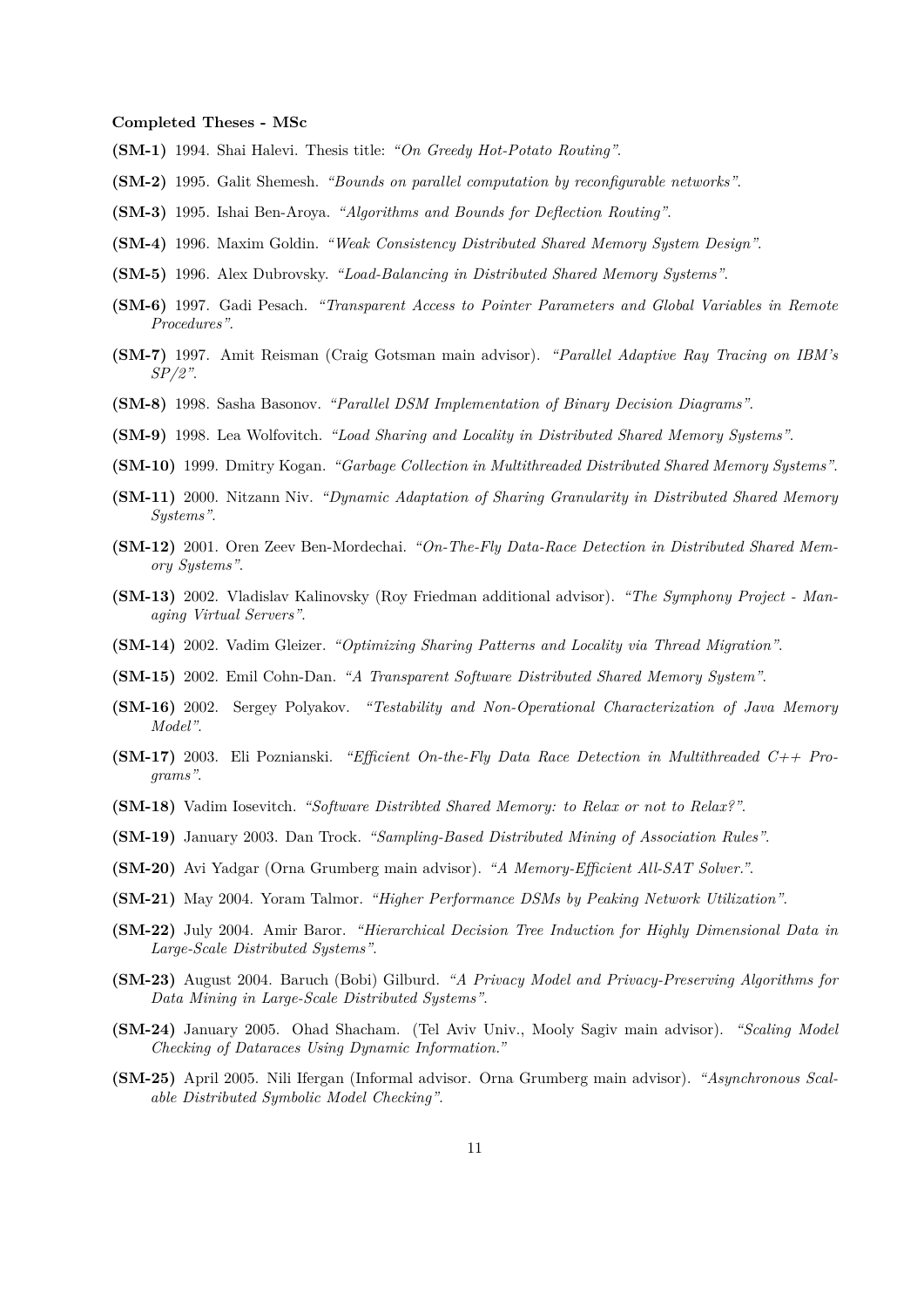- **(SM-26)** June 2006. Denis Krivitsky. *"A Local Facility Location Algorithm for Large-Scale Distributed Systems"*.
- **(SM-27)** November 2006. Oren Katzengold (Avi Mendelson additional advisor). *"Fully informed processor execution"*.
- **(SM-28)** May 2007. Gregory Shklover. *"Compiling sequential code into fine-grain parallel Intrathreads"*.
- **(SM-29)** June 2007. Noam Palatin. (Arie Leizarovitz main advisor). *"Monitoring Distributed Grid Batch Systems Via Data Mining"*.
- **(SM-30)** August 2008. Tal zamir. (Michael Factor additional advisor). *"Speculative computing for a Java distributed run-time"*.
- **(SM-31)** August 2008. Benjamin Yoshpa. (Ariel Orda additional advisor). *"Game Theory Aspects in QoS Grid Computing"*.
- **(SM-32)** August 2009. Kfir Karmon. *"Quota in Grid Systems."*
- **(SM-33)** June 2010. Avishay Livne. *"Monitoring distributed data streams."*
- **(SM-34)** June 2012. David Ben-David. *"Violation Recovery in Geometric Distributed Monitoring."*
- **(SM-35)** July 2012. Amir Abboud. *"Monitoring General Functions in a Distributed Systems with Minimal Communication."* **Summa Cum Laude.**
- **(SM-36)** May 2013. Eyal Posener. *"Dynamic Memory Allocation in Cloud Computers Using Progressive Second Price Auctions"*.
- **(SM-37)** July 2013. Mickey (Moshe) Gabel. *"Unsupervised Anomaly Detection in Large Data Centers"*.
- **(SM-38)** March 2017. Ran Bernstein. *"Distributed Monitoring of Machine Models"*.
- **(SM-39)** June 2017. Matan Liram. *"Enhancing SSDs using Erasure Codes".* July 2017.
- **(SM-40)** July 2017. Roman Shor. *"Enhancing SSDs using WOM Codes".*
- **(SM-41)** October 2017. Boris Pismenny. *"Auction-based Resource Allocation in the Cloud"*.
- **(SM-42)** October 2018. Shay Nachum. *"Attack techniques as a new approach to detect malware infection"*.
- **(SP-43)** November 2019. Shunit Agmon. *"Security against Colluding Agents in Cloud Resource Assignment."*.
- **(SP-44)** January 2020. Saar Barkai. *"Mitigating Gradient Staleness in Asynchronous Trainining of Deep Neural Networks."*
- **(SP-45)** July 2020. Yonatan Elul. *"Learning with Deep Networks for Medical Applications."*.
- **(SP-46)** June 2021. Dolev Elbaz. *"Predicting patterns in data streams"*.
- **(SP-47)** July 2021. Saar Eliad. *"Model decomposition for training huge deep neural networks"*
- **(SP-48)** January 2021. Najeeb Nabwani. *"Learning to solve* maxclicque*."*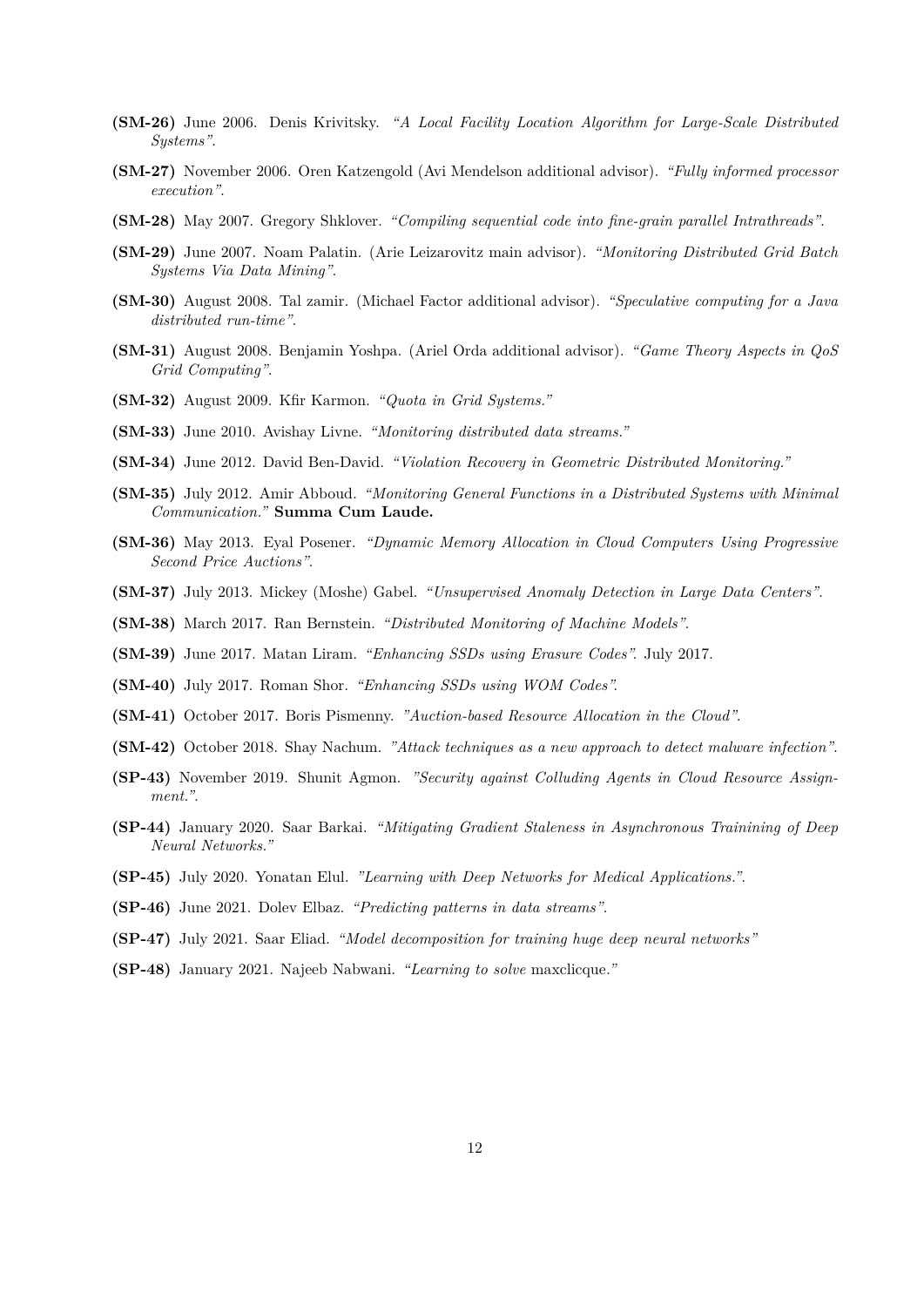**Theses in Progress - MSc**

- **(SP-49)** Expected 2021. Koral Chapnik. *"Uncertainty in complex event processing."*
- **(SP-50)** Expected 2021. Maor Yankovich. *"Parallel Detection of Complex Events."*
- **(SP-51)** Expected 2022. Adar Amir. *"A deep neural network approach for CEP."*
- **(SP-52)** Expected 2022. Yuval Sieradzki. *"Coin Flipping Neural Networks."*
- **(SP-53)** Expected 2022. Gal Sidi. *"Learning to solve CEP."*
- **(SP-54)** Expected 2022. Guy Shapira. *"Mining patterns with a weak expert."*
- **(SP-55)** Expected 2022. Guy Rafaeli. *"Distributed CEP with Reinforcement Learning."*
- **(SP-56)** Expected 2022. Gad Rafael. *"Prediction on large data."*
- **(SP-57)** Expected 2022. Gal Yehuda. *"Solving NP hard problems with deep learning".*
- **(SP-58)** Expected 2021. Eitan kosman. *"Mining Combinatorial Patterns in Data Streams".*

## **Research Grants**

- **2021-2024** *"ILIAD: INTEGRATED DigitaL Framework FOR Comprehensive MARITIME DATA AND INFORMATION SERVICES"*. With  $40+$  other European partners. European Commission, Horizon. Team Budget: 376K Euro.
- **2020-2021** *"Automatic distributed monitoring for IOT eynvironments"*. Technion Cyber Security Center. Team Budget: \$130K.
- **2020-2021** *"Asynchronous training of deep neural networks"*. Toga Networks \$400K. Together with Mark Silberstein. Team Budget: \$200K.
- **2020-2021** *"Faculty Research: storage and machine learning"*. Toga Networks. \$50K.
- **2019–2021** *"A PARADIGM SHIFT IN HEALTH INFORMATIC*

*S FOR AUTMATIC CLASSIFICATION OF 12 LEAD ECG"*. Israel-Russia Ministry of Science grant. Team budget: \$50K.

- **2019–2021** *"Scalable Online Detection of Complex Patterns in Rapid Event Streams".* Verizon-Yahoo Faculty Research and Engagement Program (FREP). Unrestricted gift: \$50K.
- **2019–2021** *"Lazy Complex Event Processing."* Innovation Authority KAMIN project. Budget: 880K NIS.
- **2018–2021** *"Personalization models for cow productivity."* Innovation Authority (*"Food IOT"* consortium). Budget: \$450K.
- **2018–2020** *"Differentiating the brain and the pacemaker cardiac operating signals."* Joy Ventures. Budget: \$80K. Group share: \$40K.
- **2018–2022** *"Efficient Detection of Complex Event Patterns in Rapid Data Streams"*. Israeli Science Foundation. Budget: 916K NIS.
- **2018** *"Efficient distribution of training for deep neural networks"*. Google Cloud. Budget: \$12K.
- **2017–2021** *"ODYSSEA Operating a Network of Integrated Observatory Systems in The Mediterranean Sea"*. European Commission, Horizon 2020. Group share: 340K Euro.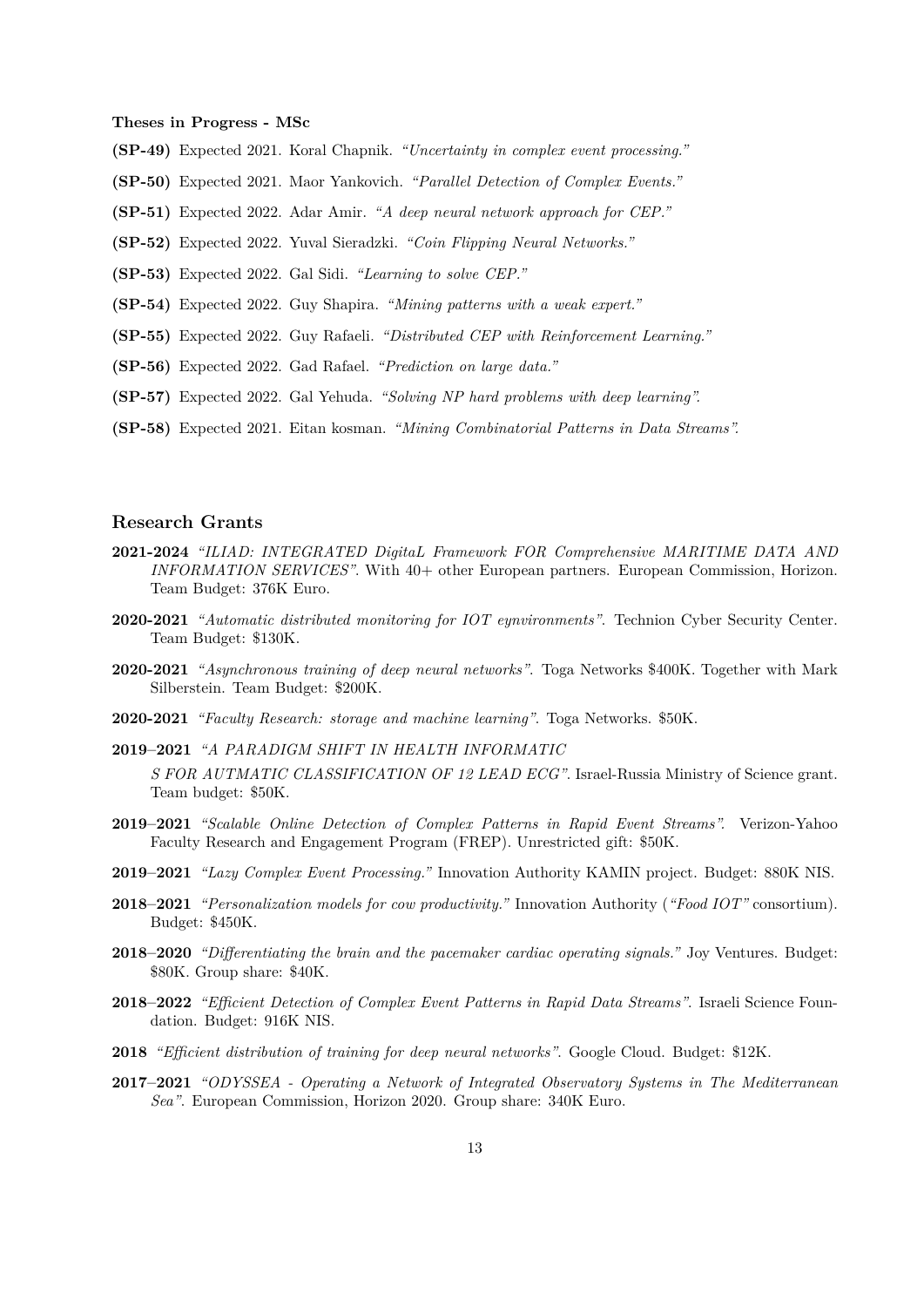- **2016–2018.** Mellanox. *"Tools for cloud resource management using game theoretic approach -II."* Total budget over 2 years: \$100K. Together with Dan Tsafrir. Group share: 50K Euro.
- **2015–2018** *"VaVel: Variety, Veracity, VaLue: Handling the Multiplicity of Urban Sensors"*. EC H2020- ICT.16a BigDataResearch RIA. With Ethniko Athinon, TU Dortmund, Fraunhofer, IBM Ireland, AGT GMBH, Orange Polska, Dublin city, Miasto Stoleczne Warszawa, Politechnika Warszawska. EC contribution over 3 years: 3,999,668 Euro. Group share: 100K Euro.
- **2015–2017.** Mellanox. *"Tools for cloud resource management using game theoretic approach I."* Total budget over 2 years: \$100K. Together with Dan Tsafrir. Group share: 50K Euro.
- **2014–2017.** Kibernetic Office Research grant. *"Data leakage prevention from cellular phones."*. Total budget over 3 years: 1.8M NIS. Together with Yuval Elovici and Assaf Shabtai from BGU. Group share: 500K NIS.
- **2014–2017** Pazi grant. *"Ginseng: Dynamic resource allocation in the Cloud".* Together with Orna Agmon Ben-Yehuda. 1M NIS over 4 years.
- **2013–2016** *"FERRARI: Flexible event processing for big data architectures"*. STREP, FP7-ICT-2013-11. With Fraunhofer, IBM, TU Crete, Poslovna Inteligencija, HRVATSKI Telekom. EC contribution over 3 years: 2,954,091 Euro. Group share: 570K Euro.
- **2013–2016** *"SPEEDD: Scalable ProactivE Event-Driven Decision making."* STREP, FP7-ICT-2013-11. With Greek National Center for Scientific Research, IBM Israel, EPFL, U Birmingham, Feedzai, and Centre National de la Recherche Scientific France. EC contribution over 3 years: 3,074,505 Euro. Group share: 400K Euro.
- **2013–2014.** *"RaaS: Market Driven Resource Allocation"*. Technion-Microsoft Electronic-Commerce Research Center Grant. Budget: \$20K.
- **2012–2016.** *"Bare metal performance for fully virtualized guests"*. Israeli Science Foundation. Budget over four years: \$250K. With Dan Tsafrir. Group share: \$125K.
- **2013–2015.** Kibernetic Office Research grant. *"CYBER-SECURE COMPUTER SYSTEMS: REFACTOR-ING COMPUTER SYSTEMS FOR THE CYBER ERA."*. Total budget over 2 years: 2M NIS. Together with Eran Yahav, Yoav Etzion, Dan Tsafrir, and Eran Tromer. Group share: 400K NIS.
- **2012–2013.** Mafaat research grant. *"Laboratory for Cyber Security."*. Total budget over 2 years: \$230K.
- **2012–2015** European Commission, STREP, FP7-ICT-2011-8. *"INtelligent Synthesis and Real-tIme Response using Massive StreaminG of HeTerogeneous Data"*. With U. of Athens, IBM Ireland, Fraunhofer, U. of Dortmund, Dublin City Council, and BBK Germany. EC contribution over three years: 2,787,720 Euro. Group share: 180K Euro.
- **2012–2017.** Ministry of Industry and Commerce, Metro450 Industry Consortium. *"Checking chips in 450 nanometer technology"*. With Avi Mendelson. Budget over three years: \$600K.
- **2011–2014** European Commission, FET open, FP7-ICT-2009-C. *"DATA SIM: Data Science for Simulating the Era of Electric Vehicles"*. With U. Hasselt, Fraunhofer, CNR (Pisa), BPGE (Hungary), UP Madrid, and Pireus Research Center. EC contribution over three years: 2,368,270 Euro. Group share: 255,600 Euro.
- **2010–2013** European Commission, FET open, FP7-ICT-2009.8.0-C. *"LIFT: Using Local Inference in Massively Distributed Systems"*. With Haifa University, Fraunhofer, CNR (Pisa), and Technical Institute of Crete. EC contribution over three years: 1,891,268 Euro. Group share: 395,200 Euro.

**2010** Amazon cloud Services. \$ 4,000.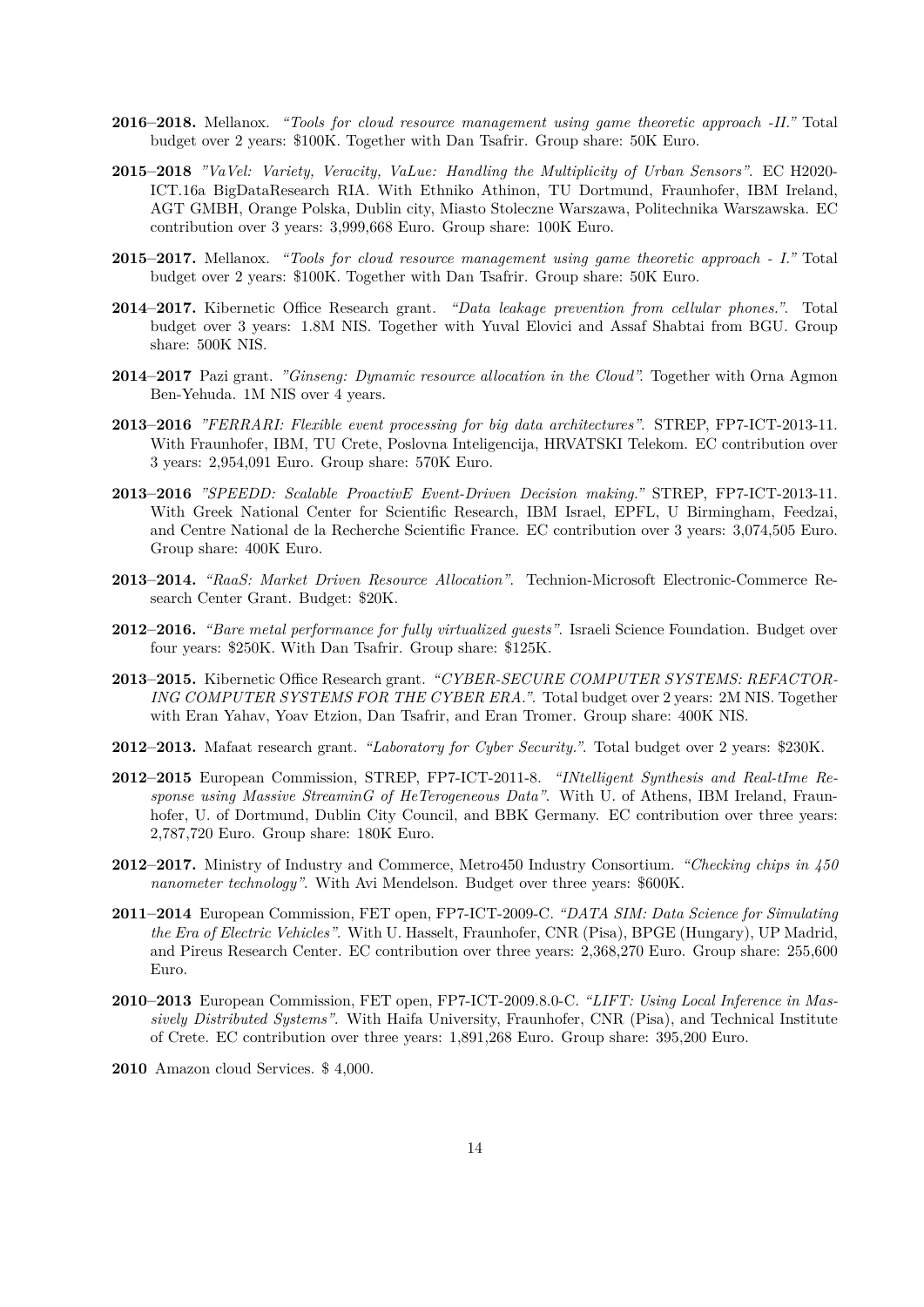- **2010–2013** European Commission, STREP, FP7-ICT-2009-4. *"ENCORE ENabling technologies for a programmable many-CORE"*. With Barcelona Supercomputing Center, Technische Universiteit Delft, FORTH Greece, Kungliga Tekniska Hoegskolan Sweden, ARM Limited. EC contribution over three years: 3,552,574 Euro. Group share: 408,413 Euro.
- **2009–2013** US–Israel Binational Science Foundation. *"Local Inference in Massively Distributed Systems".* With Daniel Keren (Haifa U) and Hillol Kargupta (UMBC). Budget over four years: \$76K. Group share: \$44K.
- **2009–present.** Technion Hasso-Plattner-Institut on Scalable Computing Software and Architecture. Funding for 15 PhD students every year. Together with faculty members from EE and CS departments. Was in charge of compiling and submitting the proposal.
- **2009–2013.** Ministry of Industry and Commerce, HD-Net Consortium. *"Multi-Level Caching for Video Streaming"*. Group share over five years: \$400K.
- **2009.** IBM Innovation Award. Budget: \$20K. *"Monitoring Distributed Data Streams."*
- **2008.** Intel grant to the Distributed Systems and Data Mining Laboratory (DSL). Budget: \$20K.
- **2008.** SUN donation to student education on parallel programming. A Niagara server worth \$32K.
- **2007–2008.** Google Award. Budget: \$40K. *"Communication-Efficient Map-Reduce."* With Daniel Keren from Haifa U.
- **2007.** IBM Faculty Award. Budget: \$20K. *"Monitoring Distributed Data Streams."*
- **2007–2008.** *"European Grid Equipement"*. Israeli Science Foundation Basic Equipement. \$100K. With Technion Physics and CS researchers.
- **2007–2010.** *"Geometric Monitoring of Distributed Data Streams"*. Israeli Science Foundation. Budget over three years: \$150K. With Daniel Keren, Haifa U.
- **2007–2009.** *"Software and system for genetic linkage analysis of SNP data for large families"*. Microsoft TCI grant. Budget over two years: \$500K. Together with Dan Geiger.
- **2007–2009.** *"Algorithms for Wireless Sensor Networks"*. Israeli Ministry of Industry and Commerce. Budget for first year: \$250K (\$50K Technion budget). With Elbit Systems LTD and Haifa University.
- **2012–2013.** Mafaat research grant. *"Communication Minimization in Ad-Hoc Sensor Systems."*. Total budget over 1 years: \$60K. (Declined).
- **2003–2018.** Mafaat research grants: Big Data Research. *"Data, Analytics, and Privacy in Large-Scale Distributed Systems"*. Aggregate budget: \$650K.
- **2006–2007.** *"A Grid System Personalization Service"*. Intel Grant. Budget: \$21K.
- **2006–2007.** *"Using Explicit Fine-Granularity Parallelization for Power Efficient Computing"*. Intel Grant. Budget: \$20K.
- **2006–2008.** *"EGEE-II Enabling Grids for E-sciencE II"*, European Commission mega project. Technion budget – 45K Euro.
- **2006–2009.** European Commission, FP6 (Call 5) IST, Grid Track. *"QosCosGrid: Quasi-Opportunistic Supercomputing for Complex Systems in Grid Environments"*. Budget over 2.5 years: 2,800K Euro (Technion share: 441K Euro). With University of Ulster (UK), University of Qweensland (Australia), Cranfield University (UK), Universitat Pompeu Fabra (Spain), E tv s Lorand University (Hungary), Institut National de Recherche en Informatique et Automatique (France), INSTYTUT CHEMII BIOOR-GANICZNEJ PAN (Poland), Universiteit van Amsterdam (Netherlands), Platform Computing SARL (France).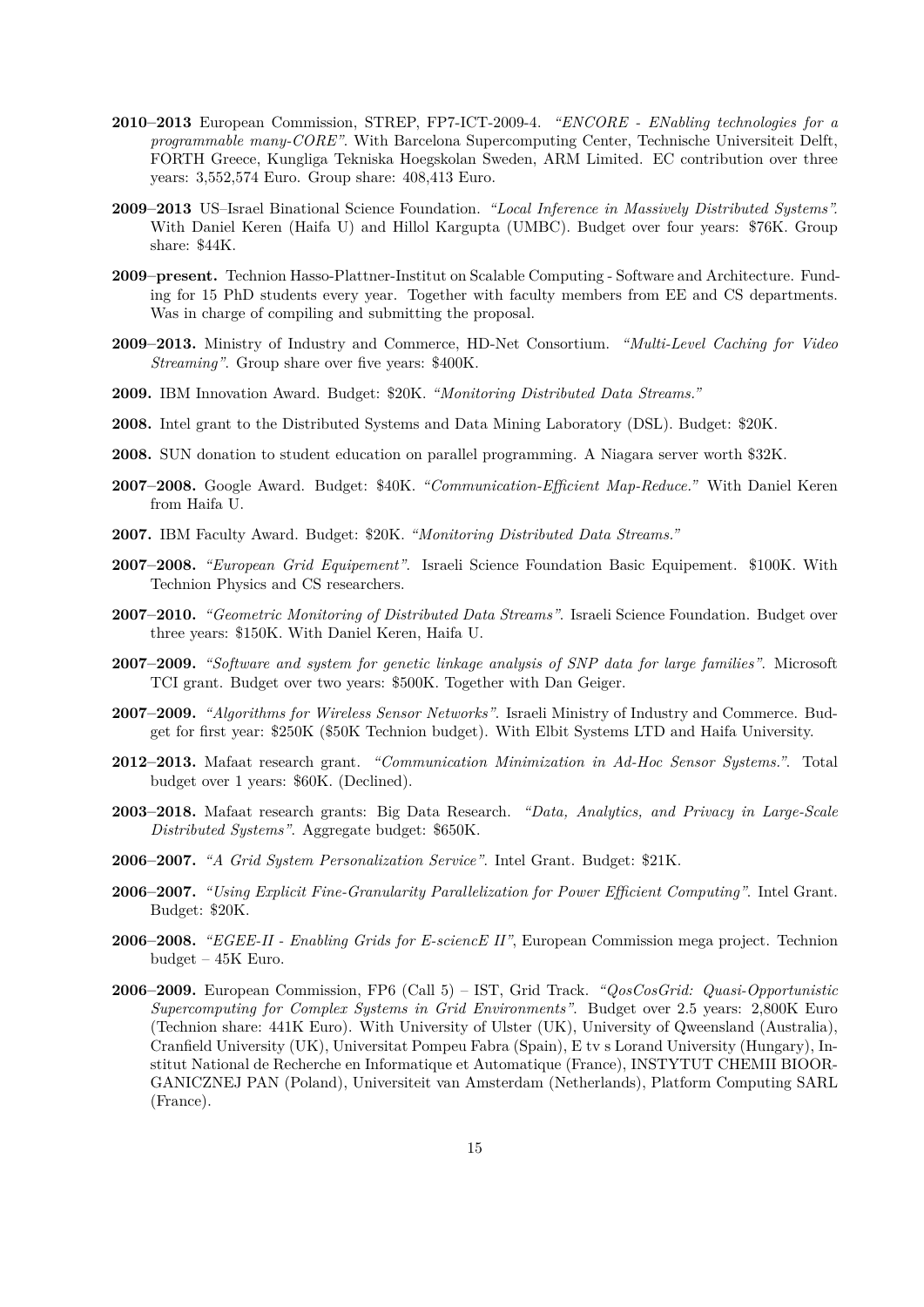- **2005.** IBM Faculty Award. Budget: \$7.5K. *"Multi-level Caching for Storage Systems."*
- **2005.** Intel equipment grant. Budget: \$42K. For the Distributed Systems Laboratory.
- **2005–2006.** EGEE Enabling Grids for E-sciencE, European Commission mega project. Technion budget – 18K Euro.
- **2005–2007.** Israeli Ministry of Science. *"Energy Saving Protocols in Sensor Networks by Localizing Data Computing and Transmissions"*. With Shai Kuttin, David Peleg, and Boaz Patt-Shamir. Budget for the first two years: \$200K.
- **2005–2007.** Israeli Ministry of Science. *"National computational grid-based center for the analysis of family data of genetic diseases"*. With Dan Geiger, Tzipi Falik, Ohad Birk, and Motti Shochat. Budget: \$500K.
- **2004.** IBM Shared University Relations grant. *Grid Laboratory and a National Grid Node.* Budget: \$250K. With Dan Geiger.
- **2004.** Intel Microcomputers Research grant. *Intrathreads Implementation and Code Generation*. Budget \$10K.
- **2004.** IBM Faculty Award. *"A framework for information sharing between the application and file system layers and the storage system."* Budget \$20K.
- **2004.** Intel equipement donation, Itanium processors for DSL. Budget \$10K.
- **2004–2006.** European Commission, FP6 IST. *"Data Mining Tools and Services for Grid Computing Environments"*. Budget over 2 years: 1,883K Euro (Technion share: 400K Euro). With W. Dubitzky (U. Ulster), M. May (Fraunhofer), J. Franke (DaimlerChrysler), and V. Stankovski (U. Ljubljana).
- **2004.** Intel academic research support. *"Data Mining in Very Large-Scale Distributed and Peer-to-Peer Systems"*. Budget: \$20K.
- **2003.** Intel academic education grant. \$4K in software for the new operating systems course.
- **2003.** Voltair academic donation. \$10K in communication equipment.
- **2003.** Intel Microarchitecture Academic Grant. *"Intrathreads Techniques for Parallelization of Sequential Code"*. Budget for one year: \$10K.
- **2001–2005.** Israel Science Foundation. *"Highly Scalable Model Checking"*. Budget over four years: \$255K. With O. Grumberg.
- **2001–2003.** Intel Microarchitecture Academic Grant. *"Parallel and Distributed Model Checking"*. Budget over two years: \$100K.
- **2000–2004.** Ministry of Industry and Commerce, LSRT Consortium. *"Cheap Scalable Servers for Telephony Services"*. Budget over four years: \$335K.
- **2000–2003.** Microsoft Academic Grants. "*Distributed Active Systems*". Budget over three years: \$90K.
- **2000.** Software Technology Laboratory. Budget for one year: \$25K. "*Hierarchies of Memory Models*".
- **2000–2003.** Intel equipment grant. Budget over three years: \$120K. For the Distributed Systems Laboratory.
- **2000–2003.** Ministry of Science Infrastructure Project. Budget over three years: \$500K. "*Efficient Transmission of Multimedia Over High-Speed Access Network*". With R. Cohen and R. Friedman (Technion), O. Hadar and S. Greenberg (Ben-Gurion U.).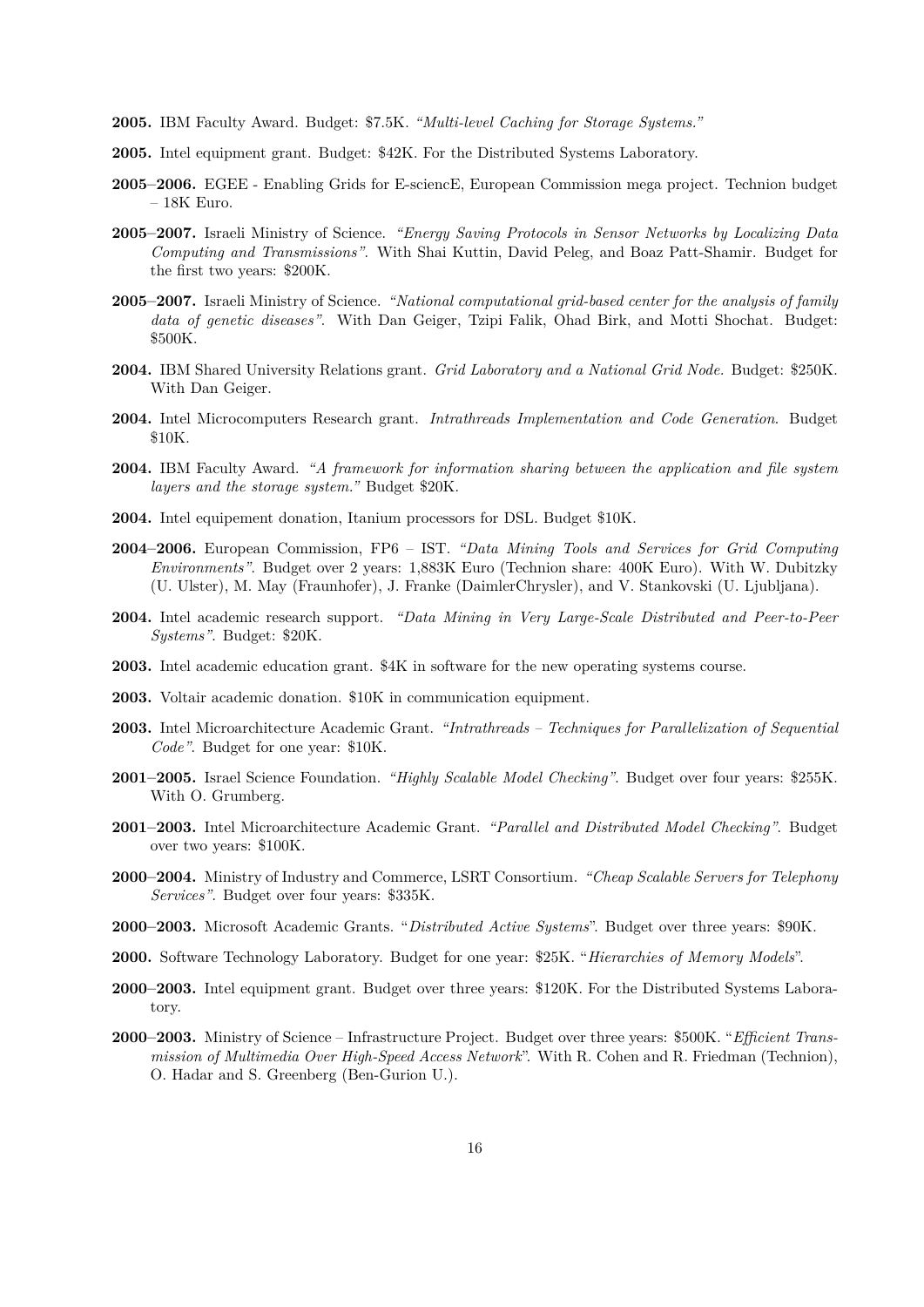- **1999** . Software Technology Laboratory. Budget for one year: \$25K. Implementing a Distributed Java Virtual Machine.
- **1999–2001.** Ministry of Science Infrastructure Project. Budget over three years: \$970K. "*The Wide Area Cluster Computing (WACC) Project: Infrastructure for National-Scale High-Performance Parallel Computing*". With A. Barak (Hebrew U.), and N. Fraenkel (Inter-University Computing-Center – Israeli MACHBA).
- **1998.** Arc-En-Ciel project. Travel budget for one year: \$10K. "*LIPTech: Parallel Virtual Machines for High Performance Computing on Commodity Clusters: Programming Environments*". With L. Bouge (ENS, Lyon).
- **1998–2000 (Project Manager).** Ministry of Science Infrastructure Project. Budget over three years: \$900K (\$370K to Technion group). "*Virtual Servers - Dynamic Access Infrastructure to Global Information*". With M. Rodeh, E. Biham, R. Friedman (Technion), D. Feitelson, D. Dolev (Hebrew U.), Y. Ben-Asher (Haifa U.).
- **1997–1998.** French-Israeli Joint Research. Travel budget: \$40K over two years. "*Communication Algorithms in Optical Networks*". With E. Upfal, D. Peleg, U. Feige (Weizmann Inst.), S. Kutten (Technion), A. Ferreira (ENS Lyon), F. Chavel (IOTA Orsay), P. Berthomé, C. Laforest, D. Barth (LRI Orsay) F. Clerot, F. Tillerot (CNET), J-C. Bermond, S. Perennes, M. Syska, J. Bond (INRIA, Sophia Antipolis).
- **1997–1998.** French-Israeli Joint Research. Travel budget: \$24K over two years. "*Towards Global Computing in the Global Village: Computing in Distributed Environments*". With N. Nisan (Hebrew U.) and M. Shapiro (Inria, Paris.)
- **1996–1997.** Ministry of Science. Budget over two years: \$66K. "*Parallel Rendering Algorithms for Computer Graphics and Visualization*". With C. Gotsman (Technion.)
- **1995–1996.** Ministry of Industry and Commerce. Budget: \$39K. "*The Millipede Project*".
- **1993–1996.** Ministry of Science. Total budget over 3 years: \$70K. "*Routing Models for Fast Optical Communication Networks*". With I. Newman (Haifa U.)
- **1992–1994.** French-Israeli Joint Research. Budget over two years: \$72K. "*Optical Models for Parallel Computers*". With A. Ferreira (ENS, Lyon).
- **1995–1997.** Intel Academic Grant. Budget over three years: \$45K. "*Parallel Binary Decision Diagrams on Milipede*". In addition to Intel Academic Product Grants 1993–5 for the Millipede project: Workstations and Communication.
- **1995–1999** Microsoft R&D Donation. Budget: \$25K. Support for the Millipede project. In addition to Microsoft Product Donation for the *Distributed Systems Laboratory*: full MSDN Subscription, software and books.
- **120-830** Haifa University Technion, 1994. \$5K, with I. Newman.
- **1996–1998.** Mitchell-Soref Entrepreneurial Program. Budget: \$15K. "*The Millipede Project: Parallel Computing in Distributed Environments*".
- **1996.** Ministry of Industry and Commerce. Budget: \$23.2K. "*Parallel Information Services on a Cluster of Workstations*".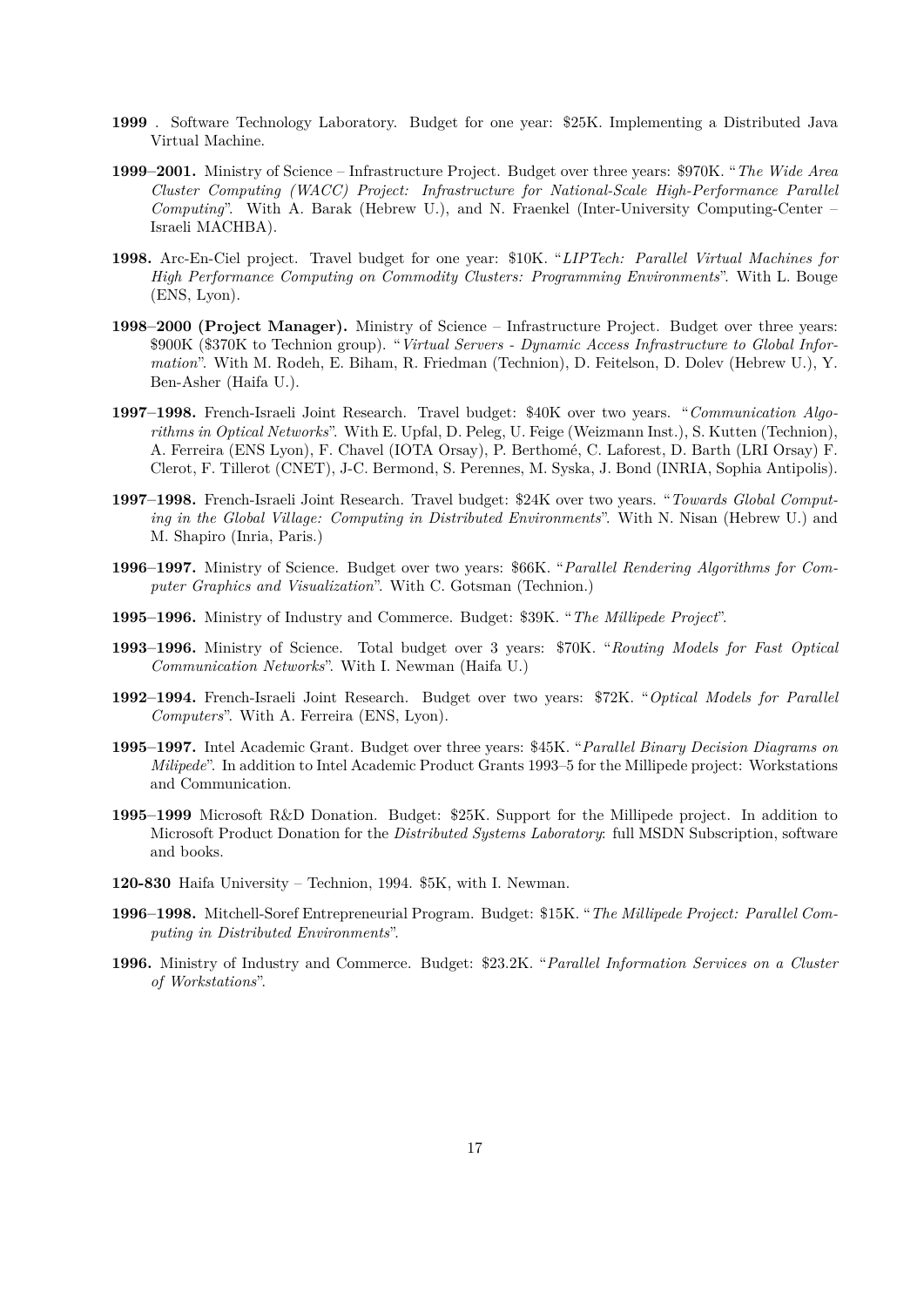## **Publications**

#### **Theses**

- **(T-1)** "*The Construction and Analysis of a new Communication Network, based on Properties of the Projective Space*", M.Sc. Thesis, Computer Science Department, Hebrew University, Israel, July 1986. Thesis advisor: Prof. E. Shamir.
- **(T-2)** "*Dynamic Reconfiguring Networks for Parallel Computation: Algorithms and Complexity Bounds*", Ph.D. Thesis, Computer Science Department, Hebrew University, Israel, December 1991. Thesis advisor: Prof. E. Shamir.

#### **Journals**

- **(J-1)** E. Shamir and A. Schuster, "*Communication Aspects of Networks Based on Geometric Incidence Relations*", *Theoretical Computer Science*, Vol. 64 No. 1, pp. 83–96, April 1989.
- **(J-2)** Y. Aumann and A. Schuster, "*Improved Memory Utilization in Deterministic PRAM Simulation*", *Journal of Parallel and Distributed Computing*. Special issue on Shared-Memory Multiprocessors, Vol. 12, pp. 146–151, 1991.
- **(J-3)** Y. Ben-Asher, D. Peleg, R. Ramaswami and A. Schuster, "*The Power of Reconfiguration*", *Journal of Parallel and Distributed Computing*, Special issue on Massively Parallel Computation, Vol. 13, pp. 139–153, 1991.
- **(J-4)** Y. Ben-Asher and A. Schuster, "*Ranking on Reconfigurable Networks*", *Parallel Processing Letters*, Vol. 1, no. 2, pp. 149–156, December 1991.
- **(J-5)** Y. Ben-Asher, D. Egosi and A. Schuster, "*2-D SIMD Algorithms for Perfect Shuffle Networks*", *Journal of Parallel and Distributed Computation*, Vol. 16, pp. 250–257, 1992.
- **(J-6)** Y. Ben-Asher and A. Schuster, "*The Complexity of Data-Reduction on the Reconfigurable Linear Array*", *Journal of Algorithms*. Vol. 18, pp. 322–357, 1995.
- **(J-7)** Y. Ben-Asher, A. Schuster and J.F. Sibeyn, "*Load Balancing: A Programmer's Approach or The Impact of Task-Length Parameters on the Performance of the Random Load-Balancing Algorithm*", *International Journal of High Speed Computing*, pp. 303–325, Vol. 7, No. 2, 1995.
- **(J-8)** I. Ben-Aroya, T. Eilam and A. Schuster, "*Greedy Hot-Potato Routing on the Two-Dimensional Mesh*", *Distributed Computing*, pp. 3–19, Vol. 9, No. 1, 1995.
- **(J-9)** Y. Ben-Asher, K.-J. Lange, D. Peleg and A. Schuster, "*The Complexity of Reconfiguring Network Models*", *Information and Computation*, Vol. 121, No. 1, pp. 41–58, August 1995.
- **(J-10)** I. Newman and A. Schuster, "*Hot-Potato Worm Routing via Store-and-Forward Packet Routing*", *Journal of Parallel and Distributed Computing*, Vol. 30, pp. 76–84, 1995.
- **(J-11)** Y. Ben-Asher, D. Gordon and A. Schuster, "*Efficient Self Simulation Algorithms in Reconfigurable Arrays*", *Journal of Parallel and Distributed Computing*, Vol. 30, pp. 1–22, 1995.
- **(J-12)** Y. Ben-Asher, G. Rünger, A. Schuster and R. Wilhelm, "*2DT-FP: An FP Based Programming Language for Efficient Parallel Programming of Multiprocessor Networks*", *Intl. Journal of Parallel Programming*, Vol. 23, No. 5, October 1995, pp. 389–422.
- **(J-13)** I. Newman and A. Schuster, "*Hot-Potato Algorithms for Permutation Routing*", *IEEE Trans. on Parallel and Distributed Systems*, Vol. 6, No. 11, November 1995, pp. 1168–1176.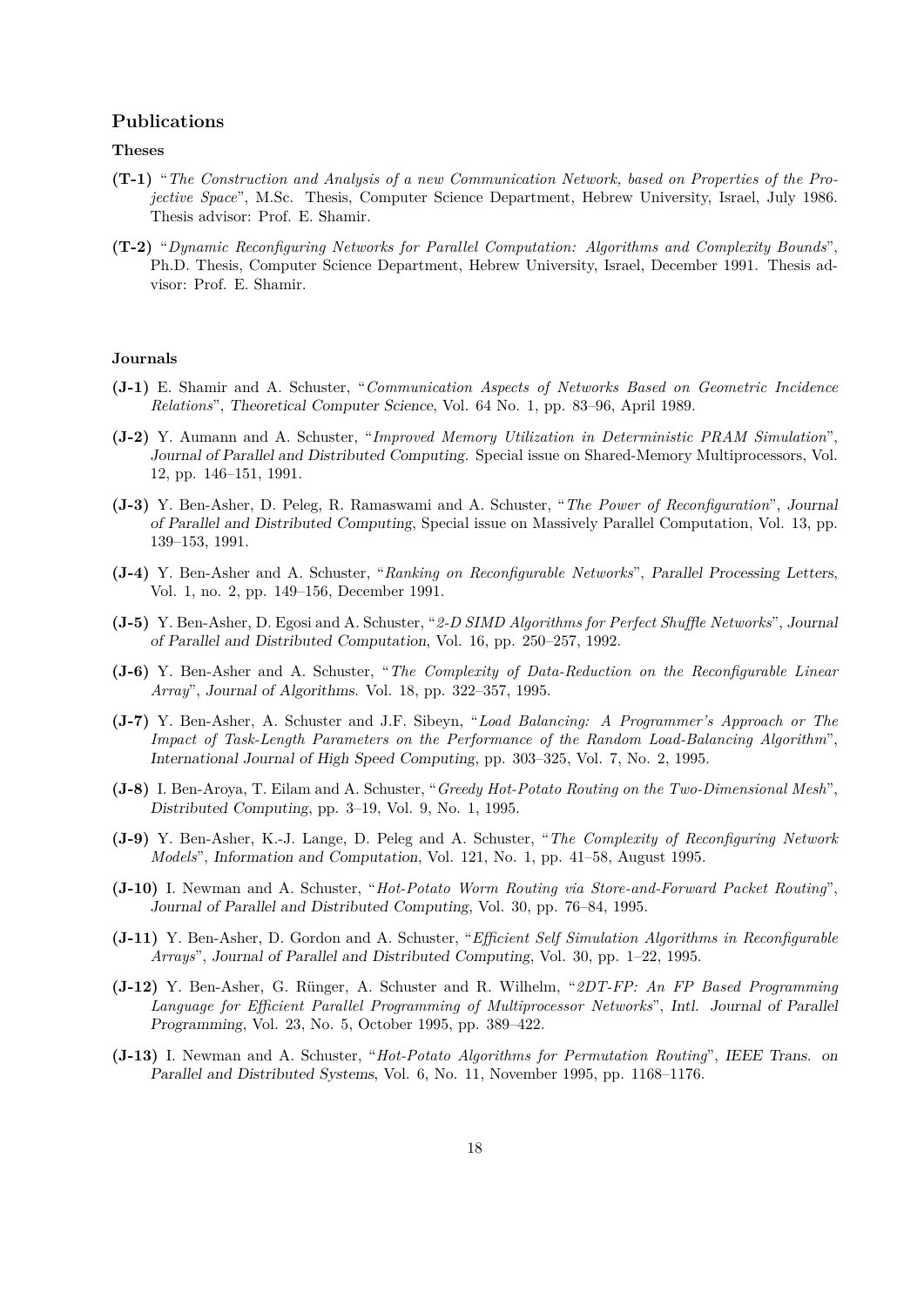- **(J-14)** Y. Matias and A. Schuster, "*Fast, Efficient Mutual and Self Simulations for Shared Memory and Reconfigurable Mesh*", *Parallel Algorithms and Architectures*, Vol. 8, pp. 195–221, 1996. Special issue on Enhanced Mesh Architectures, S. Olariu Ed.
- **(J-15)** Y. Ben-Asher and A. Schuster, "*Low Crosstalk Address Encodings for Optical Message Switching Systems*", *Parallel Processing Letters*, Vol. 6, No. 1, Feb. 1996, pp. 87–100.
- **(J-16)** Y. Ben-Asher and A. Schuster, "*Time Size Tradeoffs for Reconfigurable Meshes*", *Parallel Processing Letters*, Vol. 6, No. 2, pp. 231–245, June 1996.
- **(J-17)** I. Ben-Aroya, I. Newman and A. Schuster, "*Randomized Single-Target Hot-Potato Routing*", *Journal of Algorithms*, Vol. 23, pp. 101–120, 1997.
- **(J-18)** R. Friedman, M. Goldin, A. Itzkovitz and A. Schuster, "*Millipede: Easy Parallel Programming in Available Distributed Environments*", *Software: Practice & Experience*, Vol. 27, No. 8, pp. 929–965, August 1997.
- **(J-19)** A. Itzkovitz, A. Schuster, and L. Wolfovich, "*Thread Migration and its Applications in Distributed Shared Memory Systems*", *The Journal of Systems and Software*. vol. 42, No. 1, pp. 71–87, 1998.
- **(J-20)** A. Ben-Dor, S. Halevi and A. Schuster, "*Potential Function Analysis of Greedy Hot-Potato Routing*". *Theory of Computing Systems*, Vol. 31, pp. 41–62, 1998.
- **(J-21)** A. Dubrovsky, R. Friedman and A. Schuster, "*Load Balancing in Distributed Shared Memory Systems*". *International Journal of Applied Software Technology*, Vol. 3, March 1998, pp. 167–202.
- **(J-22)** I. Ben-Aroya, D. Chinn and A. Schuster, "*A Lower Bound for Nearly Minimal Adaptive and Hot Potato Algorithms*", *Algorithmica*. Vol. 21, pp. 347–376, 1998.
- **(J-23)** Y. Ben-Asher and A. Schuster, "*Single Step Undirected Reconfigurable Networks*". *VLSI Design*, Vol. 9, No. 1, pp. 17–28, 1999. Special issue on High Performance Bus-Based Architectures, S. Olariu Ed.
- **(J-24)** M. Golin and A. Schuster, "*Optimal Point-to-Point Broadcast Algorithms via Lopsided Trees*", *Discrete Applied Mathematics*. Vol. 93, pp. 233–263, August 1999.
- **(J-25)** P. Berthomé, T. Hagerup, I. Newman and A. Schuster, "*Self-Simulation for the Passive Optical Star*". *Journal of Algorithms*, Vol. 34, pp. 128–147, January 2000.
- **(J-26)** A. Itzkovitz, A. Schuster and O. Zeev Ben-Mordechai. "*Towards Integration of Data-Race Detection in DSM Systems*". *Journal of Parallel and Distributed Computing*. Special issue on software support for distributed computing. I. Ahmad and F. Lau Ed's.
- **(J-27)** A. Gontmakher and A. Schuster. "*Java Consistency: Non-Operational Characterizations for Java Memory Behavior*". *ACM Transactions on Computer Systems.* vol. 18, No. 4, Nov. 2000, pp. 333–386.
- **(J-28)** A. Itzkovitz, N. Niv and A. Schuster. "*Dynamic Adaptation of Sharing Granularity in DSM Systems*". *The Journal of Systems and Software*. Vol. 55, pp. 19–32, 2000. (**(C-37)**).
- **(J-29)** C. Gotsman, A. Reisman, and A. Schuster. "*Parallel Progressive Rendering of Animation Sequences at Interactive Rates on Distributed-Memory Machines*". (**(C-28)**). *Journal of Parallel and Distributed Computing*. Volume 60, pp. 1074–1102, 2000.
- **(J-30)** Dmitry Kogan and Assaf Schuster. "*Remote Reference Counting: Distributed Garbage Collection with Low Communication and Computation Overhead*". (**(C-27)**). *Journal of Parallel and Distributed Computing*. Special Issue – Java on Clusters (E. Dekel Ed.). Vol. 60, No. 10, pp. 1260–1292, October 2000.
- **(J-31)** Y. Aridor, T. Eilam, M. Factor, A. Schuster and A. Teperman. "*Transparently Obtaining Scalability for a Cluster Java Virtual Machine*". *Journal of Parallel and Distributed Computing*. Special Issue – Java on Clusters (E. Dekel Ed.). Vol. 60, No. 10, pp. 1159–1193, October 2000. (**C-41**). **IBM Pat Goldberg memorial award for best computer science paper published in 2000.**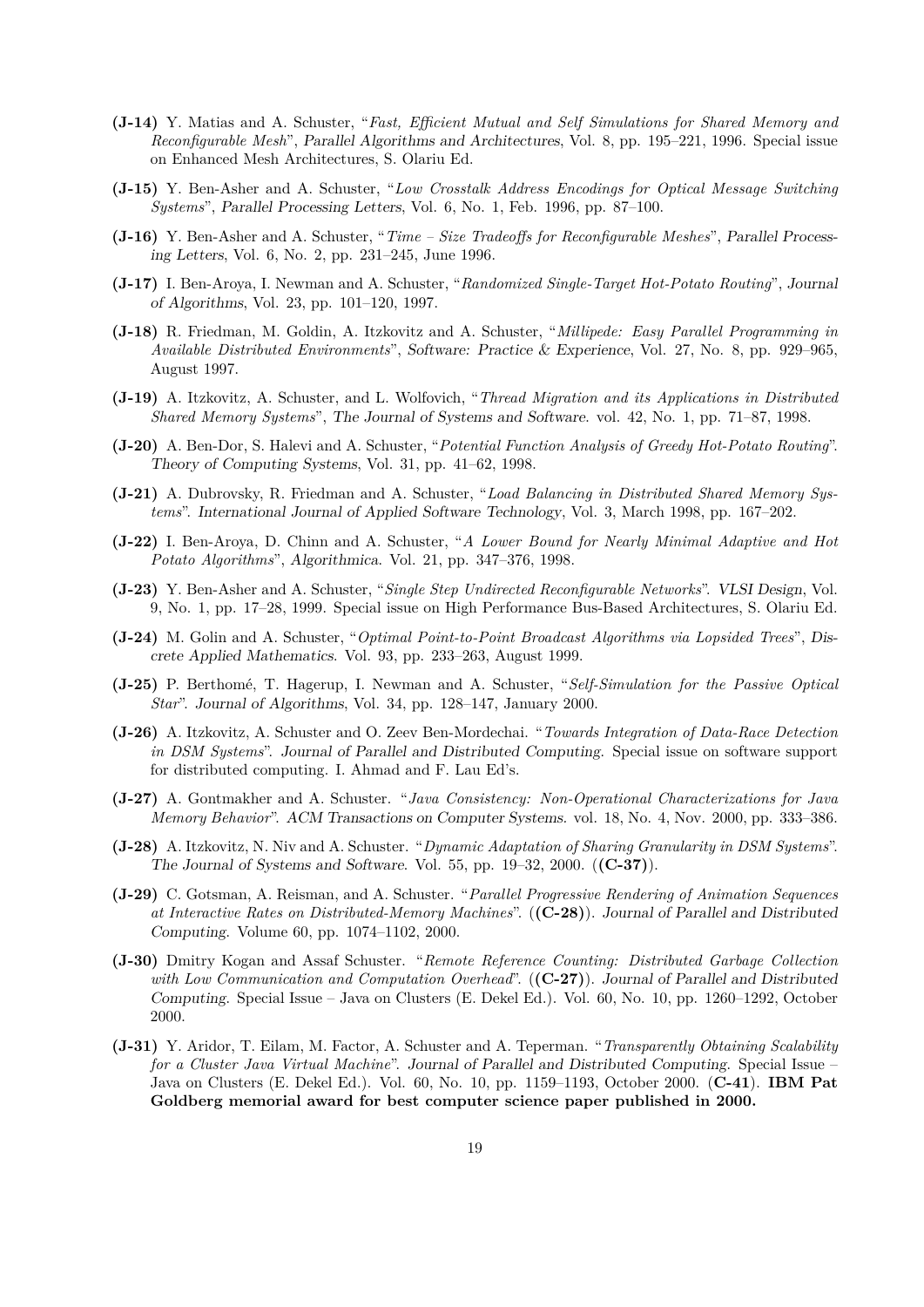- **(J-32)** R. Friedman, E. Biham, A. Itzkovitz and A. Schuster. "*Symphony: An Infrastructure for Managing Virtual Servers*". (**(C-36)**). *Cluster Computing*, Vol. 4, pp. 221–233, 2001.
- **(J-33)** N. Niv and A. Schuster. "*Transparent Adaptation of Sharing Granularity in Multiview-Based DSM Systems*". *Software: Practice & Experience.* (**(C-44)**). Vol. 31, pp. 1439 – 1459, October 2001.
- **(J-34)** T. Heyman, D. Geist, O. Grumberg, and A. Schuster. "*A Scalable Parallel Algorithm for Reachability Analysis of Very Large Circuits*". (**(C-42)**). *Formal Methods in Systems Design.* Vol. 21, pp. 317–338, 2002.
- **(J-35)** S. Ben-David, T. Heyman, O. Grumberg, and A. Schuster. "*Scalable Distributed On-The-Fly Symbolic Model Checking*". (**(C-43)**). *Software Tools for Technology Transfer.* Vol. 4, No. 4, pp. 496–504, November 2003.
- **(J-36)** A. Schuster and Ran Wolff. "*Communication-Efficient Distributed Mining of Association Rules*". *Data Mining and Knowledge Discovery.* No. 8, pp. 171–196, 2004.
- **(J-37)** A. Gontmakher, S. Polyakov, and A. Schuster. "*Complexity of Verifying Java Shared Memory Execution*". *Parallel Processing Letters.* Vol. 13, No. 4, pp. 721–733, December 2003.
- **(J-38)** A. Schuster and R. Wolff. "*Association Rule Mining in Peer-to-Peer Systems*". Special Issue on Distributed and Mobile Data Mining, IEEE Transactions on System, Man, and Cybernetics (Part B: Cybernetics). Pp. 2426–2438, Vol. 34, No. 6, December 2004.
- **(J-39)** T. Heyman, O. Grumberg and A. Schuster. "*Distributed Model Checking for µ-Calculus*". (**(C-46)**). *Formal Methods in Systems Design.* Vol. 26, No. 2, pp. 197–219, March 2005.
- **(J-40)** A. Bar-Or, D. Keren, A. Schuster, and R. Wolff. *Hierarchical Decision Tree Induction in Distributed Genomic Databases." IEEE Transactions on Knowledge and Data Engineering*. pp. 1138–1151, Vol. 18, No. 8, August 2005. **Invited (but refereed) paper.**
- **(J-41)** A. Schuster, D. Trock and R. Wolff. "*A High-Performance Distributed Algorithm for Mining Association Rules*". Knowledge and Information Systems. Vol. 7, No. 4, pp. 458–475, 2005.
- **(J-42)** V. Iosevitch and A. Schuster. *"Software Distributed Shared Memory: a VIA-based implementation and comparison of sequential consistency with home-based lazy release consistency"*. *Software, Practice and Experience.* Volume 35, Issue 8, pp. 755-786, July 2005.
- **(J-43)** T. Birk, L. Liss and A. Schuster. "*Efficient Exploitation of Kernel Access to Infiniband: a Software DSM Example*". *IEEE Trans. on Parallel and Distributed Systems*, vol. 16 (9), pp. 830-840, Sep. 2005.
- **(J-44)** Silberstein M., Tzemach A., Dovgolevsky N., Fishelson M., Schuster A., Geiger D. "*On-line System for Faster Linkage Analysis via Parallel Execution on Thousands of Personal Computers*". *The American Journal of Human Genetics.* Vol. 78, pp. 922–935, June 2006.
- **(J-45)** M. Factor, A. Schuster and K. Shagin. "*A Platform-Independent Distributed Runtime for Standard Multithreaded Java*". *International Journal of Parallel Programming.* Special issue on Systems and Storage. Vol. 34, No. 2, pp. 113–142, May 2006.
- **(J-46)** T. Heyman, O. Grumberg and A. Schuster. "*A Work-Efficient Distributed Algorithm for Reachability Analysis*". *Formal Methods in System Design.* Special Issue on Parallel and Distributed Methods in Verification. Volume 29, Number 2, September 2006, pages 157-176.
- **(J-47)** L. Fix, O. Grumberg, T. Heiman, A. Schuster. *"Verifying Very Large Industrial Circuits Using 100 Processes and Beyond."* International International Journal of Foundations of Computer Science (IJFCS). Special Issue for ATVA05. Volume 18, No. 1, February 2007, pp. 45–62.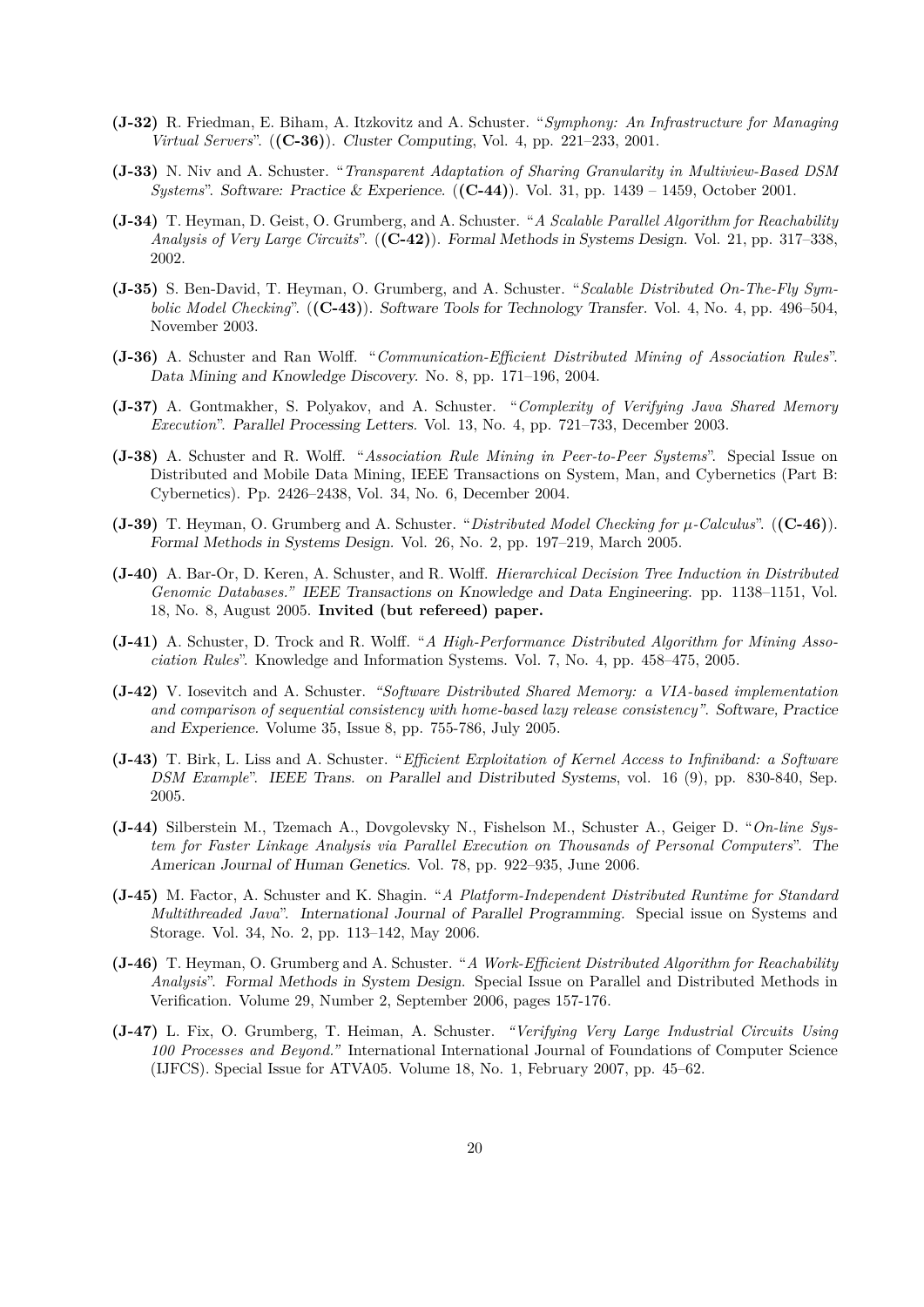- **(J-48)** E. Pozniansky and A. Schuster. "*MultiRace: efficient on-the-fly data race detection in multithreaded C++ programs*". *Concurrency and Computation: Practice and Experience.* Volume 19, pp. 327–340, 2007.
- **(JS-49)** M. Sagiv, A. Schuster, and O. Shacham. "*Scaling Model Checking of Dataraces Using Dynamic Information.*" Journal of Parallel and Distributed Computing (JPDC). Volume 67, pp. 537–550, 2007.
- **(J-50)** Denis Krivitski, Assaf Schuster, Ran Wolff: *"A Local Facility Location Algorithm for Large-scale Distributed Systems".* J. Grid Comput. 5(4) 361-378, 2007.
- **(J-51)** Arik Friedman, Ran Wolff, Assaf Schuster: *"Providing k-anonymity in data mining".* VLDB J. 17(4): 789-804, 2008.
- **(J-52)** Izchak Sharfman, Assaf Schuster, Daniel Keren: *"A geometric approach to monitoring threshold functions over distributed data streams".* ACM Transactions on Database Systems. 32(4), 2007. **Invited refereed paper. Technion Best Graduate Student Paper Award for 2008.**
- **(J-53)** Kfir Karmon, Liran Liss, Assaf Schuster: *"GWiQ-P: an efficient decentralized grid-wide quota enforcement protocol".* Operating Systems Review 42(1): 111-118, 2008.
- **(J-54)** Vlado Stankovski, Martin Swain, Valentin Kravtsov, Thomas Niessen, Dennis Wegener, M. Rohm, Jernej Trnkoczy, Michael May, Ju"rgen Franke, Assaf Schuster, Werner Dubitzky: *"Digging Deep into the Data Mine with DataMiningGrid".* IEEE Internet Computing. 12(6): 69-76, 2008.
- **(J-55)** Avi Yadgar, Orna Grumberg, Assaf Schuster. *"Hybrid BDD and All-SAT Method for Model Checking"*. Languages: From Formal to Natural. 2009, pages 228-244.
- **(J-56)** Pavel Bar, David Carmeli, Valentin Kravtsov, Martin Swain, Assaf Schuster. *"A scheduling framework for large-scale, parallel, and topology-aware applications."* Journal of Parallel and Distributed Computing. 70(9): 983-992, 2010.
- **(J-57)** Guy Sagy, Daniel Keren, Izhak Sharfman, Assaf Schuster. *"Distributed Threshold Querying of General Functions by a Difference of Monotonic Representation."* Procedings of the VLDB Endowment (PVLDB). Vol. 4, No. 2, November 2010.
- **(J-58)** Guy Sagy, Daniel Keren, Izhak Sharfman, Assaf Schuster. *"Top-k Aggregation Queries in a Distributed Environment."* Journal of Parallel and Distributed Computing (JPDC). 71(2): 302-315, 2011.
- **(J-59)** Gala Yadgar, Michael Factor, Kai Li and Assaf Schuster. *"Management of Multilevel, Multi-Client Cache Hierarchies with Application Hints"*. ACM Transactions on Computer Systems (TOCS). Vol 29, Issue 2, May 2011.
- **(J-60)** Daniel Keren, Tsachi Sharfman, Assaf Schuster, and Avishay Livne. Shape Sensitive Geometric Monitoring. Transactions on Knowledge and Data Engineering (TKDE). Vol 24, No 8, August 2012.
- **(J-61)** Orna Agmon Ben-Yehuda, Muli Ben-Yehuda, Assaf Schuster, and Dan Tsafrir. *"Deconstructing Amazon EC2 Spot Instance Pricing"*. ACM Transactions on Economics and Computation. 2013.
- **(J-62)** Luk Knapen, Ansar Yasar, Sungjin Cho, Daniel Keren, Abed Abu Dbai, Tom Bellemans, Davy Janssens, Geert Wets, Assaf Schuster, Izchak Sharfman, Kanishka Bhaduri. *"Exploiting Graphtheoretic Tools for Matching in Carpooling Applications"*. Journal of Ambient Intelligence and Humanized Computing. 2013.
- **(J-63)** Orna Agmon Ben-Yehuda, Muli Ben-Yehuda, Assaf Schuster, Dan Tsafrir. *"The rise of RaaS: the Resource as a Service Cloud."* Communication of the ACM. 2014.
- **(J-64)** Daniel Keren and Guy Sagy and Amir Abboud and David Ben-David and Assaf Schuster and Ischak Sharfman and Antonis Deligiannakis. *"Geometric Monitoring of Heterogeneous Streams"*. IEEE Transactions on Knowledge and Data Engineering (TKDE), 2014.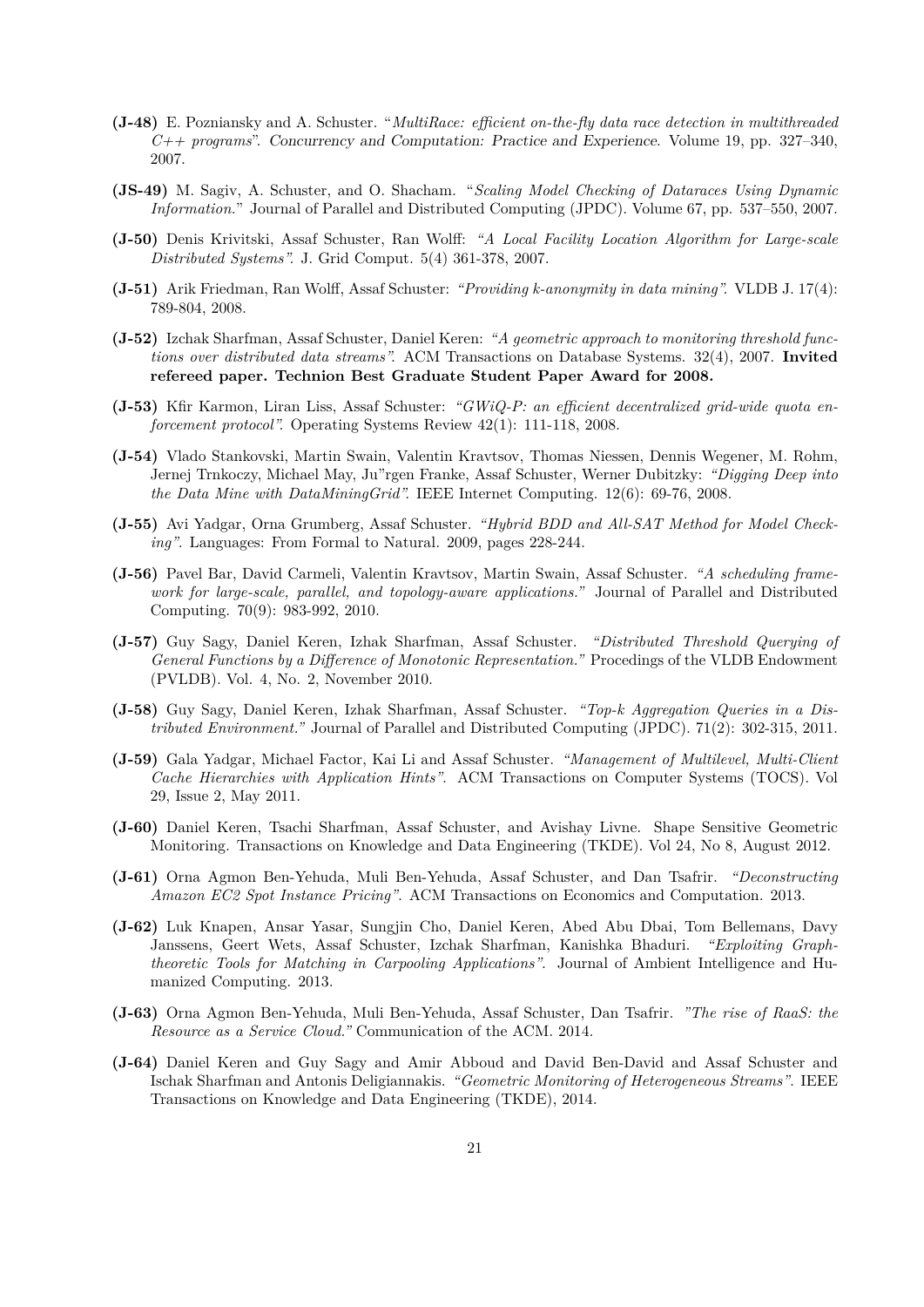- **(J-65)** Nikos Giatrakos, Antonios Deligiannakis, Minos Garofalakis, Izchak Sharfman, Assaf Schuster. *"Distributed Geometric Query Monitoring using Prediction Models."* ACM Transactions on Database Systems (TODS). Vol. 39, Issue 2, May 2014.
- **(J-66)** *"Monitoring Distributed Streams using Convex Decompositions."* Arnon Lazerson, Izchak Sharfman, Daniel Keren, Assaf Schuster, Minos Garofalakis and Vasilis Samoladas. Proceedings of the VLDB Endowment (PVLDB). Vol 9. August 2015.
- **(J-67)** *"ELI: Bare-Metal Performance for I/O Virtualization."* Abel Gordon, Nadav Amit, Nadav Har El, Muli Ben-Yehuda, Alex Landau, Assaf Schuster, Dan Tsafrir "Research Highlights" (RH) section of the CACM. **Invited paper.** December 2015.
- **(J-68)** Uri Verner, Avi Mendelson, Assaf Schuster: *"Extending Amdahl's Law for Multicores with Turbo Boost."* Computer Architecture Letters 16(1): 30-33, 2017.
- **(J-69)** *"Experience from Two Years of Visualizing Flash with SSDPlayer"*. Gala Yadgar, Roman Shor, Eitan Yaakobi, Assaf Schuster. ACM Transactions on Storage. 2017.
- **(J-70)** *"An Analysis of Flash Page Reuse with WOM Codes"*. Gala Yadgar, Eitan Yaakobi, Fabio Margaglia, Yue Li, Alexander Yucovich, Nachum Budak, Lior Gilon, Nir Yakovi, Andre Brinkmann, Assaf Schuster. ACM Transactions on Storage (TOS). Special Issue on NVM and Storage. Volume 14, issue 1. February 2018.
- **(J-71)** *"Lightweight Monitoring of Distributed Streams"*. Arnon Lazerson, Danny Keren, Assaf Schuster. Transcations of Database Systems (TODS). May 2018.
- **(J-72)** *"LDA classifier monitoring in distributed streaming systems"*. Ran Bernstein, Margarita Osadchy, Daniel Keren, Assaf Schuster. Journal of Patallel and Distributed Computing. October 2018.
- **(J-73)** *"Automatic classification of healthy and disease conditions from images or digital standard 12-lead ECGs"*. Vadim Gliner, Noam Keidar, Vladimir Makarov, Arutyun I. Avetisyan, Assaf Schuster and Yael Yaniv. Scientific Reports. September 2020.
- **(J-74)** *"Visualising and quantifying irregular heart rate irregularities to identify atrial fibrillarion events"*. Noam Keidar, Yonatan Elul, Assaf Schuster, Yael Yaniv. Frontiers in Physiology, section Cardiac Electrophysiology. January 2021.
- **(J-75)** *"Meeting the unmet needs of clinicians from AI systems in cardiology: A systematic formulation, and a suggested framework"*. Yonatan Elul, Aviv Rosenberg, Assaf Schuster, Alex Bronstein, Yael Yaniv. Proceedings of the National Academy of Sciences of the United States of America (PNAS). April 2021.
- **(J-76)** *"Multi-Band Bathymetry Mapping with Spiking Neuron Anomaly Detection"*. Johannes Lawen, Kariem Lawen, George Salman, Assaf Schuster. Water, MDPI. Special Issue on Observations and Models for End-User Services in Coastal Marine Systems. 2022.
- **(J-77)** *Automatic Recognition of Oil Spills Using Neural Networks and Classic Image Processing.* Rotem Rousso, Neta Katz, Yehuda Glizerin, Gull Sharon, Eitan Kosman, Assaf Shuster. Oceans and Coastal Zones. Water, MDPI. Special Issue on Observations and Models for End-User Services in Coastal Marine Systems. 2022.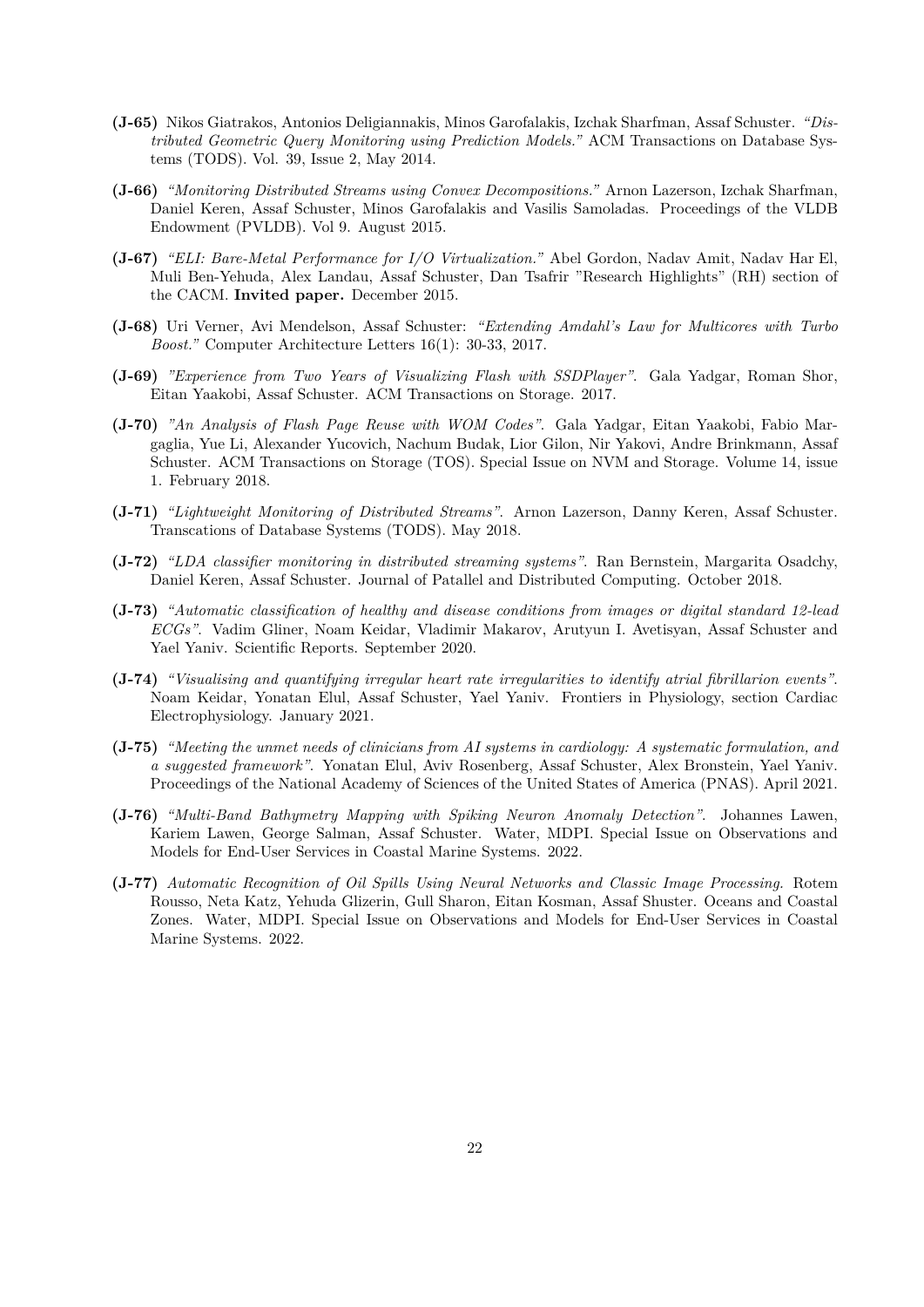#### **Magazines**

- **(M-1)** "*The Millipede Runtime.*" *BYTE Magazine* (International Bits), May 1998, pp. 3–4.
- **(M-2)** A. Gontmakher, A. Mendelson, and A. Schuster. "*Inthreads a Low Granularity Parallelization Model*". ACM SIGARCH Computer Architecture News newsletter, Vol. 34, No. 1, pp. 77–80, 2006.
- **(M-3)** *"There Goes the (Genetic) Neighborhood.*" NetWatch Best of the Web in science. Science 19 May 2006: 977.
- **(M-4)** *"The rise of RaaS: the Resource as a Service Cloud."* Orna Agmon Ben-Yehuda, Muli Ben-Yehuda, Assaf Schuster, Dan Tsafrir. Communication of the ACM. July 2014.
- **(M-5)** *"Scalable Proactive Event-Driven Decision-Making."* Alexander Artikis, Chris Baber, Pedro Bizarro, Carlos Canudas-de-Wit, Opher Etzion, Fabiana Fournier, Paul Goulart, Andrew Howes, John Lygeros, Georgios Paliouras, Izchak Sharfman, and Assaf Schuster. The IEEE Technology and Society Magazine. 2014.
- **(M-6)** *"The rise of RaaS: the Resource as a Service Cloud".* Orna Agmon Ben-Yehuda, Muli Ben-Yehuda, Assaf Schuster. Haaretz Cloud Magazine (in Hebrew). August 2014.

#### **Electronic Publications**

**(E-1)** Idit Keidar and Assaf Schuster. *"Want Scalable Computing? Speculate!"* SIGACT News Distributed Computing Column. Volume 37, Number 3, (Whole Number 140), September 2006.

#### **Books and Book Chapters**

- **(B-1)** A. Schuster. "*Bounds and Analysis Techniques for Greedy Hot-Potato Routing*". Chapter 11 in "*Optical Interconnections and Parallel Processing: Trends at the Interface*", pp. 283–354. Kluwer Academic Publishers. ISBN 0-7923-4817-6 P. Berthomé and A. Ferreira Ed's. November 1997.
- **(B-2)** A. Cohen, Y. Rabinovich, A. Schuster, and H. Shachnai. "*Optimal Bounds on Tail Probabilities - A Simplified Approach*". Chapter 1 in "*Combinatorial Optimization: Advances in Randomized Parallel Computing*", pp. 1–24. Kluwer Academic Publishers. ISBN 0-7923-5714-0 P. Pardalos and S. Rajasekaran Ed's. April 1999.
- **(B-3)** Alex Gontmakher, avi Mendelson, and Assaf Schuster. "*A Programming Model and Architectural Extensions for Fine-Grain Parallelism*". Parallel Computing: Models, Algorithms, and Applications. CRC Press, 2006. John Reif and Sanguthevar Rajasekaran Ed's. Computer and Information Science Series, Sartaj Sahni chief-editor.
- **(B-4)** Michael Factor, Kfir Karmon, Assaf Schuster, Konstantin Shagin, and Tal Zamir. "*A Transparent Distributed Runtime for Java*". Parallel Computing: Models, Algorithms, and Applications. CRC Press, 2006. John Reif and Sanguthevar Rajasekaran Ed's. Computer and Information Science Series, Sartaj Sahni chief-editor.
- **(B-5)** N. Palatin, A. Schuster, and R. Wolff. *"Mining for Misconfigured Machines in Grid Systems."* In: Data Mining in Grid Computing Environments. Werner Dubitzky Ed. Wiley, November 2008.
- **(B-6)** A. Schuster and R. Wolff. *"Ubiquitous Technologies."* pages 19–39. Ubiquitous knowledge discovery: challenges, techniques, applications. Editors: M. May and L. Saitta. Springer, 2010.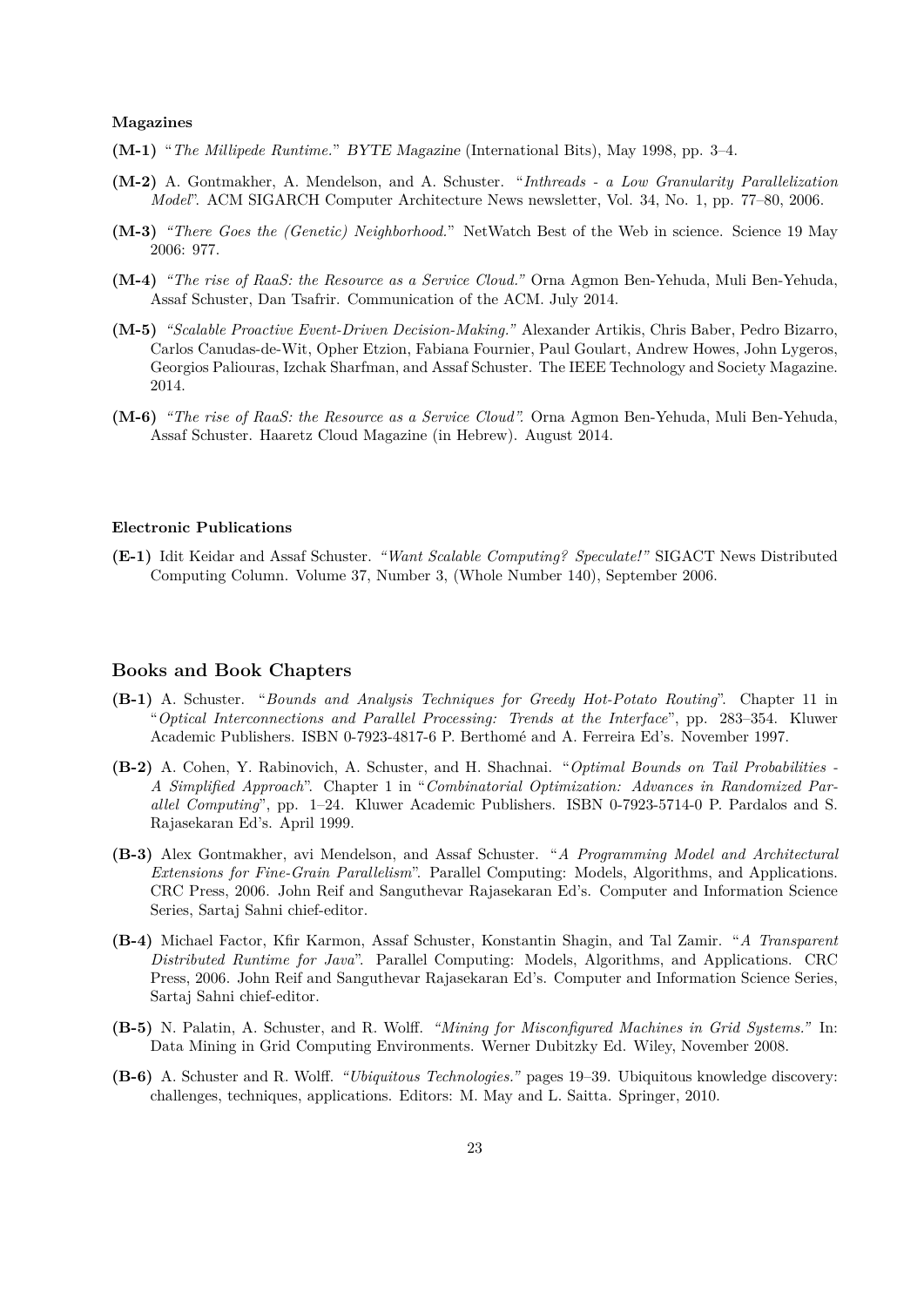- **(B-7)** Izchak Sharfman, Assaf Schuster and Daniel Keren. *"A Geometric Approach to Monitoring Threshold Functions over Distributed Data Streams."* pages 163–186. Ubiquitous knowledge discovery: challenges, techniques, applications. Editors: M. May and L. Saitta. Springer, 2010.
- **(B-8)** Mark Silberstein, Assaf Schuster, and John D. Owens. *"Applying Software-Managed Caching and CPU/GPU Task Scheduling for Accelerating Dynamic Workloads*". GPU Computing Gems Jade Edition. Morgan Kaufman (Wen-mei W. Hwu Eds.) Chapter 36. pp. 501–517. 2012.
- **(B-9)** Arik Friedman, Ran Wolff, and Assaf Schuster. *"Embedding Privacy in Data Mining"*. LAMBERT Academic Publishing. 2012.

#### **Patents**

- **(PT-1) Sold to Sanborn Research, March 2007.** A. Itzkovitz and A. Schuster. "*Memory for Accomplishing Lowered Granularity of a Distributed Shared Memory*". US patent No. 6/263,414. Filed Sep. 28, 1998. Issued July 17, 2001. Expires 2018.
- **(PT-2) Sold to Sanborn Research, March 2007.** A. Schuster and A. Itzkovitz. "*Distributed Shared Memory with Variable Granularity*". US patent No. 6/591,355. Filed 2001, issued 8 July 2003. Expires 2020.
- **(PT-3) IBM Patent.** Y. Aridor, T. Eilam, M. Factor, A. Schuster and A. Teperman. "*Speculative Caching of Individual Fields in a Distributed Object System*". US patent No. 6/618,737. Submitted December 1999. Issued 9/9/03.
- **(PT-4)** A. Schuster and R. Wolff. "*Distributed Mining of Association Rules*". US patent No. 6,952,693. Issued October 4, 2005.
- **(PT-5)** A. Schuster and R. Wolff. "*Association Rule Mining in Peer-to-Peer Systems".* US patent No. 7,680,757 B2 issued March 16, 2010.
- **(PT-6)** D. Keren, T. Scharfmann and A. Schuster. *"Monitoring Multi-variate Threshold Functions over Distributed Data Streams."* PCT Patent Application, March 2007. US patent No. 8,332,458 issued December 11, 2012.
- **(PT-7)** Daniel Keren, Guy Sagy, Assaf Schuster. *"Method and system of managing and/or monitoring distributed computing based on geometric constraints."* Patent Application US20100325265 A1, December 2010.
- **(PT-8) Microsoft patent.** N. Bjorner, R. Gilad-Bachrach, M. Gabel, A. Schuster. *"Early Detection Of Failing Computers."* Patent Application, November 2010. Docket No. 331170.01.
- **(PT-9)** Gala Yadgar, Eitan Yaakobi, Assaf Schuster. *"Improving SSDs using Polar WOM codes."* Patent Application. December 2014.
- **(PT-10)** Nadav Amit, Dan Tsafrir, Assaf Schuster. Memory swapper for virtualized environments. US patent no 9,811,268. November 2017.
- **(PT-11)** Arnon Lazerson, Izchak Sharfman, Daniel Keren, Assaf Schuster. *"Monitoring Distributed Streams using Convex Decompositions."* Patent Application. 2015.
- **(PT-12)** Daniel Moscovici, Natan Bandler, Assaf Schuster. *"DISTRIBUTED TECHNIQUES FOR DE-TECTING ATYPICAL OR MALICIOUS WIRELESS COMMUNICATIONS ACTIVITY"*. US Patent Application No.: 15407,886. Filed: January 17, 2017.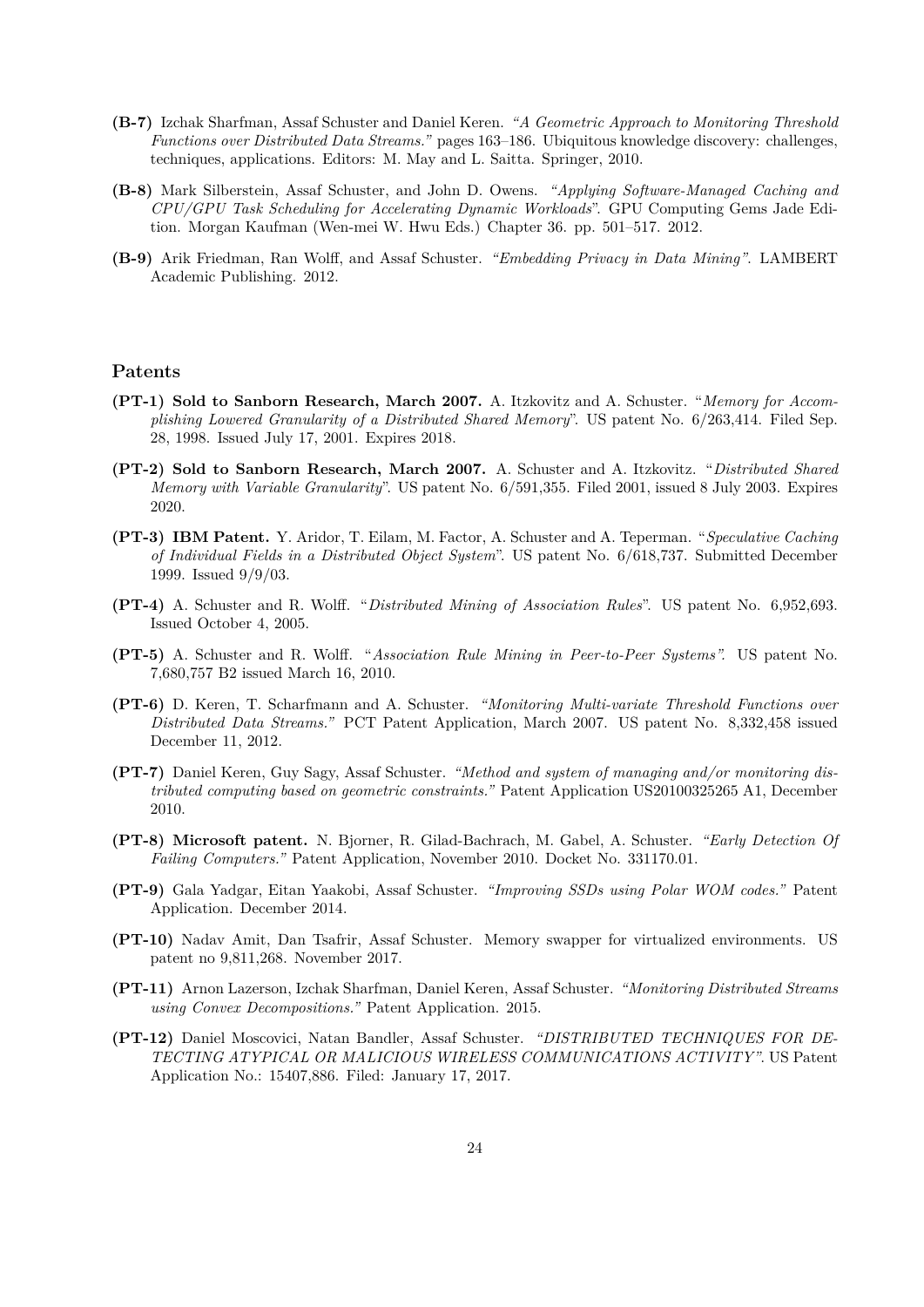- **(PT-13)** Ilya Kolchinsky and Assaf Schuster. *"SYSTEM AND METHID FOR DETECTING A PATTERN OF EVENTS "*. May 2018. Allowed February 2021. US No. 16/044,529. TRDF No. 1967.
- **(PT-14)** Ilya Kolchinsky and Assaf Schuster. Publication No. US 2021/0397622 A1. *"Efficient Adaptive Detection of Complex Event Patterns"*. December 23rd, 2021.
- **(PT-15)** Ido Hakimi, Moshe (Mickey) Gabel, Saar Barkai and Assaf Schuster. *"A method for asynchronous distributed training of deep neural networks".* August 2018.
- **(PT-16)** Ilya Kolchinsky and Assaf Schuster. *"Real-Time Multi-Pattern Detection over Event Streams"*. Jan 2019.
- **(PT-17)** Ido Hakimi, Saar Barkai and Assaf Schuster. *"A method for gradient staleness mitigation in asynchronous distributed training of neural networks".* August 2019.

### **Invited Talks, Keynotes**

- **(I-1)** "*Greedy Hot-Potato Routing*". ALTEC IV Workshop, Prague, March 1995.
- **(I-2)** "*Optical Communication A call for Algorithmic and Theoretical Study*". Workshop on Optics and Computer Science, Metz, December 1995.
- **(I-3)** "*Millipede: A Happy Hour for Parallel Computing*", 9th Seminar Artzi on Computer Systems and Computer Engineering, Tel-Aviv, July 1996.
- **(I-4)** "*Optimal Bounds on Tail Probabilities A Simplified Approach*", 3rd Workshop on Randomized Parallel Computing (WRPC 98), April 1998, Orlando.
- **(I-5)** "*Shared Memory Models: Java, DSMs, Spaces, and beyond*". Keynote. 6th Intl. Workshop on High-Level Parallel Programming Models and Supportive Environments (HIPS), April 2001, San Francisco.
- **(I-6)** "*Software Distributed Shared Memory: Will It Ever Prevail?*". 1st Jerusalem Symposium on Parallel and Distributed Systems. November 2001, Jerusalem.
- **(I-7)** "*Experiences and Directions in Scalable Distributed Model Checking*". Learning and Formal Verification: A Workshop in Honor of Eli Shamir. May 2002, Jerusalem.
- **(I-8)** "*MultiRace Efficient on-the-fly data-race detection in C++ programs*". IBM annual seminar on Software Testing, December 2002, Haifa Research Lab.
- **(I-9)** *"Intrathreads Techniques for Parallelization of Sequential Code"*. IBM annual seminar on Compilers and Computer Architecture. December 2002, Haifa Research Lab.
- **(I-10)** "*Efficient On-The-Fly Detection of Data-Races.*" Keynote. Workshop on Parallel and Distributed Systems: Testing and Debugging (PADTAD), In conjusnction with IPDPS. April 2003, Nice.
- **(I-11)** "*Scalable Distributed Model Checking: Experiences, Lessons, and Expectations*". Workshop on Parallel and Distributed Model Checking (in conjunction with CAV). Keynote. July 2003, Kolorado. Electr. Notes Theor. Comput. Sci. 89(1).
- **(I-12)** "*Comparing Apples and Bananas: Relaxed vs. Strict Models for Distributed Shared Memory.*" Seminar on Hardware and Software Consistency Models: Programability and Performance. October 2003, Dagstuhl.
- **(I-13)** "*Efficient on-the-fly data-race detection*". Seminar on Hardware and Software Consistency Models: Programability and Performance. October 2003, Dagstuhl.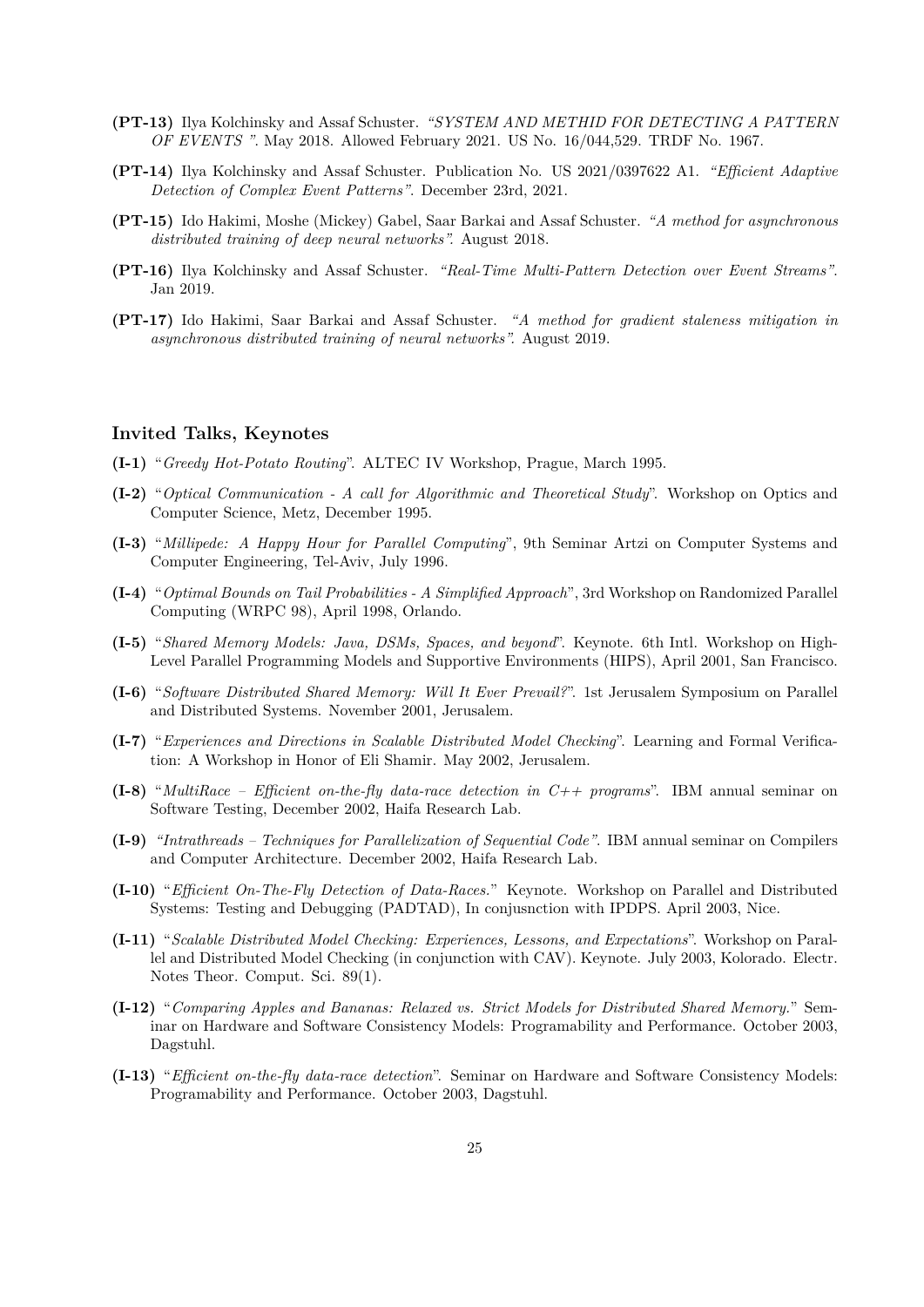- **(I-14)** "*JavaSplit A Runtime for Transparent Distributed Execution of Multithreaded Java Code*". IBM annual seminar on Compilers and Architecture, November 2003, Haifa Research Lab.
- **(I-15)** "*Data-Mining in Large-Scale Distributed Systems*". IBM annual seminar on Storage and Systems, December 2003, Haifa Research Lab.
- **(I-16)** "*Data-Mining in Peer-to-Peer Systems*". 3rd Jerusalem Symposium on Parallel and Distributed Systems. Tel-Aviv, December 2003.
- **(I-17)** "*Single System Image: the MultiView approach*". First International Workshop on Operating Systems, ProgrammingEnvironments and Management Tools for High-Performance Computing on Clusters (COSET-1). June 2004, St. Malo, France.
- **(I-18)** "*Multilevel Cache Management Based on Application Hints*". IBM annual seminar on Storage and Systems, December 2004, Haifa Research Lab.
- **(I-19)** "*Large-Scale Distributed Data Mining.*" Conference on Information Management, May 2005, Tel Aviv.
- **(I-20)** "*Challenges and Issues in Ubiquitous and Large-Scale Distributed Data Mining*". KD-Ubiq Kickoff meeting. Bonn, November 2005.
- **(I-21)** "*Software for MultiCore Chips.*" Intel Multicore conference. Portland, December 2005.
- **(I-22)** "*Managing Data in Large-Scale Distributed Environments*". The Israeli Association of Grid Technologies Annual Event. December 2005, Tel Aviv.
- **(I-23)** "*Monitoring Distributed Streams*". Israel Innovation Summit. April 2006, Haifa.
- **(I-24)** "*Data Mining in Large-Scale Distributed Systems*". Keynote. Italian conference on Data Bases. June 2006, Ancona, Italy.
- **(I-25)** "*Ubiquitous and Distributed Data Mining.*" International Conference on 21st Century: Robotics and Artificial Intelligence. December 2006, Athens, Greece.
- **(I-26)** *"Monitoring Threshold Functions in Distributed Streams."* Keynote. ECML-PKDD Workshop on Parallel Data Mining. September 2006, Berlin.
- **(I-27)** *"Efficient Distributed Collaboration via Geometric Constraints"*. Large-Scale Distributed Systems and Middleware (LADIS). March 2007, IBM-HRL, Haifa.
- **(I-28)** *"Towards a Quiescent World: Local Inference in Complex Systems."* September 2008, Intel DTTC conference, Haifa.
- **(I-29)** *"Superlink-Online: Large-Scale Distributed Genetic Linkage Analysis"*. Keynote. BIT's 3rd Annual World Congress of BioSoft. March 2011, Beijing.
- **(I-30)** Invited talk. *"Monitoring Data Streams."* Conference on Embedded and Microprocessors by New-Tech Magazine. Tel Aviv. September 2012.
- **(I-31)** *"Scalable Data Stream Processing"*. Keynote. Second International Conference on Parallel, Distributed and Grid Computing (PDGC). December 2012. JUIT Campus, Solan, Himachal Pradesh, INDIA.
- **(I-32)** *"The Geometric Method for Distributed Monitoring of Threshold Functions"*. NII Shonan meeting on Large Scale Distributed Computation. January 2012, Japan. Invited talk.
- **(I-33)** *"On-the-Fly Processing of Big, Distributed, Streaming Data"*. SWSTE Symposium, June 2012, Herzlia. Plenary talk.
- **(I-34)** *"Big Data"*. Invited talk, Israel Machine Vision Conference (IMVC). Tel Aviv, February 2013.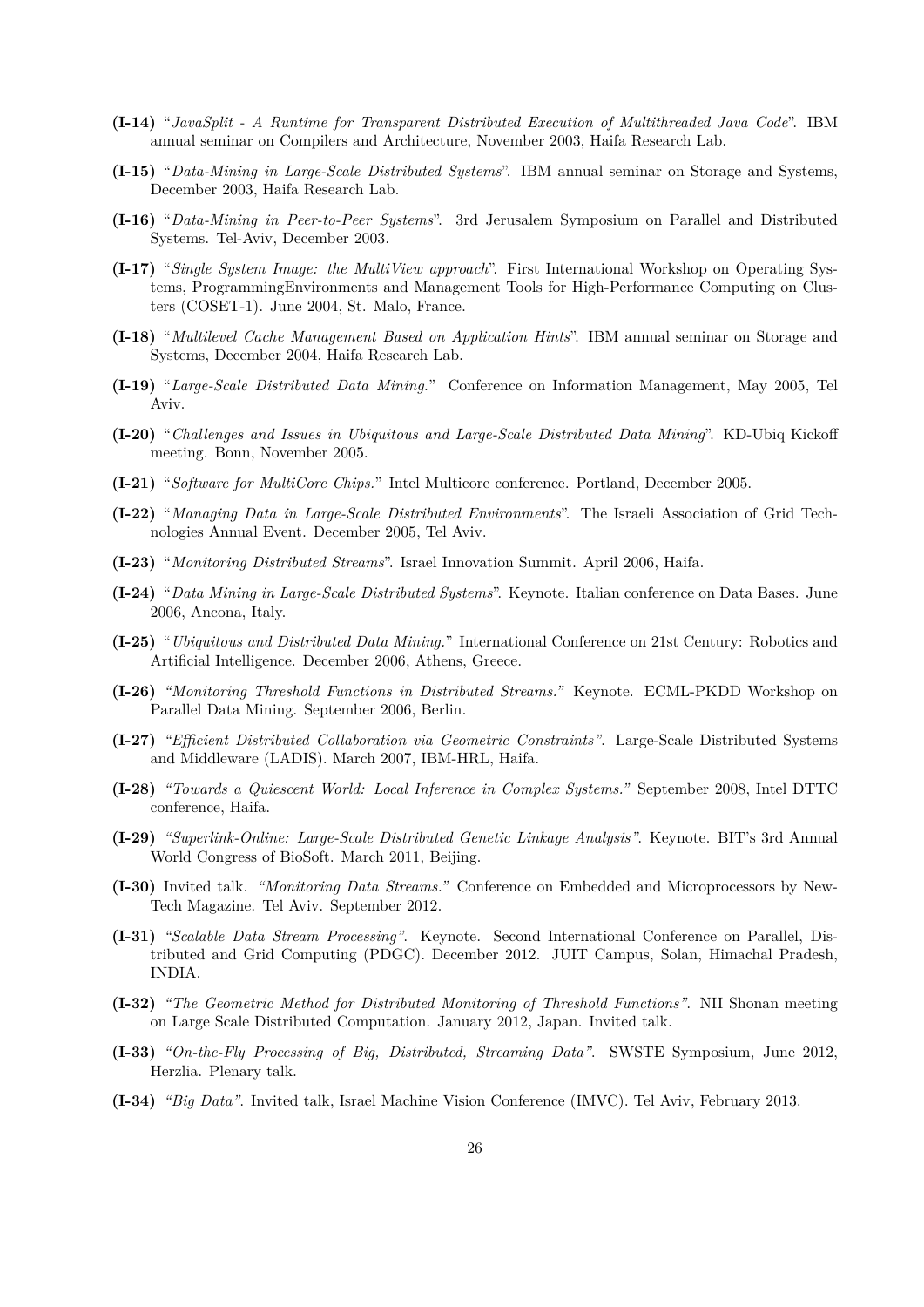- **(I-35)** *"Huge data collection and fast decision"*. METRO450 conference. Technion, January 2014. Plenary talk.
- **(I-36)** *"On-the-Fly Processing of Big, Distributed, Streaming Data"*. International Conference on Applied Algorithms. January 2014. Kolkata, India. Keynote.
- **(I-37)** Plenary Keynote. *"Monitoring Distributed Streaming Data"*. 14th International Conference on Runtime Verification. September 2014. Toronto, Canada.
- **(I-38)** Invited talk. *"Discovering Weaknesses in Virtual Systems."* The 4th Annual International Cybersecurity Conference. Tel Aviv. September 2014.
- **(I-39)** Plenary Keynote and Invited Talk. *"Monitoring Big, Distributed, Streaming Data".* XIV International conference on High-performance Parallel Calculations on Cluster Systems (PNRPU). Perm, Russia. November 2014.
- **(I-40)** Invited talk. *"Economic Tools for Cloud Resource Management".* International Conference on Data, Digital Business Models, Cloud Computing and Organizational Design. Paris. November 2014.
- **(I-41)** Invited talk. *"Monitoring Distributed Data Streams".* International Conference on "Cloud Computing. Education. Research. Development". December 2014, Moscow.
- **(I-42)** Invited talk. *"RaaS and Ginseng: The Resource as a Service Cloud".* Moscow Technical University, High School of Economics. December 2014, Moscow.
- **(I-43)** Keynote. *"RaaS and Ginseng: The Resource as a Service Cloud".* 12th International Conference on Distributed Computing and Internet Technology (ICDCIT), January 2016. KIIT University, Bhubaneswar, Odisha, India.
- **(I-44)** Invited talk. *"Monitoring Big, Distributed, Streaming Data"*. Data Mining and Business Intelligence (DMBI). May 2016. Beer Sheba.
- **(I-45)** Invited talk. *"Lazy Evaluation of Data Streams."* Workshop on Distributed Monitoring and Big Data. June 2016, Munchen, Germany.
- **(I-46)** Keynote. *"Monitoring Big, Distributed, Streaming Data"*. 7th International Conference on MO-BILe Wireless MiddleWARE, Operating Systems, and Applications (MOBILWARE). December 2016. Naples, Italy.
- **(I-47)** Invited series of talks. *"Handling Big, Streaming Data"*. Data Mining Workshop organized by the University of Buenos Aires (UBA). October 2016, Buenos Aires, Argentina.
- **(I-48)** Invited series of talks. *"Handling Big, Streaming Data"*. Institute of advances in Cloud Computing (the GIAN project). December 2017, Allahabad, India.
- **(I-49)** Invited talk. *"Efficient Processing of Big, Streaming Data"*. 3rd International Conference on Computational Models, Cyber Security & Computational Intelligence (ICC3). December 2017, Coimbatore, India.
- **(I-50)** Invited talk. *"Recent advances in Complex Event Processing"*. Hasso Plattner Institute Symposium on future trends in Service Oriented Computing. April 2018, Potsdam, Germany.
- **(I-51)** Keynote. *"Recent advances in Complex Event Processing"*. Big Data workshop. May 2018, Montevideo, Uruguay.
- **(I-52)** Invited talk. *"'Recent advances in Complex Event Processing"*. ILTAM and BGU Big Data conference. July 2018, Beer-Sheba.
- **(I-53)** Invited talk. *"Learning for Healthcare and Medicine"*. Frontiers in Biomedical Research. October 2018, University of Michigan.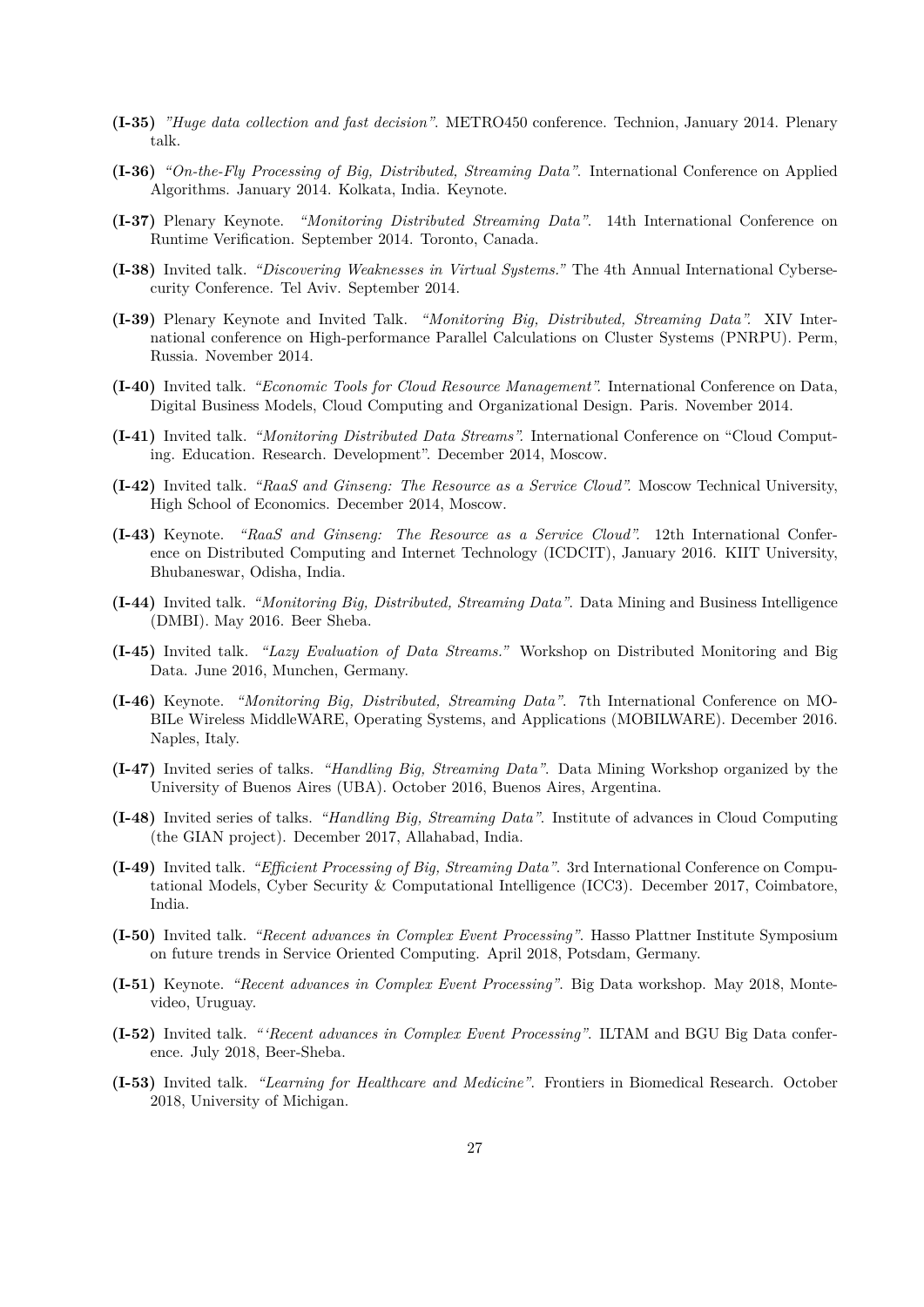- **(I-54)** Invited talk. *"Parallel Machine Learning"*. Redhat Summit. May 2019, Boston.
- **(I-55)** Panel discussion. *"Democratizing data."* Redhat Summit. May 2019, Boston.
- **(I-56)** Keynote. *"Distributed Machine Learning"*. Zhongguancun Forum, Beiging, China. October 2019.
- **(I-57)** Keynote. *Asynchronous Distributed Training of Deep Neural Networks"*. IVANNIKOV MEMORIAL WORKSHOP, VELIKIY NOVGOROD, SEPTEMBER 13-14, 2019.
- **(I-58)** Keynote. *Asynchronous Distributed Training of Deep Neural Networks"*. China-Israel AI Innovation Seminar 2019 (CIAIIS), Nanjing October 13-14, 2019.
- **(I-59)** Keynote. *Challenges in applying ML to Healthcare and Medicine"*. IVANNIKOV ISP RAS OPEN CONFERENCE, Moscow, 5-6 December, 2019.
- **(I-60)** Keynote. *"Distributed Machine Learning"*. 12th International Conference on Machine Learning and Computing (ICMLC). June 2020, Shenzehn, China (online Zoom meeting).
- **(I-61)** Invited talk, FREP Award, Yahoo/Verizon Research. *"Distributed Machine Learning"*. May 2020, (online Zoom meeting).
- **(I-62)** Keynote, China-Israel Innovation Forum and Culture Carnival (CIIC) of 2020 Nanjing Tech Week (2020 NTW). *"Vision for Machine Learning"*. June 2020 (online Zoom meeting).
- **(I-63)** Keynote. *"Distributed Machine Learning"*. 13th International Conference on Machine Learning and Computing (ICMLC). February 2021, Shenzehn, China (online Zoom meeting).
- **(I-64)** Invited Talk. *"Parallel and Distributed Training of Deep Neural Networks"*. GTC NVIDIA conference. April 2021. Recorded talks.
- **(I-65)** Keynote. *"Distributed Training of Deep Neural Networks"*. CCISP. Suzhou city, China. August 2021.
- **(I-66)** Keynote. *"Distributed Training of Deep Neural Networks"*. ICECE, Xi'an, China. December 17-19, 2021.
- **(I-67)** Keynote. *"Scalable Training of Giant Deep Neural Networks"*. Global Science and Technology Innovation Forum. Haikou City, Hainan Province, China. December 5-8, 2021.
- **(I-68)** Keynote. *"Complex Patterns in Massive Data Streams"*. International Conference on Machine Learning Technologies. ICMLT and CCCE. Rome. February 11-13, 2022.
- **(I-69)** Invited talk. *"Complex Patterns in Massive Data Streams"*. TCE and MLIS conference. February 2022, Zichron Yaakov.

# **Contributed Talks**

- **(L-1)** "*SIMD Algorithms for 2-D Arrays in the Perfect Shuffle Network*". 16th Symp. on Computer Architecture, Jerusalem, May 1989.
- **(L-2)** "*Algorithms and Optic Implementation for Reconfigurable Networks*". 5th Jerusalem Conf. on Information Technology, Jerusalem, October 1990.
- **(L-3)** "*The Power of Reconfiguration*". 18th International Colloquium on Automata, Languages, and Programming, Madrid, July 1991.
- **(L-4)** "*The Complexity of Reconfiguring Network Models*". 1st Israeli Symp. on Theory of Computing and Systems, Haifa, May 1992.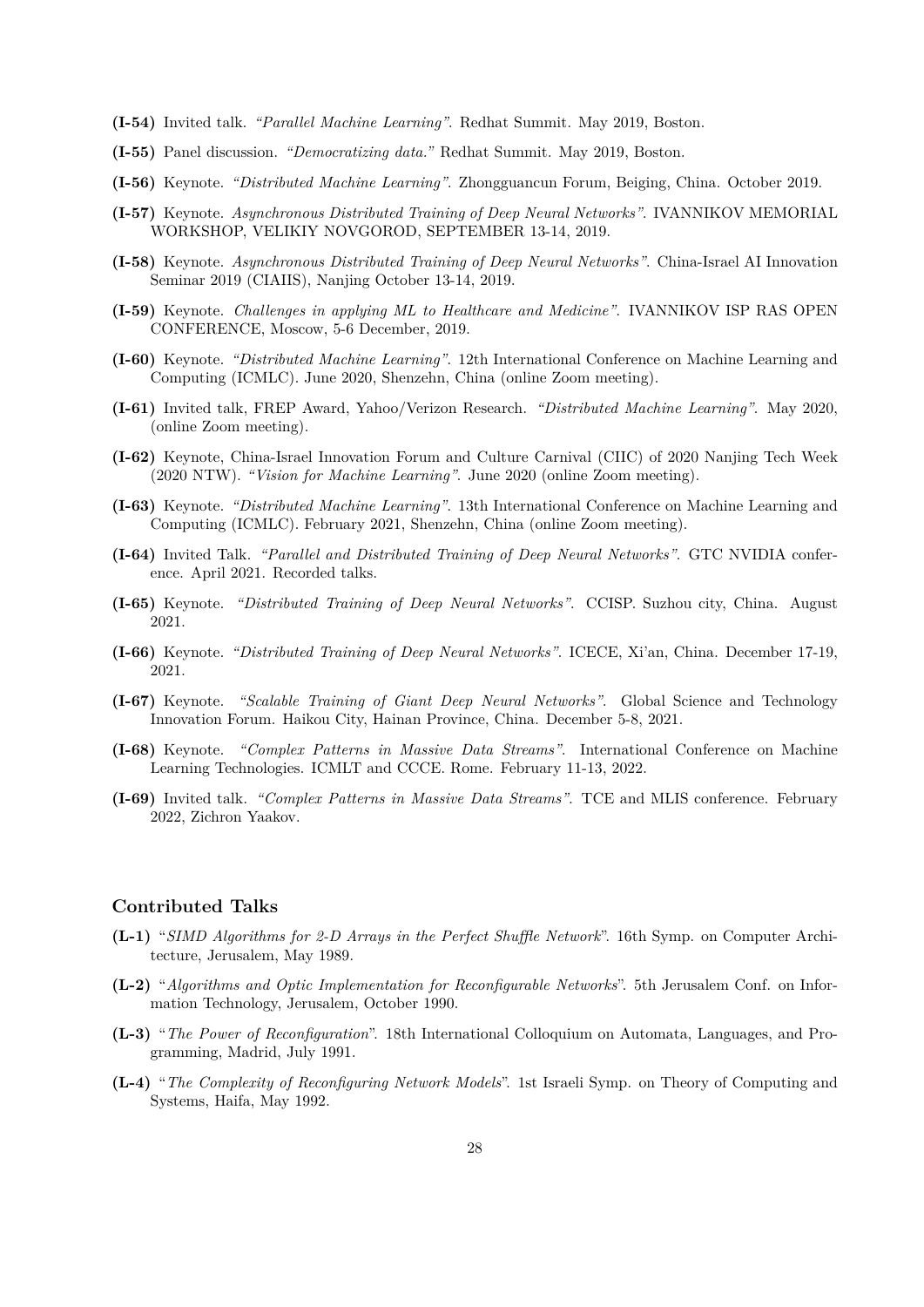- **(L-5)** "*Efficient Address Decoding for Fast Packet Switching Systems*". 7th Intl. Parallel Processing Symp., Newport Beach, LA, April 1993.
- **(L-6)** "*Hot-Potato Worm Routing is almost as easy as Store-and-Forward Packet Routing*". 2nd Israeli Symp. on Theory of Computing and Systems, Natanya, June 1993.
- **(L-7)** "*The Impact of Hardware Restrictions on the Power of the Reconfigurable Mesh*". 1st Reconfigurable Architecture Workshop, Cancun, April 1994.
- **(L-8)** "*Greedy Hot-Potato Routing on the Two-Dimensional Mesh*". 2nd European Symp. on Algorithms, Papendal, September 1994.
- **(L-9)** "*General Tradeoffs Between Size and Time in Reconfigurable Meshes*". Reconfigurable Architecture Workshop, Santa Barbara, April 1995.
- **(L-10)** "*Self-Simulation for the Passive Optical Star Model*", 3rd European Symp. on Algorithms, Corfu, September 1995.
- **(L-11)** "*A Lower Bound for Nearly Minimal Adaptive and Hot Potato Algorithms*", 4th European Symp. on Algorithms, Barcelona, September 1996.
- **(L-12)** "*Optimal Point-to-Point Broadcast Algorithms via Lopsided Trees*", 5th Israeli Symp. on the Theory of Computing and Systems, Ramat-Gan, June 1997.
- **(L-13)** "*Vertex-to-Vertex Parallel Radiosity on a Cluster of PCs*", 1st Workshop on Algorithm Engineering, Venice, September 1997.
- **(L-14)** "*Single Step Undirected Reconfigurable Networks*". 4th Intl. Conf. on High Performance Computing, Bangalore, December 1997.
- **(L-15)** "*Broadcasting on a Budget in the Multi-Service Communication Model*". 5th Intl. Conf. on High-Performance Computing, Madras, December 1998.
- **(L-16)** *"A Distributed Runtime for Java: Yesterday and Today"*. 6th Java for Parallel and Distributed Computing Workshop, Santa Fe, April 2004.
- **(L-17)** *"Multithreaded Home-based Lazy Release Consistency over VIA"*. Intl. Parallel and Distributed Processing Symp. (IPDPS), April 2004, Santa Fe.
- **(L-18)** *"A Comparison of Sequential Consistency with Home-Based Lazy Release Consistency for Software Distributed Shared Memory"*. 18th International Conference on Supercomputing (ICS), pp. 306–315. June 2004, St. Malo, France.
- **(L-19)** *"Large-Scale Distributed Data Mining"*. 5th Haifa Workshop on Interdisciplinary Applications of Graph theory, Combinatorics, and Algorithms. May 2005, Haifa.
- **(L-20)** *"Monitoring Threshold Functions in Sensor Networks"*. 21st IEEE Parallel & Distributed Processing Symposium (IPDPS). March 2007, Long Beach, CA.

## **Demonstrations**

- **(D-1)** "*The Millipede System*". Usenix-NT, Seattle, August 1997.
- **(D-2)** "*Gait analysis using the Kinect sensor*". NIPS, Lake Tahoe, December 2012.
- **(D-3)** "*SSD Player*". Online at http://ssdplayer.cswp.cs.technion.ac.il/ In conjunction with C-134.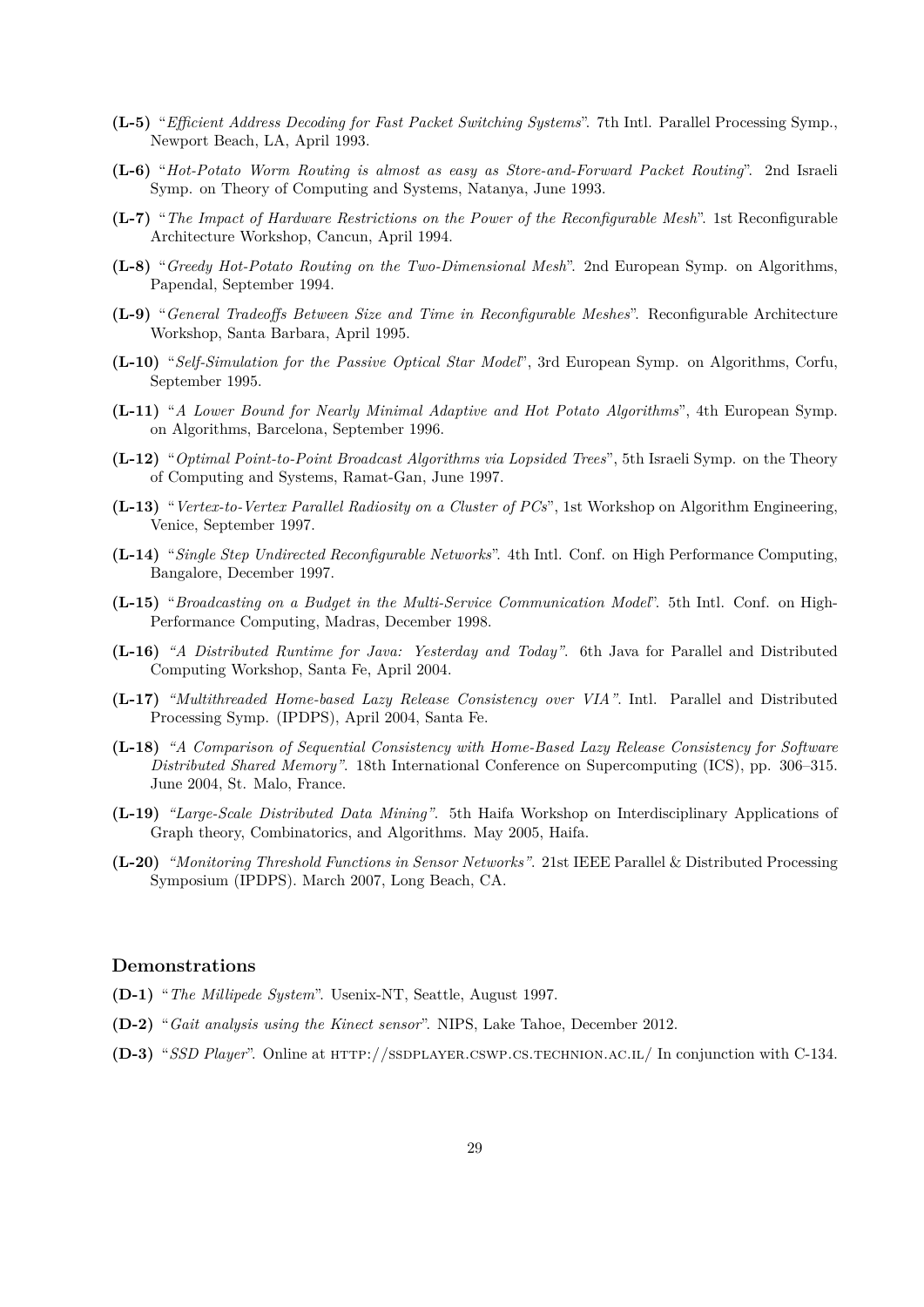#### **Posters**

- **(P-1)** "*Execution of Monolithic Java Programs on Large Non-Dedicated Collections of Commodity Workstations*", Java Grande/ISCOPE, 227. Seattle, November 2002.
- **(P-2)** Mark Silberstein, Anna Tzemach, Nikolay Dovgolevsky, Maayan Fishelson, Assaf Schuster, Dan Geiger. *"Superlink online: distributed system for linkage analysis of large inbred pedigrees"*, Israel Bioinformatics Symposium, Tel Aviv, May 2005.

# **Refereed Papers in Conference Proceedings**

- **(C-1)** Y. Aumann and A. Schuster, "*Deterministic PRAM Simulation with Constant Memory Blow-Up and No Time-Stamps*", 3rd Symp. on the Frontiers of Massively Parallel Computation, October 1990.
- **(C-2)** Y. Ben-Asher, D. Egosi and A. Schuster, "*SIMD Algorithms for 2-D Arrays in the Perfect Shuffle Network*", 16th Symp. on Computer Architecture, May 1989.
- **(C-3)** Y. Ben-Asher and A. Schuster, "*Optical Splitting Graphs: Fast Technology for Massive Parallel Computation*", 4th Intl. Topical Meeting on Optical Computing, April 1990.
- **(C-4)** Y. Ben-Asher and A. Schuster, "*Algorithms and Optic Implementation for Reconfigurable Networks*", 5th Jerusalem Conf. on Information Technology, October 1990.
- **(C-5)** Y. Ben-Asher, D. Peleg, R. Ramaswami and A. Schuster, "*The Power of Reconfiguration*", 18th Intl. Colloquium on Automata, Languages, and Programming (ICALP), July 1991.
- **(C-6)** Y. Ben-Asher, A. Cohen, A. Schuster and J.F. Sibeyn, "*The impact of Task-Length Parameters on the Performance of the Random Load-Balancing Algorithm*", 6th Intl. Parallel Processing Symp., March 1992.
- **(C-7)** Y. Ben-Asher and A. Schuster, "*The Bus-Usage Method for the analysis of Reconfiguring Networks Algorithms*" 6th Intl. Parallel Processing Symp., March 1992.
- **(C-8)** Y. Ben-Asher, D. Peleg and A. Schuster, "*The Complexity of Reconfiguring Network Models*", Proc. 1st Israeli Symp. on Theory of Computing and Systems, pp. 79–90, May 1992.
- **(C-9)** Y. Ben-Asher, A. Cohen and A. Schuster, "*Efficient Address Decoding for Fast Packet Switching Systems*", 7th Intl. Parallel Processing Symp., April 1993.
- **(C-10)** Y. Ben-Asher, G. Rünger, A. Schuster and R. Wilhelm, "*2DT-FP: an FP based programming language*", Conf. on Parallel Architectures and Languages, June 1993.
- **(C-11)** I. Newman and A. Schuster, "*Hot-Potato Worm Routing is almost as easy as Store-and-Forward Packet Routing*", 2nd Israeli Symp. on Theory of Computing and Systems, June 1993.
- **(C-12)** Y. Ben-Asher, D. Gordon and A. Schuster, "*Optimal Simulations in Reconfigurable Arrays*", 1st European Symp. on Algorithms, September 1993.
- **(C-13)** Y. Ben-Asher, G. Rünger, A. Schuster and R. Wilhelm, "*Implementing 2DT on a Multiprocessor*", Intl. Conf. on Compiler Construction, 1994.
- **(C-14)** A. Schuster and G. Shemesh, "*Restricted Reconfiguring Meshes and Global Sensitive functions*", Reconfigurable Architecture Workshop, April 1994.
- **(C-15)** A. Ben-Dor, S. Halevi and A. Schuster, "*Potential Function Analysis of Greedy Hot Potato Routing*", 13th ACM Symp. on Principles of Distributed Computing, August 1994, pp. 225–234.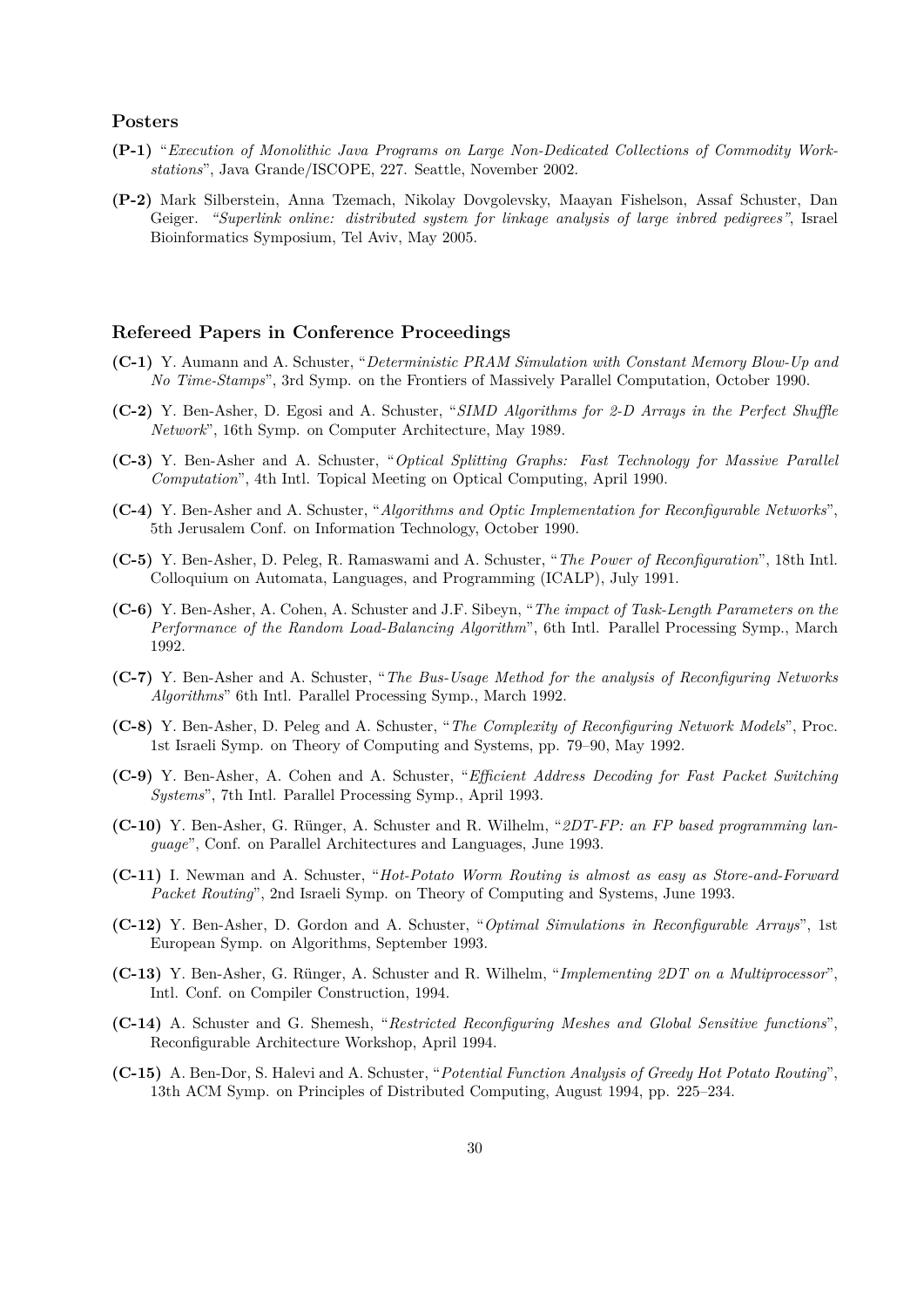- **(C-16)** I. Ben-Aroya and A. Schuster, "*Greedy Hot-Potato Routing on the Two-Dimensional Mesh*", 2nd European Symp. on Algorithms, September 1994, pp. 365–376.
- **(C-17)** I. Ben-Aroya, I. Newman and A. Schuster, "*Randomized Single-Target Hot-Potato Routing*", 3rd Israeli Symp. on Theory of Computing and Systems, January 1995, pp. 20–29.
- **(C-18)** Y. Ben-Asher, A. Cohen and A. Schuster, "*General Tradeoffs Between Size and Time in Reconfigurable Meshes*", Reconfigurable Architecture Workshop, April 1995, pp. 1–13.
- **(C-19)** P. Berthomé, T. Duboux, T. Hagerup, I. Newman and A. Schuster, "*Self-Simulation for the Passive Optical Star Model*", 3rd European Symp. on Algorithms, Corfu, September 1995, pp. 369–380.
- **(C-20)** Y. Matias and A. Schuster, "*Fast, Efficient Mutual and Self Simulations for Shared Memory and Reconfigurable Mesh*", 7th Symp. on Parallel and Distributed Processing, San Antonio, October 1995, pp. 239–246.
- **(C-21)** R. Friedman, M. Goldin, A. Itzkovitz and A. Schuster, "*Millipede: Easy Parallel Programming in Available Distributed Environments*", Euro–Par (Vol. 1 of proceedings), Lyon, August 1996, pp. 84–87.
- **(C-22)** I. Ben-Aroya, D. Chinn and A. Schuster, "*A Lower Bound for Nearly Minimal Adaptive and Hot Potato Algorithms*", 4th European Symp. on Algorithms, Barcelona, September 1996, pp. 471–485.
- **(C-23)** C. Gotsman, A. Reisman, and A. Schuster, "*Parallel Progressive Ray-Tracing for Visualization on the IBM SP2*", SUP'EUR 96, CYFRONET, Krakow, September 1996, pp. 131–141.
- **(C-24)** A. Itzkovitz, A. Schuster, and L. Shalev (Wolfovich), "*Supporting Multiple Parallel Programming Paradigms on top of the Millipede Virtual Parallel Machine*", 2nd Intl. Workshop on High Level Parallel Programming Models and Supportive Environments, Geneva, April 1997, pp. 25–34.
- **(C-25)** M. Golin and A. Schuster, "*Optimal Point-to-Point Broadcast Algorithms via Lopsided Trees*", 5th Israeli Symp. on the Theory of Computing and Systems, Ramat-Gan, June 1997, pp. 63–73.
- **(C-26)** A. Itzkovitz, A. Schuster, and L. Shalev, "*Millipede: a User-Level NT–Based Distributed Shared Memory System with Thread Migration and Dynamic Run-Time Optimization of Memory References*". USENIX Windows NT Workshop, August 1997, Seattle, pp. 148.
- **(C-27)** D. Kogan and A. Schuster, "*Collecting Garbage Pages in a Distributed Shared Memory System*". 5th European Symp. on Algorithms, Graz, September 1997, pp. 308–325.
- **(C-28)** C. Gotsman, A. Reisman, and A. Schuster. "*Parallel Progressive Rendering of Animation Sequences at Interactive Rates on Distributed-Memory Machines*". Parallel Rendering, Phoenics, October 1997, pp. 39–47.
- **(C-29)** Y. Ben-Asher and A. Schuster, "*Single Step Undirected Reconfigurable Networks*". 4th Intl. Conf. on High Performance Computing, Bangalore, December 1997, pp. 284–289.
- **(C-30)** A. Bar-Lev, A. Itzkovitz, A. Raviv, and A. Schuster. "*A Vertex-to-Vertex Parallel Radiosity on a Cluster of PCs*". Workshop on Algorithm Engineering, Venice, September 1997.
- **(C-31)** A. Gontmakher and A. Schuster. "*Java Consistency: Non-Operational Characterizations for Java Memory Behavior*". 12th Intl. Parallel Processing Symp. (merged IPPS/SPDP), Orlando, March 1998, pp. 682–687.
- **(C-32)** A. Bar-Lev, A. Itzkovitz, A. Raviv, A. Schuster. "*Vertex-To-Vertex Parallel Radiosity on Clusters of PCs*". 5th Intl. Symp. on Solving Irregularly Structured Problems in Parallel, Berkeley, August 1998, pp. 238–250.
- **(C-33)** A. Schuster and L. Shalev. "*Using Remote Access Histories for Thread Scheduling in Distributed Shared Memory Systems*". 12th Intl. Symp. on Distributed Computing, Andros, September 1998, pp. 347–362.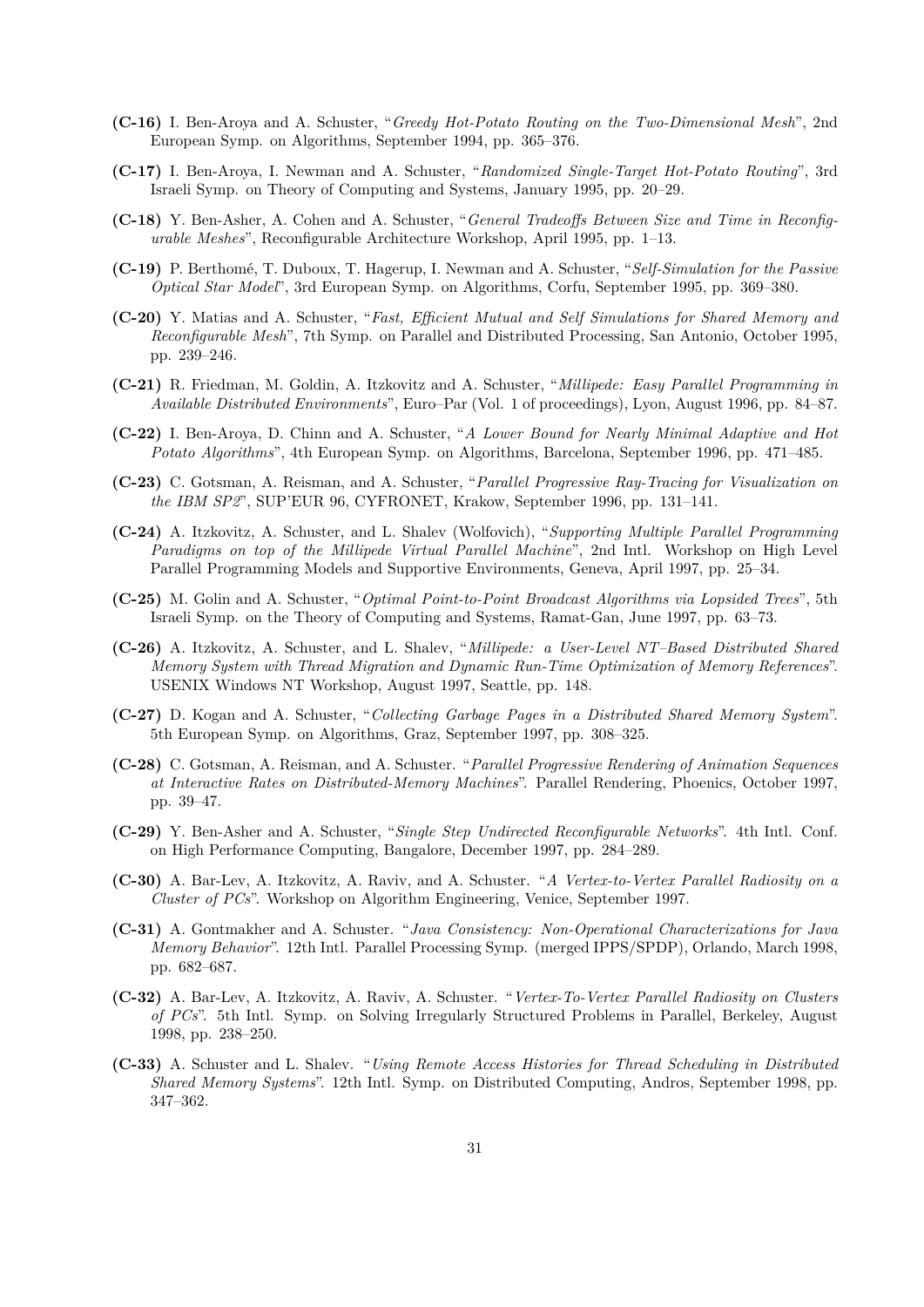- **(C-34)** I. Newman, G. Itkis, and A. Schuster. "*Broadcasting on a Budget in the Multi-Service Communication Model*". 5th Intl. Conf. on High-Performance Computing, Madras, December 1998, pp. 163–170.
- **(C-35)** A. Itzkovitz and A. Schuster. "*MultiView and MilliPage Fine-Grain Sharing in Page-Based DSMs*". 3rd Symp. on Operating Systems Design & Implementation (OSDI), February 1999, New Orleans, pp. 215–228.
- **(C-36)** E. Biham, R. Friedman, A. Itzkovitz and A. Schuster. "*Symphony: Managing Virtual Servers in the Global Village*". Euro-Par, August 1999, Toulouse. LNCS 1685, pp. 777–785.
- **(C-37)** A. Itzkovitz, N. Niv and A. Schuster. "*Dynamic Adaptation of Sharing Granularity in DSM Systems*". Proc. 28th Intl. Conf. on Parallel Processing (ICPP), pp. 220–227. September 1999, Aizu, Japan.
- **(C-38)** A. Itzkovitz, A. Schuster and Y. Talmor. "*Harnessing the Power of Fast Low-Latency Networks for Software DSMs*". 1st Workshop on Software Distributed Shared Memory (WSDSM). In conjunction with 13th ACM-SIGARCH Intl. Conf. on Supercomputing (ICS), June 1999, Rhodes. pp. 63 – 70.
- **(C-39)** A. Itzkovitz and A. Schuster. "*Distributed Shared Memory: Bridging the Granularity Gap*". 1st Workshop on Software Distributed Shared Memory (WSDSM), June 1999, Rhodes. pp. 89 – 94.
- **(C-40)** A. Gontmakher and A. Schuster. "*Java Memory Model: Precise Characterizations*". Workshop on Java for High-Performance Computing. In conjunction with 13th ACM-SIGARCH Intl. Conf. on Supercomputing (ICS), June 1999, Rhodes.
- **(C-41)** Y. Aridor, T. Eilam, M. Factor, A. Schuster and A. Teperman. "*A High Performance Cluster JVM Presenting a Pure Single System Image*". JavaGrande Conference, pp. 168-177, June 2000, San Francisco. **IBM Pat Goldberg memorial award for best computer science paper published in 2000.**
- **(C-42)** T. Heyman, D. Geist, O. Grumberg, and A. Schuster. "*Achieving Scalability in Parallel Reachability Analysis of Very Large Circuits*". Conference on Computer Aided Verification, Chicago, July 2000, pp. 20–34.
- **(C-43)** S. Ben-David, T. Heyman, O. Grumberg, and A. Schuster. "*Scalable Distributed On-The-Fly Symbolic Model Checking*". Conference on Formal Methods in Computer-Aided Design, Austin, Texas, November 2000.
- **(C-44)** N. Niv and A. Schuster. "*Transparent Adaptation of Sharing Granularity in MultiView-Based DSM Systems*". Intl. Conf. on Parallel and Distributed Processing Symposium, San Francisco, April 2001. **Best Paper Award.**
- **(C-45)** A. Schuster and R. Wolff. "*Communication-Efficient Distributed Mining of Association Rules*". ACM SIGMOD, Santa-Barbara, May 2001.
- **(C-46)** T. Heyman, O. Grumberg and A. Schuster. "*Distributed Model Checking for µ-Calculus*". Conference on Computer Aided Verification, Paris, July 2001.
- **(C-47)** A. Gontmakher and A. Schuster. "*Intrathreads: Techniques for Parallelizing Sequential Code.*" 6th Workshop on Multithreaded Execution, Architecture, and Compilation (MTEAC-6), Istanbul, November 2002, (in conjunction with Micro 35).
- **(C-48)** E. Pozniansky and A. Schuster. "*MultiRace: Efficient On-The-Fly Detection of Data-Races in C++ Programs.*" ACM SIGPLAN Symposium on Principles and Practice of Parallel Programming (PPoPP), pp. 179–190. June 2003, San Diego.
- **(C-49)** T. Heyman, O. Grumberg and A. Schuster. "*A Work-Efficient Distributed Algorithm for Reachability Analysis*". Conference on Computer Aided Verification (CAV), pp. 54–66. July 2003, Colorado.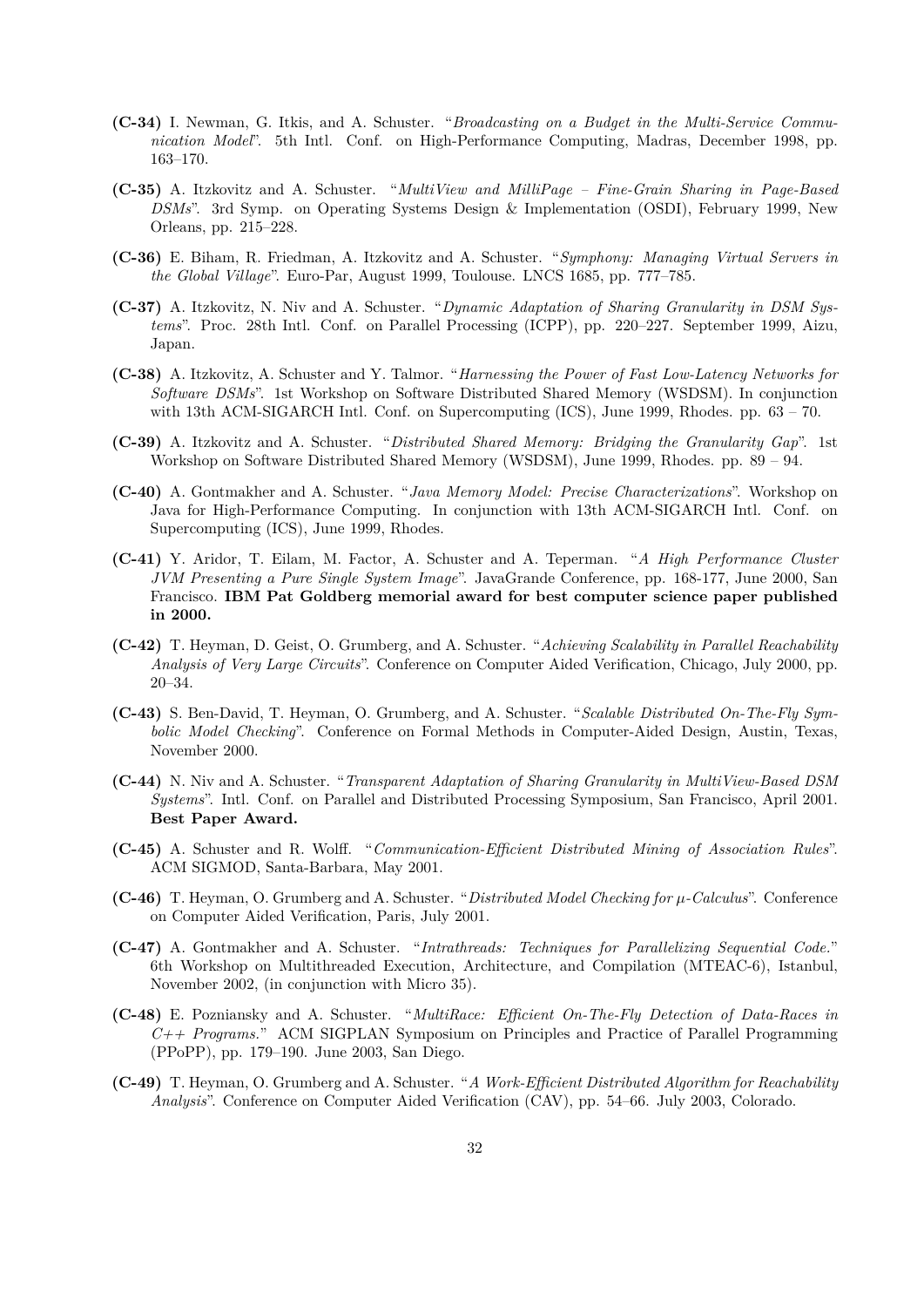- **(C-50)** E. Cohn-Dan and A. Schuster. "*A Transparent Software Distributed Shared Memory*". Intl. Conf. on Parallel and Distributed Computing (EuroPar), pp. 1180–1189. August 2003, Klagenfurt, Austria.
- **(C-51)** T. Birk, L. Liss and A. Schuster. "*Efficient Exploitation of Kernel Access to Infiniband: a Software DSM Example*". Hot Interconnects, August 2003, Stanford, California.
- **(C-52)** A. Schuster and R. Wolff. "*Association Rule Mining in Peer-to-Peer Systems*". IEEE International Conference on Data Mining (ICDM), pp. 363–370. November 2003, Melbourne, Florida.
- **(C-53)** A. Schuster, D. Trock and R. Wolff. "*A High-Performance Distributed Algorithm for Mining Association Rules*". IEEE International Conference on Data Mining (ICDM), November 2003, Melbourne, Florida.
- **(C-54)** M. Factor, A. Schuster and K. Shagin. "*JavaSplit: A Runtime for Execution of Monolithic Java Programs on Heterogenous Collections of Comodity Workstations*". IEEE Intl. Conference on Cluster Computing (CLUSTER), pp. 110–117. December 2003, Hong Kong.
- **(C-55)** Vadim Iosevitch and Assaf Schuster. *"Multithreaded Home-based Lazy Release Consistency over VIA"*. Intl. Parallel and Distributed Processing Symp. (IPDPS), April 2004, Santa Fe.
- **(C-56)** Bobi Gilburd, Assaf Schuster, and Ran Wolff. *"Privacy-Preserving Association Rule Mining in Large-Scale Distributed Systems"*. 4th IEEE/ACM International Symposium on Cluster Computing and the Grid (CCGRID). Pp. 411–418, April 2004, Chicago.
- **(C-57)** Michael Factor, Assaf Schuster, and Konstantin Shagin. *"A Distributed Runtime for Java: Yesterday and Today"*. 6th Java for Parallel and Distributed Computing Workshop, Santa Fe, April 2004.
- **(C-58)** Bobi Gilburd, Assaf Schuster, and Ran Wolff. *"Privacy-Preserving Data Mining on Data Grids in the Presence of Malicious Participants"*. 13th Symposium on High Performance Distributed Computing (HPDC), pp. 225–234. June 2004, Hawaii.
- **(C-59)** Vadim Iosevitch and Assaf Schuster. *"A Comparison of Sequential Consistency with Home-Based Lazy Release Consistency for Software Distributed Shared Memory"*. 18th International Conference on Supercomputing (ICS). June 2004, St. Malo, France.
- **(C-60)** Vadim Iosevitch and Assaf Schuster. *"Distributed Shared Memory: to Relax or not to Relax?"*. Euro-Par, July 2004, pp. 198–205, Pisa, Italy.
- **(C-61)** Michael Factor, Assaf Schuster, and Konstantin Shagin. *"Instrumentation of standard libraries in object-oriented languages: the twin class hierarchy"*. 19th ACM SIGPLAN Conference on Object-Oriented Programming Systems, Languages, and Applications (OOPSLA), pp. 288–300, Vancouver, BC, Canada, October 2004.
- **(C-62)** Vlado Stankovski, Michael May, J rgen Franke, Assaf Schuster, Damian McCourt, and Werner Dubitzky. *"A Service-Centric Perspective for Data Mining in Complex Problem Solving Environments"*. International Conference on Parallel and Distributed Processing Techniques and Applications (PDPTA), pp. 780–787, Las Vegas, Nevada, June 2004.
- **(C-63)** Bobi Gilburd, Assaf Schuster, and Ran Wolff. *"k-TTP: A New Privacy Model for Large-Scale Distributed Environments"*. 10th ACM KDD International Conference on Knowledge Discovery and Data Mining (KDD), pp. 563–568, Seattle, WA, August 2004.
- **(C-64)** Orna Grumberg, Assaf Schuster, and Avi Yadgar. *"Memory Efficient All-Solutions SAT Solver and its Application for Reachability Analysis"*. 5th Intl. Conf. on Formal Methods in Computer-Aided Design (FMCAD). Pp. 275–289, Austin, Texas, November 2004.
- **(C-65)** Tzachi Birk, Liran Liss, Assaf Schuster, and Ran Wolff. *"A Local Algorithm for Ad Hoc Majority Voting via Charge Fusion."* 18th International Symposium on Distributed Computing (DISC). Pp. 275–289, Amsterdam, October, 2004.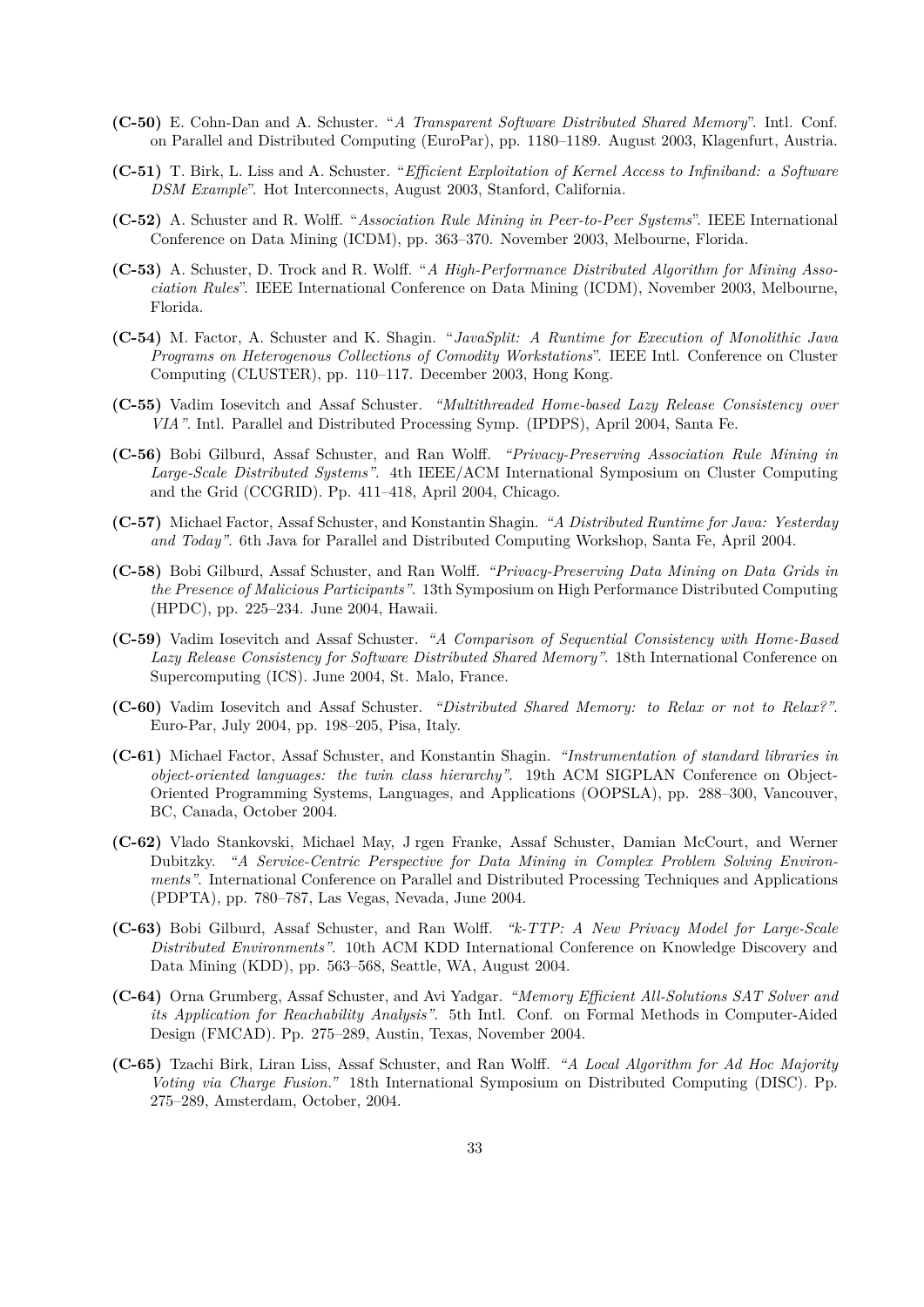- **(C-66)** Amir Bar-Or, Danny Keren, Assaf Schuster, and Ran Wolff. *"Hierarchical Decision Tree Induction in Distributed Genomic Databases."* 1st workshop on Grid Data Mining (DM-Grid. In conjunction with ICDM). Brighton UK, November, 2004.
- **(C-67)** Amir Bar-Or, Danny Keren, Assaf Schuster, and Ran Wolff. *"Decision Tree Induction in High Dimensional, Hierarchically Distributed Databases."* 5th SIAM Intl. Conference on Data Mining (SDM). Newport Beach, April 2005.
- **(C-68)** Ohad Shacham, Mooly Sagiv and Assaf Schuster. *"Scaling Model Checking of Dataraces Using Dynamic Information"*. ACM SIGPLAN Symposium on Principles and Practice of Parallel Programming (PPoPP). Chicago, June 2005. Pp. 107–118.
- **(C-69)** Denis Krivitski, Assaf Schuster, and Ran Wolff. *"Local Hill Climbing in Sensor Networks"*. Workshop on Data Mining in Sensor Netowrks. Newport Beach, April 2005.
- **(C-70)** Denis Krivitski, Assaf Schuster, and Ran Wolff. *"A Local Facility Location Algorithm for Sensor Networks"*. International Conference on Distributed Computing in Sensor Systems (DCOSS). Marina del Rey, June 2005. Pp. 368–375.
- **(C-71)** Kfir Karmon, Liran Liss and Assaf Schuster. *"GWiQ-P: An Efficient Decentralized Grid-Wide Quota Enforcement Protocol."* The 14th IEEE Intl Symposium on High Performance Distributed Computing (HPDC). Research Triangle Park, NC, July 2005.
- **(C-72)** Nili Ifergan, Tamir Heiman, Orna Grumberg, Assaf Schuster. *"Achieving Speedups in Distributed Symbolic Reachability Analysis through Asynchronous Computation."* The 13th Advanced Research Working Conference on Correct Hardware Design and Verification Methods (CHARME). Saarbrcken (Germany), October 2005. Pp. 129–145.
- **(C-73)** Limor Fix, Orna Grumberg, Tamir Heiman, Assaf Schuster. *"Verifying Very Large Industrial Circuits Using 100 Processes and Beyond."* Third International Symposium on Automated Technology for Verification and Analysis (ATVA). Taipei, Taiwan, October 2005. **Best Paper Award.** Pp. 11–25.
- **(C-74)** Sergey Polyakov and Assaf Schuster. *"Verification of the Java Causality Requirements"*. IBM verification conference (3rd PADTAD track – Parallel and Distributed Systems: Testing and Debugging). November 2005, Haifa. Pp. 224–246.
- **(C-75)** Alex Gontmakher, Gregory Kovriga, Avi Mendelson, Assaf Schuster. *"Speculative Synchronization and Thread Management for Low Granularity Threads."* 12th International Symposium on High-Performance Computer Architecture (HPCA), Austin, Texas, February 2006.
- **(C-76)** Alex Gontmakher, Gregory Kovriga, Avi Mendelson, Assaf Schuster. *"Register Allocation for Lightweight Shared-Context Parallel Architectures"*. The 10th IEEE Annual Workshop on Interaction between Compilers and Computer Architectures (INTERACT). Austin, Texas, February 2006.
- **(C-77)** Danny Keren, Tsachi Scharfman, and Assaf Schuster. *"A Geometric Approach to Monitoring Threshold Functions Over Distributed Data Streams."* ACM Intl. Conf. on Management of Data (SIGMOD). Chicago, June 2006. **SIGMOD Best Paper Award Honorable Mention)**.
- **(C-78)** Dan Geiger, Miron Livny, Assaf Schuster, Mark Silberstein. *"Scheduling Mixed Workloads In Multigrid Environments."* 15th IEEE International Symposium on High Performance Distributed Computing (HPDC). Paris, june 2006.
- **(C-79)** Sharov Artyom, Gabi Kliot, Miron Livny, Mark Silberstein, Assaf Schuster. *"Materializing Highly Available Grids"*. 15th IEEE International Symposium on High Performance Distributed Computing (HPDC). Hot Topics. Paris, june 2006.
- **(C-80)** Valentin Kravtsov, Thomas Niessen, Vlado Stankovski and Assaf Schuster. *"Service-based Resource Brokering for Grid-based Data Mining"*. International Conference on Grid Computing and Applications (GCA). Las Vegas, June 2006.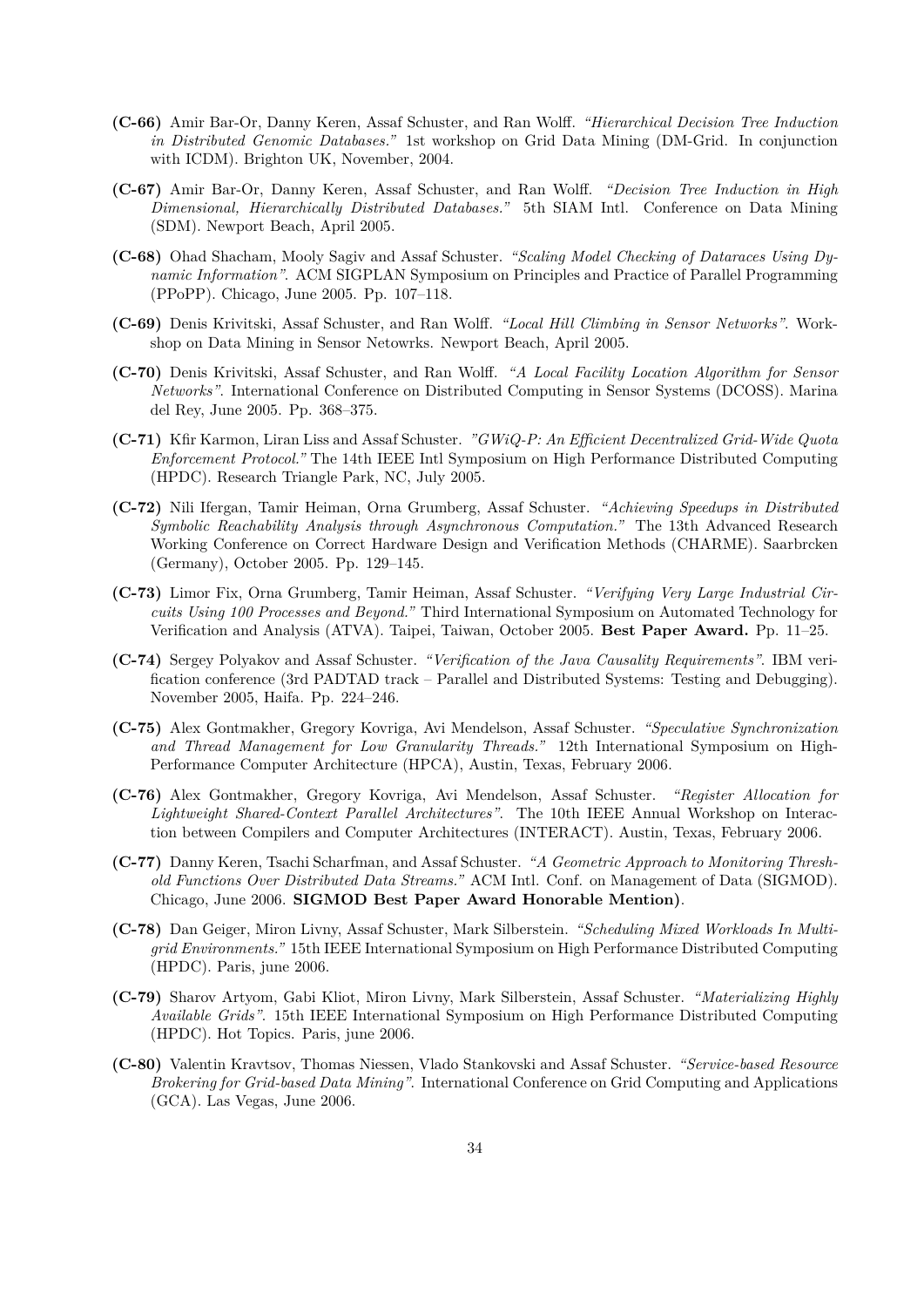- **(C-81)** Tsachi Birk, Idit Keidar, Liran Liss, Assaf Schuster, Ran Wolff. *"Veracity Radius Capturing the Locality of Distributed Computations."* Twenty-Fifth Annual ACM SIGACT-SIGOPS Symposium on Principles of Distributed Computing (PODC). Denver, July 2006.
- **(C-82)** Arie Leizarowitz, Noam Palatin, Assaf Schuster, Ran Wolff. *"Mining for Misconfigured Machines in Grid Systems."* Twelfth ACM KDD International Conference on Knowledge Discovery and Data Mining (KDD). Philadelphia, August 2006.
- **(C-83)** Arik Friedman, Assaf Schuster, and Ran Wolff. *"k-Anonymous Decision Tree Induction."* The 10th European Conference on Principles and Practice of Knowledge Discovery in Databases (PKDD). **Best Student Paper Award.** Berlin, September 2006.
- **(C-84)** Tsachi Birk, Idit Keidar, Liran Liss, Assaf Schuster. *"Efficient Dynamic Aggregation."* 20th International Symposium on Distributed Computing (DISC). Stockholm, September 2006.
- **(C-85)** Marc Silberstein, Dan Geiger and Assaf Schuster. *"A Distributed System for Genetic Linkage Analysis."* Intl. Workshop on Distributed, High-Performance and Grid Computing in Computational Biology (GCCB). Eilat, January 2007.
- **(C-86)** Alex Gontmakher, Avi Mendelson, and Assaf Schuster. *"Using Fine Grain Multithreading for Energy Efficient Computing"*. ACM SIGPLAN Symposium on Principles and Practice of Parallel Programming (PPOPP). March 2007, San Jose.
- **(C-87)** Gala Yadgar, Michael Factor, and Assaf Schuster. *"Karma: Know-it-All Replacement for a Multilevel cAche"*. 5th USENIX Conference on File and Storage Technologies (FAST). February 2007, San Jose.
- **(C-88)** Tsachi Sharfman, Daniel Keren and Assaf Schuster. *"Aggregate Threshold Queries in Sensor Networks."* 21st IEEE International Parallel & Distributed Processing Symposium (IPDPS). March 2007, Long Beach.
- **(C-89)** Alex Gontmakher, Gregory Shklover, Vladimir Zdorov, Assaf Schuster, and Avi Mendelson. *"Code Compilation for an Explicitely Parallel Register-Sharing Architecture"*. Intl. Conference on Parallel Processing (ICPP). September 2007, XiAn, China.
- **(C-90)** Valentin Kravtsov, David Carmeli, Werner Dubitzky, Assaf Schuster, Mark Silberstein, Benny Yoshpa. *"Quasi-Opportunistic Supercomputing in Grids"*. 16th IEEE International Symposium on High Performance Distributed Computing (HPDC). Hot Topics. June 2007, Monterey, CA.
- **(C-91)** Kfir Karmon, Liran Liss and Assaf Schuster. *"GWiQ-P: An Efficient Decentralized Grid-Wide Quota Enforcement Protocol"*. Haifa Systems and Storage Conference (SYSTOR), October 2007, IBM Haifa Research Lab.
- **(C-92)** Orna Grumberg, Assaf Schuster, Avi Yadgar. *"3-Valued Circuit SAT for STE with Automatic Refinement."* Fifth International Symposium on Automated Technology for Verification and Analysis (ATVA), 457-473, October 2007, Japan.
- **(C-93)** Michael Factor, Kai Li, Assaf Schuster and Gala Yadgar. *"MC2: Multiple Clients on a Multilevel Cache."* The 28th International Conference on Distributed Computing Systems (ICDCS). June 2008, Beijing.
- **(C-94)** Valentin Kravtsov, Uri Dubin, Werner Dubitzky, Assaf Schuster. *"A Fast and Efficient Algorithm for Topology-Aware Coallocation."* International Conference on Computational Science (ICCS). May 2008, Reading UK.
- **(C-95)** Daniel Keren, Assaf Schuster and Tsachi Sharfman. *"Shape Sensitive Geometric Monitoring."* 27th ACM Symposium on Principles of Database Systems (PODS). June 2008, Vancouver.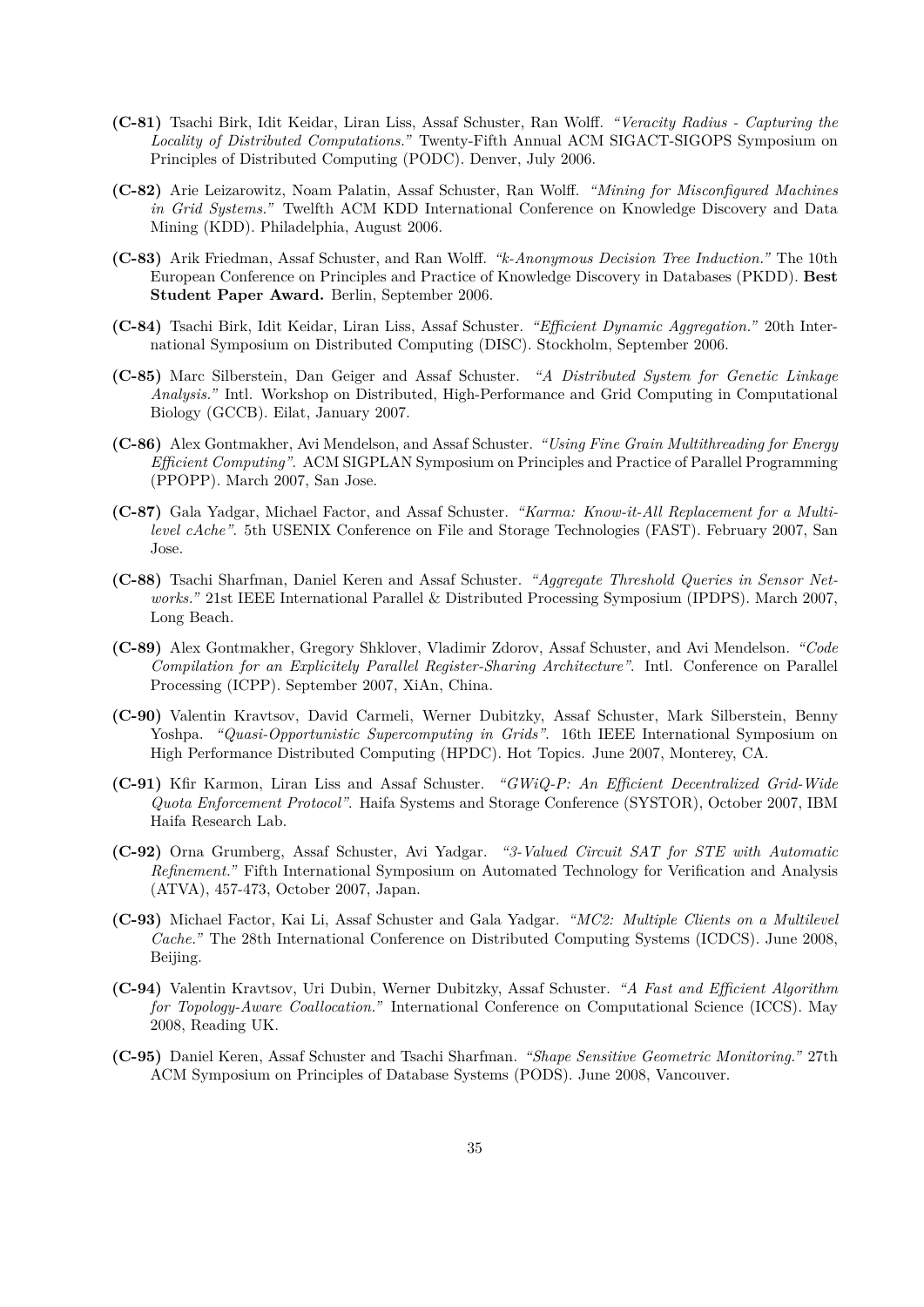- **(C-96)** Valentin Kravtsov, David Carmeli, Werner Dubitzky, Ariel Orda, Assaf Schuster, Mark Silberstein and Benny Yoshpa. *"Quasi-Opportunistic Supercomputing in Grid Environments."* Intl. Conference on Algorithms and Architectures (ICA3PP). June 2008, Cyprus.
- **(C-97)** Mark Silberstein, Assaf Schuster, Dan Geiger, Anjul Patney, John D. Owens. *"Efficient computation of sum-products on GPUs through software-managed cache."* 22nd ACM International Conference on Supercomputing (ICS). June 2008, Island of Kos - Aegean Sea - Greece.
- **(C-98)** Valentin Kravtsov, Assaf Schuster, David Carmeli, Krzysztof Kurowski, and Werner Dubitzky. *"Grid-Enabling Complex System Applications with QosCosGrid: An Architectural Perspective."* International Conference on Grid Computing and Applications (GCA). July 2008, Las-Vegas.
- **(C-99)** Mark Silberstein, Dan Geiger and Assaf Schuster. *"Harnessing the world's computers to hunt for disease-provoking genes."* Microsoft eScience Workshop. December 2008, Indianapolis.
- **(C-100)** Mark Silberstein, Artyom Sharov, Dan Geiger and Assaf Schuster. *"GridBot: Execution of Bags of Tasks in Multiple Grids."* SuperComputing. Portland, Oragon, November 2009.
- **(C-101)** Michael Factor, Assaf Schuster, Konstantin Shagin, Tal Zamir: *"Optimistic concurrency for clusters via speculative locking".* SYSTOR - The Israeli Experimental Systems Conference, Haifa, May 2009.
- **(C-102)** Pavel Bar, Camille Coti, Derek Groen, Thomas Herault, Valentin Kravtsov, Martin Swain, Assaf Schuster: *"Running parallel applications with topology-aware grid middleware".* Fifth IEEE International Conference on e-Science, December 2009, Oxford, UK.
- **(C-103)** Pavel Bar, David Carmeli, Valentin Kravtsov, Martin Swain, Assaf Schuster: *"A scheduling framework for large-scale, parallel, and topology-aware applications."* 24th IEEE International Parallel & Distributed Processing Symposium (IPDPS). April 2010, Atlanta, USA.
- **(C-104)** Arik Friedman and Assaf Schuster: *"Data Mining with Differential Privacy."* 16th ACM Conference on Knowledge Discovery and Data Mining (KDD). July 2010, Washington DC.
- **(C-105)** Guy Sagy, Daniel Keren, Izhak Sharfman, Assaf Schuster. *"Distributed Threshold Querying of General Functions by a Difference of Monotonic Representation."* 37th Conference on Very Large Databases (VLDB), Seattle, August 2011.
- **(C-106)** Uri Verner, Mark Silberstein, Assaf Schuster. *"Processing data streams with hard real-time constraints on heterogeneous systems."* International Conference on Supercomputing (ICS), Tucson, May 2011.
- **(C-107)** Nadav Amit, Muli Ben-Yehuda, Dan Tsafrir, and Assaf Schuster. *"vIOMMU: Efficient IOMMU Emulation."* USENIX Annual Technical Conference (USENIX ATC), Portland 2011.
- **(C-108)** Orna Ben-Yehuda, Muli Ben-Yehuda, Dan Tsafrir, and Assaf Schuster. *"Deconstructing Amazon EC2 Spot Instance Pricing."* IEEE CloudCom, Athens, November 2011.
- **(C-109)** Nadav Amit, Muli Ben-Yehuda, Abel Gordon, Nadav HarEl, Alex Landau, Dan Tsafrir, Assaf Schuster. *"ELI: Bare-Metal Performance for I/O Virtualization."* Seventeenth International Conference on Architectural Support for Programming Languages and Operating Systems (ASPLOS). March 2012, London. **HiPEAC Paper Award** and **IBM Research's 2012 Pat Goldberg Memorial Best Paper Award in Computer Science, Electrical Engineering and Math.**
- **(C-110)** Orna Ben-Yehuda, Muli Ben-Yehuda, Alex Iosup, Assaf Schuster, Mark Silberstein, Artiom Sharov, and Dan Tsafrir. *"ExPERT: Pareto-Efficient Task Replication on Grids and a Cloud."* IPDPS, Shanghai, May 2012.
- **(C-111)** Antonis Deligiannakis, Minos Garofalakis, Tsachi Sharfman, Assaf Schuster. *"Prediction-Based Geometric Monitoring over Distributed Data Streams"*. SIGMOD, Scottsdale, Arizona, May 2012.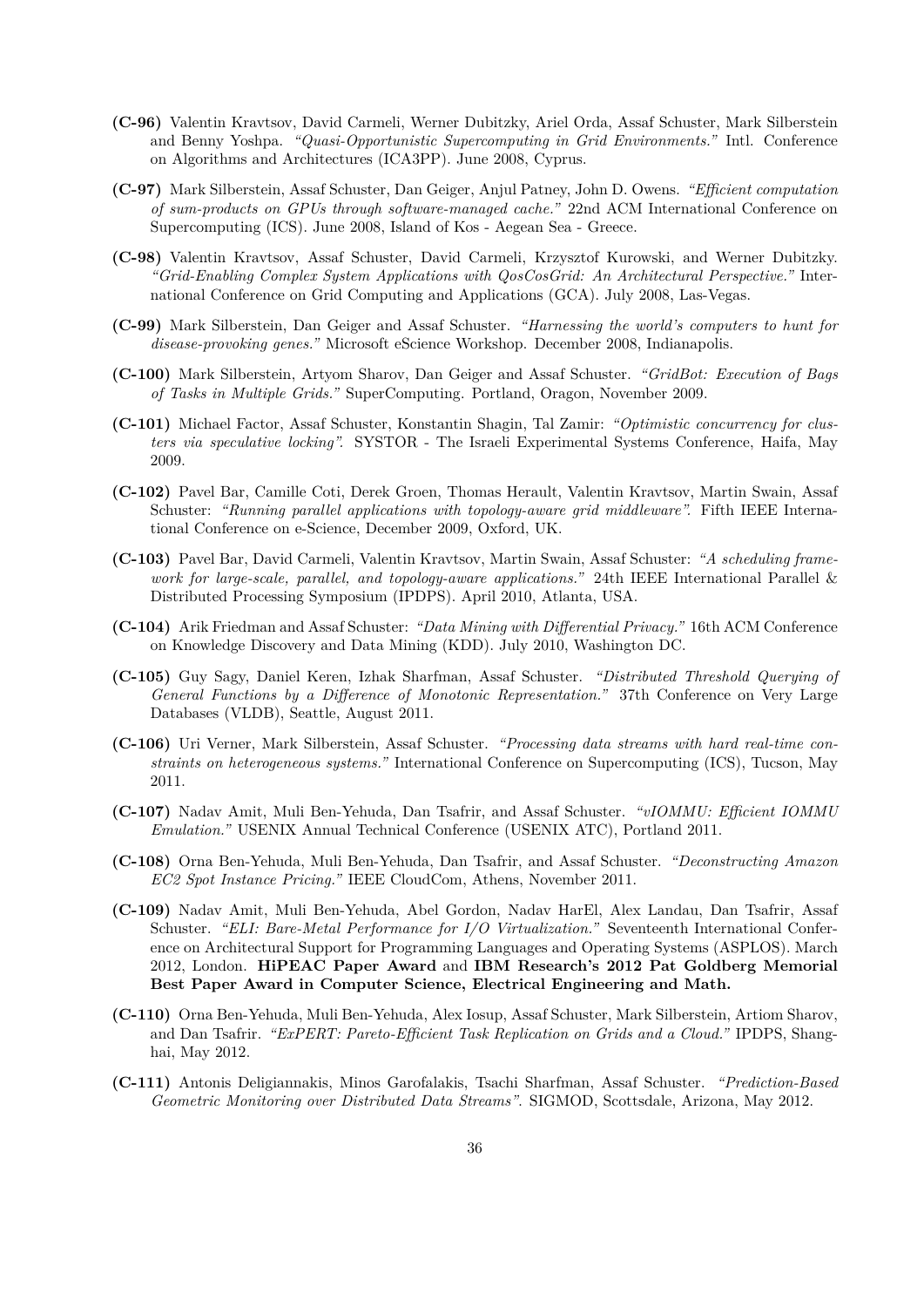- **(C-112)** Moshe Gabel, Ran Gilad-Bachrach, Nikolaj Bjorner, Assaf Schuster. *"Latent Fault Detection in Large Scale Services"*. Dependable Computing and Communications Symposium, Boston, June 2012.
- **(C-113)** Uri Verner, Assaf Schuster, Mark Silberstein, Avi Mendelson. *"Processing of real-time data streams on multi-GPU systems"*. Systor, Haifa, June 2012.
- **(C-114)** Orna Agmon Ben-Yehuda, Muli Ben Yehuda, Assaf Schuster, Dan Tsafrir. *"The Resource-as-a-Service (RaaS) Cloud"*. HotCloud, Boston, June 2012.
- **(C-115)** Daniel Keren, Ansar-Ul-Haque Yasar, Luk Knapen, Sungjin Cho, Tom Bellemans, Davy Janssens, Geert Wets, Assaf Schuster, Izchak Sharfman. *"Exploiting Graph-theoretic Tools for Matching and Partitioning of Agent Population in an Agent-based Model for Traffic and Transportation Applications."* Procedia CS 10: 833-839 (2012).
- **(C-116)** Moshe Gabel, Erin Renshaw, Assaf Schuster and Ran Gilad-Bachrach. *"Full Body Gait Analysis* with Kinect". Annual International Conference of the IEEE Engineering in Medicine and Biology Society (EMBC). 2012.
- **(C-117)** Gala Yadgar, Michael Factor and Assaf Schuster. *"Cooperative Caching with Return on Investment."*. IEEE Conference on Massive Data Storage (MSST). Los Angeles, May 2013.
- **(C-118)** Mickey Gabel, Danny Keren, Assaf Schuster. *"Communication-Efficient Outliers for scale-Out Systems."* BD3 - 1st intl. Workshop on Big Dynamic Distributed Data. August 30th, 2013, Trento, Italy (in conjunction with VLDB 2013).
- **(C-119)** Daniel Keren, Guy Sagy, Amir Abboud, David Ben-David, Izchak Sharfman, Assaf Schuster. *" Safe-Zones for Monitoring Distributed Streams."* BD3 - 1st intl. Workshop on Big Dynamic Distributed Data. August 30th, 2013, Trento, Italy (in conjunction with VLDB 2013).
- **(C-120)** Mario Boley, Michael Kamp, Daniel Keren, Assaf Schuster, Izchak Sharfman. *"Communication-Efficient Distributed Online Prediction using Dynamic Model Synchronizations."* BD3 - 1st intl. Workshop on Big Dynamic Distributed Data. August 30th, 2013, Trento, Italy (in conjunction with VLDB 2013).
- **(C-121)** Uri Verner, Avi Mendelson, Assaf Schuster. *"Batch Method for Efficient Resource Sharing in Real-time Multi-GPU Systems."* ICDCN, January 2014, Coimbatore, India.
- **(C-122)** Daniel Keren and Guy Sagy and Amir Abboud and David Ben-David and Assaf Schuster and Ischak Sharfman and Antonis Deligiannakis. *"Monitoring Distributed, Heterogeneous Data Streams: the Emergence of Safe Zones."* International Conference on Applied Algorithms (ICAA). Kolkata, India. January 2014.
- **(C-123)** Nadav Amit, Dan Tsafrir, Assaf Schuster. *"VSwapper: A Memory Swapper for Virtualized Environments."* 19th Intl. Conference on Architectural Support for Programing Languages and Operating Systems (ASPLOS). Salt Lake City, March 2014. **HiPEAC Paper Award** Chosen as **highlight paper of the 7th ACM International Systems and Storage Conference (SYSTOR)**. May 2014, Haifa.
- **(C-124)** Arik Friedman, Izchak Sharfman, Daniel Keren, Assaf Schuster. *"Privacy-Preserving Distributed Stream Monitoring"*, Network and Distributed System Security Symposium (NDSS). San Diego, February 2014.
- **(C-125)** Mickey (Moshe) Gabel, Danny Keren, Assaf Schuster. *"Communication-efficient Distributed Variance Monitoring and Outlier Detection for Multivariate Time Series."* 28th IEEE International Parallel and Distributed Processing Symposium (IPDPS). PHOENIX, Arizona, May 2014.
- (C-126) Orna Agmon Ben-Yehuda, Eyal Posener, Muli Ben-Yehuda, Assaf Schuster, Ahuva Mu alem. *"Ginseng: Market-Driven Memory Allocation."* 10th ACM SIGPLAN/SIGOPS International Conference on Virtual Execution Environments (VEE). Salt Lake City, March 2014.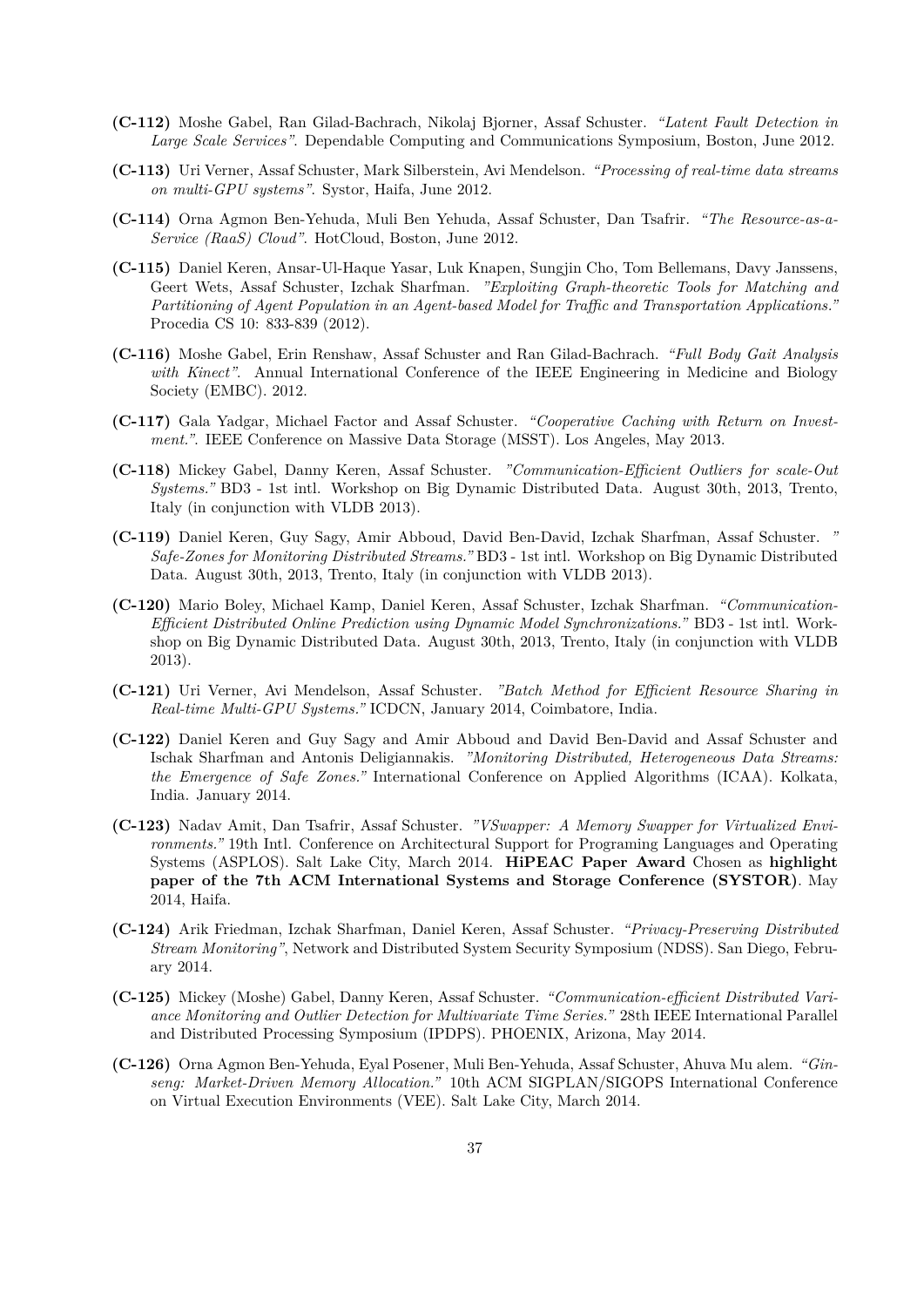- **(C-127)** Uri Verner, Avi Mendelson, Assaf Schuster. *"Scheduling Periodic Real-Time Communication in Multi-GPU Systems."* The 23rd International Conference on Computer Communications and Networks (ICCCN). Shanghai, August 2014.
- **(C-128)** *"Communication-Efficient Distributed Online Prediction by Decentralized Variance Monitoring."* Michael Kamp, Mario Boley, Daniel Keren, Assaf Schuster, and Izchak Sharfman. ECML/PKDD. Nancy, France, September 2014.
- **(C-129)** *"Adaptive Communication Bounds for Distributed Online Learning."* Michael Kamp, Mario Boley, Daniel Keren, Assaf Schuster, and Izchak Sharfman. OPT workshop at NIPS, Montreal, December 2014.
- **(C-130)** *"Monitoring Distributed Streams using Convex Decompositions."* Arnon Lazerson, Izchak Sharfman, Daniel Keren, Assaf Schuster, Minos Garofalakis and Vasilis Samoladas. 41st Conference on Very Large Data Bases (VLDB). Hawaii, Aug 2015.
- **(C-131)** *"Write Once, Get 50% Free: Saving SSD Erase Costs Using WOM."* Gala Yadgar, Eitan Yaakobi, Assaf Schuster. Usenix FAST. Santa Clara, CA. February 2015. Chosen as **highlight paper of the 8th ACM International Systems and Storage Conference (SYSTOR)**. May 2015, Haifa.
- **(C-132)** Ran Bernstein, Tal Shafir, Rachelle Tsachor, Karen Studd, and Assaf Schuster. *"Laban Movement Analysis using Kinect"*. ICACII International Conference on Affective Computing and Intelligent Interaction. May 2015, Paris, France.
- **(C-133)** Moshe Gabel, Kento Sato, Daniel Keren, Satoshi Matsuoka, Assaf Schuster. *"Latent Fault Detection With Unbalanced Workloads."* EPForDM - Event Processing, Forecasting and Decision-Making in the Big Data Era. EDBT 2015 Workshop. Brussels, March 2015.
- **(C-134)** Gala Yadgar, Roman Shor, Eitan Yaakobi, Assaf Schuster. *"It's Not Where Your Data Is, It's How It Got There"*. The 7th USENIX Workshop on Hot Topics in Storage and File Systems (HotStorage). Santa Clara, July 2015.
- **(C-135)** *"Lazy Evaluation Methods for Detecting Complex Events"*. Ilya Kolchinsky, Tsachi Sharfman, and Assaf Schuster. The 9th ACM International Conference on Distributed Event-Based Systems (DEBS). Oslo, July 2015. **Best Research Paper Award.**
- **(C-136)** *"Monitoring Least Squares Models of Distributed Streams."* Mickey Gabel, Daniel Keren, and Assaf Schuster. 21st ACM Conference on Knowledge Discovery and Data Mining (KDD). August 2015, Sydney.
- **(C-137)** *"Multitask Learning for LMA".* Ran Bernstein, Tal Shafir, Rachelle Tsachor, Assaf Schuster, Karen Studd. 2nd Intl. Workshop on Moving and Computing (MOCO). August 2015, Vancouver.
- **(C-138)** *"Virtual CPU Validation."* Nadav Amit, Dan Tsafrir, Assaf Schuster, Ahmad Ayoub, Eran Shlomo. The 25th ACM Symposium on Operating Systems Principles (SOSP). October, 2015, Monterey, California.
- **(C-139)** *"Attacks in the Resource-as-a-Service (RaaS) Cloud Context."* Danielle Movsowitz, Orna Agmon Ben-Yehuda and Assaf Schuster. 12th Intl. Conference on Distributed Computing and Internet Technology (ICDCIT). Bhubaneswar, Odisha, India. January 2016.
- **(C-140)** *"The Devil is in the Details: Implementing Flash Page Reuse with WOM Codes.*" Fabio Margaglia, Gala Yadgar, Eitan Yaakobi, Yue Li, Assaf Schuster, Andre Brinkmann. 14th USENIX Conference on File and Storage Technology (FAST). Santa Clara, February 2016.
- **(C-141)** *"The Devil is in the Details: Implementing Flash Page Reuse with WOM Codes."* Fabio Margaglia, Gala Yadgar, Eitan Yaakobi, Yue Li, Assaf Schuster, Andre Brinkmann. Non-Volatile Memories Workshop (NVMW), March 2016.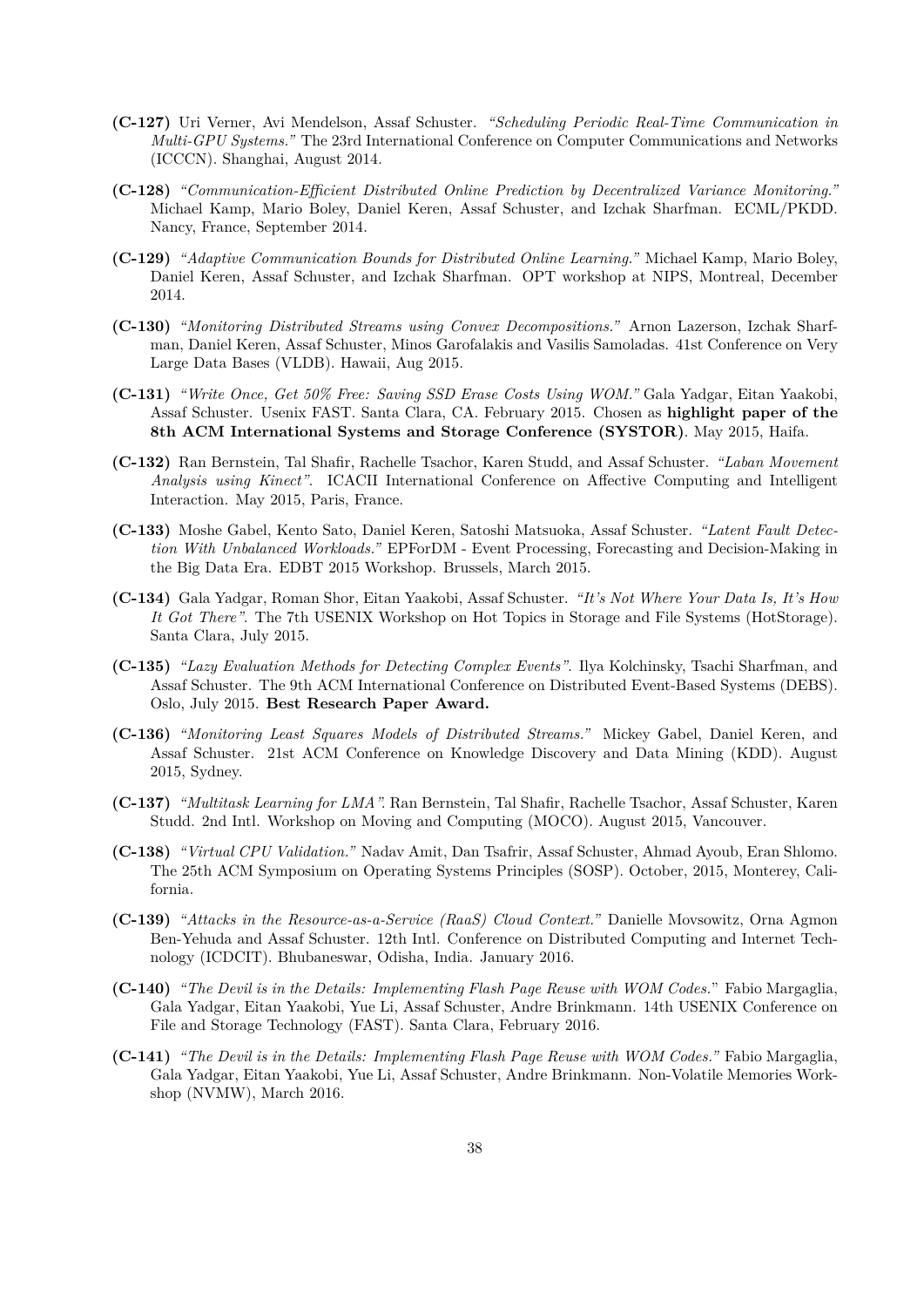- **(C-142)** *"Ginseng: Market-Driven LLC Allocation."* Liran Funaro, Orna Agmon Ben-Yehuda, Assaf Schuster. Usenix Annual Technical Conference (USENIX ATC), June 2016, Denver.
- **(C-143)** *"Taking the Blame Game out of Data Centers Operations with NetPoirot."* Behnaz Arzani, Selim Ciraci, Boon Thau Loo, Assaf Schuster, Geoff Outhred. ACM Conference on Communication and Computer Networks (SIGCOMM), Florianopolis, Brasil. August 2016. Chosen as **highlight paper of the 9th ACM International Systems and Storage Conference (SYSTOR)**. June 2016, Haifa.
- **(C-144)** *"Lightweight Monitoring of Distributed Streams"*. Arnon leiserson, Daniel Keren and Assaf Schuster. 22nd ACM KDD Conference on Knowledge Discovery and Data Minin (KDD). August 2016, San Francisco.
- **(C-145)** *"One for All and All for One: Simultaneous Approximation of Multiple Functions over Distributed Streams"*. Arnon Leiserson, Mickey Gabel, Daniel Keren and Assaf Schuster. The 11th ACM International Conference on Distributed and Event-Based Systems (DEBS). June, 2017 Barcelona.
- **(C-146)** *"Anarchists, Unite: Practical Entropy Approximation for Distributed Streams."*. Mickey Gabel, Daniel Keren, Assaf Schuster. 23nd ACM SIGKDD Conference on Knowledge Discovery and Data Mining (KDD). Halifax, Nova Scotia - Canada, August, 2017
- **(C-147)** *"Detection in the Dark Exploiting XSS Vulnerability in C&C Panels as a New Technique to Detect Malwares."*. Shay Nachum, Assaf Schuster, Opher Etzion. 2nd International Symposium on Cyber Security Cryptography and Machine Learning (CSCML). June 2018, Beer Sheba.
- **(C-148)** *"Efficient Adaptive Detection of Complex Event Patterns"*. Ilya Kolchinsky and Assaf Schuster. 44th Intl Conf. on Very Large Data Bases (VLDB). Rio de Janeiro, August 2018.
- **(C-149)** *"Join Query Optimization Techniques for Complex Event Processing Applications"*. Ilya Kolchinsky and Assaf Schuster. 44th Intl Conf. on Very Large Data Bases (VLDB). Rio de Janeiro, August 2018.
- **(C-150)** *"Preventing Collusion in Cloud Computing Auctions"*. Shunit Agmon, Orna Agmon Ben-Yehuda, and Assaf Schuster. The 15th international conference on Economics of Grids, Clouds, Systems, and Services. September 2018, Pisa, Italy.
- **(C-151)** *"Stochastic Resource Allocation"*. Liran Funaro, Orna Agmon Ben-Yehuda, Assaf Schuster. The 15th ACM Conference on Virtual Execution Environments (VEE). April 2019, Rhode Iland.
- **(C-152)** *"Real-Time Multi-Pattern Detection over Event Streams."* Ilya Kolchinsky and Assaf Schuster. ACM SIGMOD/PODS International Conference on Management of Data (SIGMOD). Amsterdam, The Netherlands, June 2019.
- **(C-153)** *"Online Linear Models for Edge Computing"*. Hadar Sivan, Mickey (Moshe) Gabel, Assaf Schuster. The European Conference on Machine Learning and Principles and Practice of Knowledge Discovery in Databases (ECML PKDD). Wurzburg, September 2019.
- **(C-154)** *"Efficient Multi-Resource, Multi-Unit VCG Auction."* Liran Funaro, Orna Agmon Ben-Yehuda, Assaf Schuster. 16th International Conference on the Economics of Grids, Clouds, Systems and Services (GECON). Leeds, September 2019. **Best Student Paper Award.**
- **(C-155)** *"Gap-Aware Mitigation of Gradient Staleness."* Saar Barkai, Ido Hakimi, Assaf Schuster. Eighth International Conference on Learning Representations (ICLR), Addis Ababa, April 2020.
- **(C-156)** *"Memory Elasticity Benchmark"*. Liran Funaro, Orna Agmon Ben-Yehuda, Assaf Schuster. The 13th ACM International Systems and Storage Conference (SYSTOR 2020). Haifa, June 2020. **Best Paper Award.**
- **(C-157)** *"It's Not What Machines Can Learn, It's What We Cannot Teach"*. Gal Yehuda, Moshe (Mickey) Gabel, Assaf Schuster. Thirty-seventh International Conference on Machine Learning (ICML). Online conference, July 2020.